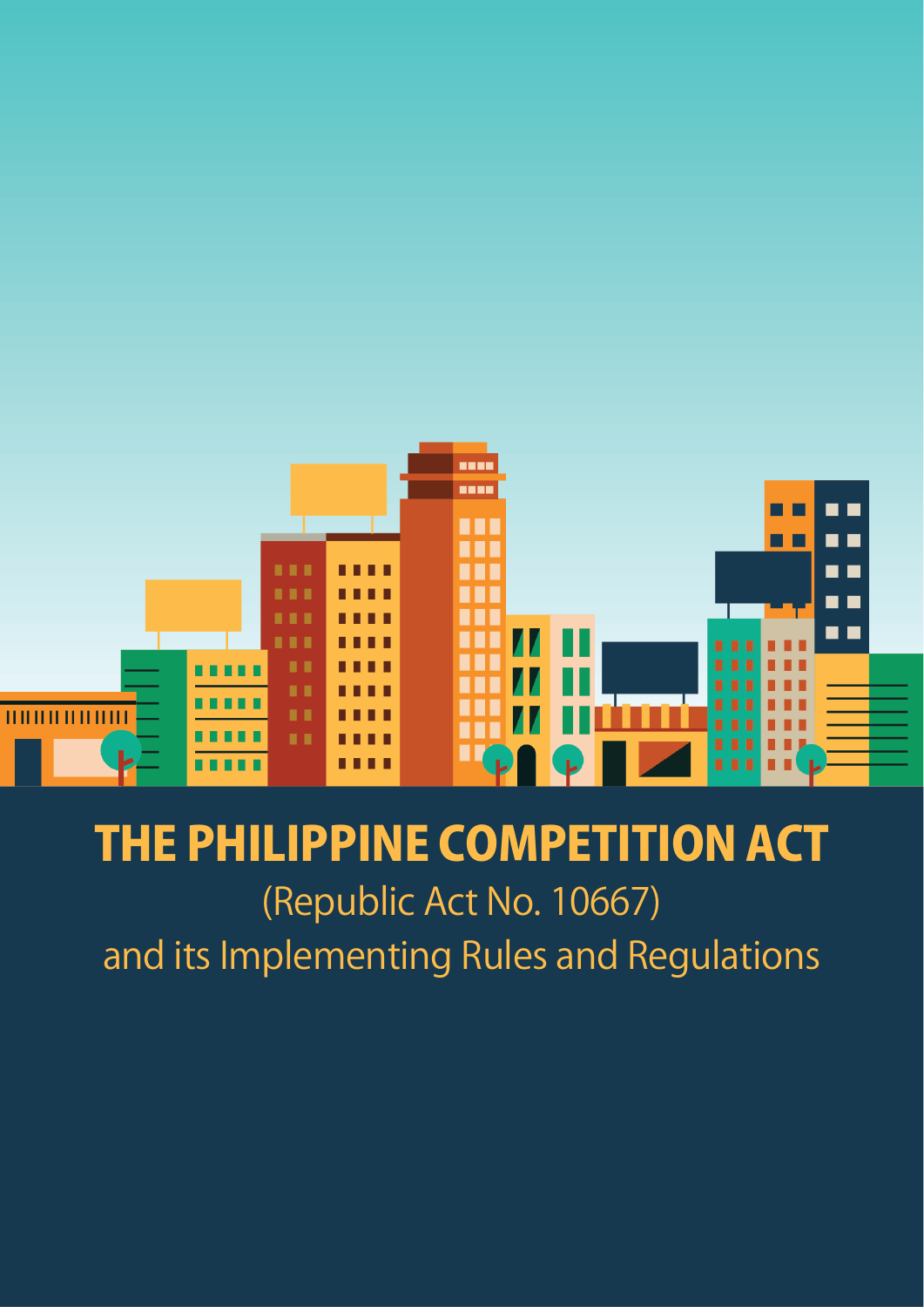# TABLE OF CONTENTS

#### Republic Act No. 10667 (Philippine Competition Act)

| <b>Chapter I: General provisions</b> |                                                                                                                         |
|--------------------------------------|-------------------------------------------------------------------------------------------------------------------------|
| Section 1.                           | Title                                                                                                                   |
| Section 2.                           | Declaration of Policy<br>Scope and application<br>Commutication<br>Commutation and Scope and application<br>Commutation |
| Section 3.                           |                                                                                                                         |
| Section 4.                           |                                                                                                                         |
|                                      | <b>Chapter II: Philippine Competition Commission</b>                                                                    |
| Section 5.                           |                                                                                                                         |
| Section 6.                           |                                                                                                                         |
| Section 7.                           | Term of office                                                                                                          |
| Section 8.                           |                                                                                                                         |
| Section 9.                           | Compensation and Other Emoluments for                                                                                   |
|                                      | Members and Personnel of the Commission<br>Section 10. Quorum                                                           |
|                                      |                                                                                                                         |
| Section 11. Staff                    |                                                                                                                         |
|                                      |                                                                                                                         |
|                                      |                                                                                                                         |
| <b>Chapeter III: Prohibited acts</b> |                                                                                                                         |
|                                      |                                                                                                                         |
|                                      |                                                                                                                         |
|                                      | <b>Chapter IV: Mergers and acquisitions</b>                                                                             |
|                                      | Section 16. Review of Mergers and Acquisitions<br>Section 17. Compulsory Notification<br>15                             |
|                                      |                                                                                                                         |
|                                      | Section 18. Effect of Notification                                                                                      |
|                                      |                                                                                                                         |
|                                      |                                                                                                                         |
|                                      | Section 21. Exemptions from Prohibited Mergers and Acquisitions 17                                                      |
|                                      | Section 22. Burden of Proof (and according continuum) and according to the Section 22. Burden of Proof                  |
|                                      |                                                                                                                         |
|                                      | <b>Chapter V: Disposition of cases</b>                                                                                  |
|                                      | Section 24. Relevant Market                                                                                             |
|                                      |                                                                                                                         |
|                                      | Section 26. Determination of Anti-Competitive Agreement or Conduct  19                                                  |
|                                      | Section 27. Market Dominant Position in the contract of the contract of 19                                              |
|                                      | Section 28. Forbearance                                                                                                 |
|                                      | <b>Chapter VI: Fines and penalties</b><br>Section 29. Administrative Penalties (and according term in the contract of 1 |
|                                      |                                                                                                                         |
|                                      |                                                                                                                         |
| <b>Chapter VII: Enforcement</b>      |                                                                                                                         |
|                                      |                                                                                                                         |
|                                      |                                                                                                                         |
|                                      |                                                                                                                         |
|                                      |                                                                                                                         |
|                                      |                                                                                                                         |
|                                      | Section 37. Non-Adversarial Remedies (and the content of the content of the section 37. Non-Adversarial Remedies        |
|                                      | Section 38. Contempt                                                                                                    |
|                                      |                                                                                                                         |
|                                      |                                                                                                                         |
|                                      |                                                                                                                         |
|                                      |                                                                                                                         |
| Section 43. Indemnity                |                                                                                                                         |
|                                      |                                                                                                                         |
|                                      |                                                                                                                         |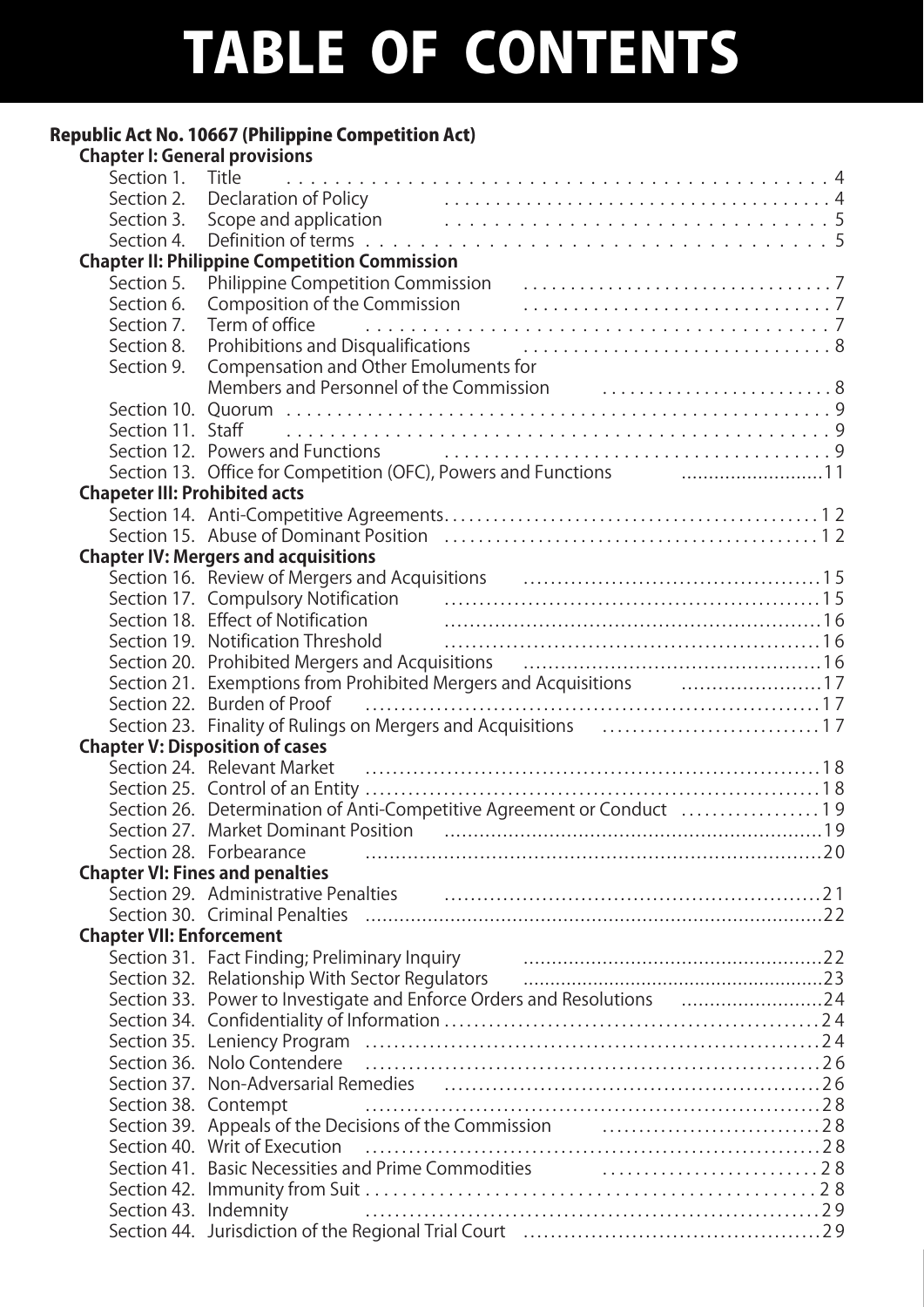|                                       | Section 45. Private Action                                                                                                                                                                                                         |  |
|---------------------------------------|------------------------------------------------------------------------------------------------------------------------------------------------------------------------------------------------------------------------------------|--|
| <b>Chapter VIII: Other provisions</b> |                                                                                                                                                                                                                                    |  |
|                                       | Section 46. Statute of Limitations                                                                                                                                                                                                 |  |
|                                       | Section 47. Prohibition on the Issuance of Temporary Restraining Orders,                                                                                                                                                           |  |
|                                       | Preliminary Injunctions and Preliminary Mandatory Injunctions 30                                                                                                                                                                   |  |
|                                       |                                                                                                                                                                                                                                    |  |
|                                       |                                                                                                                                                                                                                                    |  |
| <b>Chapter IX: Final Provisions</b>   |                                                                                                                                                                                                                                    |  |
|                                       |                                                                                                                                                                                                                                    |  |
|                                       |                                                                                                                                                                                                                                    |  |
|                                       |                                                                                                                                                                                                                                    |  |
|                                       |                                                                                                                                                                                                                                    |  |
|                                       |                                                                                                                                                                                                                                    |  |
|                                       | Section 55. Repealing Clause manufactured and content and 33                                                                                                                                                                       |  |
|                                       |                                                                                                                                                                                                                                    |  |
|                                       |                                                                                                                                                                                                                                    |  |
|                                       |                                                                                                                                                                                                                                    |  |
|                                       | RULES AND REGULATIONS TO IMPLEMENT THE PROVISIONS OF REPUBLIC ACT NO. 10667                                                                                                                                                        |  |
| Rule 1:                               | Title and scope <u>and scope</u> and scope and scope and scope and scope and scope and scope and scope and scope and scope and scope and scope and scope and scope and scope and scope and scope and scope and scope and scope and |  |
| Rule 2:                               |                                                                                                                                                                                                                                    |  |
| Rule 3:                               | Prohibited acts manufactured acts and the set of the set of the set of the set of the set of the set of the set of the set of the set of the set of the set of the set of the set of the set of the set of the set of the set      |  |
| Section 1.                            |                                                                                                                                                                                                                                    |  |
| Section 2.                            |                                                                                                                                                                                                                                    |  |
| Section 3.                            |                                                                                                                                                                                                                                    |  |
| Rule 4:                               | Mergers and acquisitions <b>contract and acquisitions</b> and acquisitions <b>contract and acquisitions</b>                                                                                                                        |  |
| Section 1.                            | mary are and acquisitions<br>Neview of mergers and acquisitions<br>Notifying entities<br>Assumentional communications                                                                                                              |  |
| Section 2.                            |                                                                                                                                                                                                                                    |  |
| Section 3.                            |                                                                                                                                                                                                                                    |  |
| Section 4.                            | Consultations preceding the submission of notification [148] Procedure for notification and review [149] Procedure for notification and review [149]                                                                               |  |
| Section 5.                            |                                                                                                                                                                                                                                    |  |
| Section 6.                            | Effect of notification                                                                                                                                                                                                             |  |
| Section 7.                            |                                                                                                                                                                                                                                    |  |
| Section 8.                            |                                                                                                                                                                                                                                    |  |
| Section 9.                            | Modifications to thresholds on compulsory notification<br>Prohibited mergers and acquisitions<br>53                                                                                                                                |  |
|                                       |                                                                                                                                                                                                                                    |  |
|                                       |                                                                                                                                                                                                                                    |  |
|                                       |                                                                                                                                                                                                                                    |  |
|                                       | Section 12. Finality of rulings on mergers and acquisitions<br>Section 13. Treatment of confidential information                                                                                                                   |  |
| Rule 5:                               |                                                                                                                                                                                                                                    |  |
| Rule 6:                               | Determination of relevant market<br>Determination of control material control control determination of control                                                                                                                     |  |
| Rule 7:                               | Determination of anti-competitive agreement or conduct 57                                                                                                                                                                          |  |
| Rule 8:                               |                                                                                                                                                                                                                                    |  |
| Section 1.                            | Existence of dominance                                                                                                                                                                                                             |  |
| Section 2.                            | Assessment of dominance                                                                                                                                                                                                            |  |
| Section 3.                            |                                                                                                                                                                                                                                    |  |
| Section 4.                            |                                                                                                                                                                                                                                    |  |
| Section 5.                            |                                                                                                                                                                                                                                    |  |
| Rule 9:                               | Forbearance                                                                                                                                                                                                                        |  |
| Section 1.                            |                                                                                                                                                                                                                                    |  |
| Section 2.                            |                                                                                                                                                                                                                                    |  |
|                                       | Public hearing                                                                                                                                                                                                                     |  |
| <b>Rule 10:</b>                       |                                                                                                                                                                                                                                    |  |
| Section 1.                            | Revisions of these Rules communications and the Revisions of these Rules                                                                                                                                                           |  |
| Section 2.                            |                                                                                                                                                                                                                                    |  |
| Section 3.                            |                                                                                                                                                                                                                                    |  |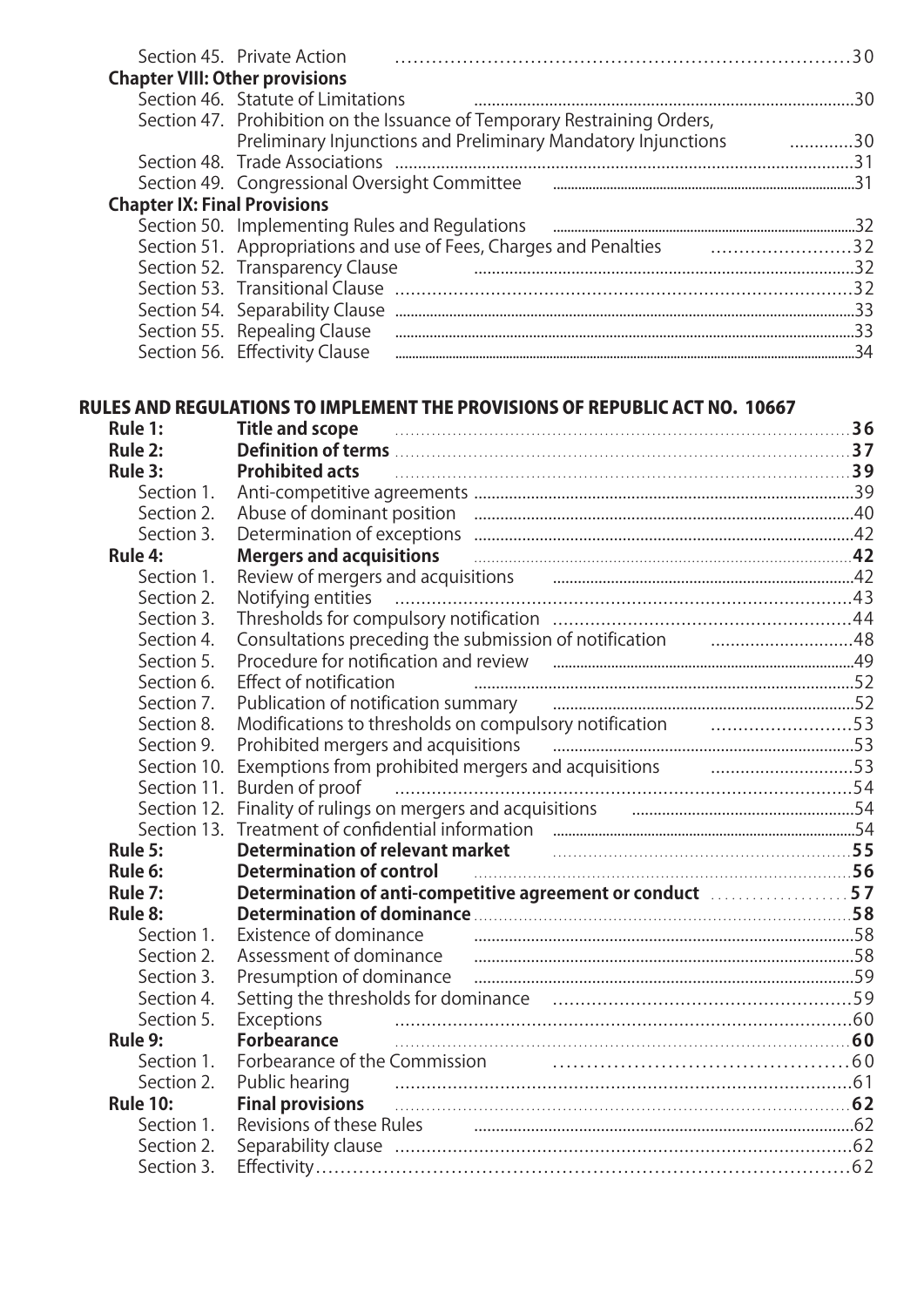#### Republic Act No. 10667

CONGRESS OF THE PHILIPPINES SIXTEENTH CONGRESS

Second Regular Session

AN ACT PROVIDING FOR A NATIONAL COMPETITION POLICY PROHIBITING ANTI-COMPETITIVE AGREEMENTS, ABUSE OF DOMINANT POSITION AND ANTI-COMPETITIVE MERGERS AND ACQUISITIONS, ESTABLISHING THE PHILIPPINE COMPETITION COMMISSION AND APPROPRIATING FUNDS THEREFOR

# CHAPTER I GENERAL PROVISIONS

SECTION 1. Short Title. – This Act shall be known as the "Philippine Competition Act".

**SEC. 2. Declaration of Policy.** – The efficiency of market competition as a mechanism for allocating goods and services is a generally accepted precept. The State recognizes that past measures undertaken to liberalize key sectors in the economy need to be reinforced by measures that safeguard competitive conditions. The State also recognizes that the provision of equal opportunities to all promotes entrepreneurial spirit, encourages private investments, facilitates technology development and transfer and enhances resource productivity. Unencumbered market competition also serves the interest of consumers by allowing them to exercise their right of choice over goods and services offered in the market.

Pursuant to the constitutional goals for the national economy to attain a more equitable distribution of opportunities, income, and wealth; a sustained increase in the amount of goods and services produced by the nation for the benefit of the people; and an expanding productivity as the key to raising the quality of life for all, especially the underprivileged and the constitutional mandate that the State shall regulate or prohibit monopolies when the public interest so requires and that no combinations in restraint of trade or unfair competition shall be allowed, the State shall: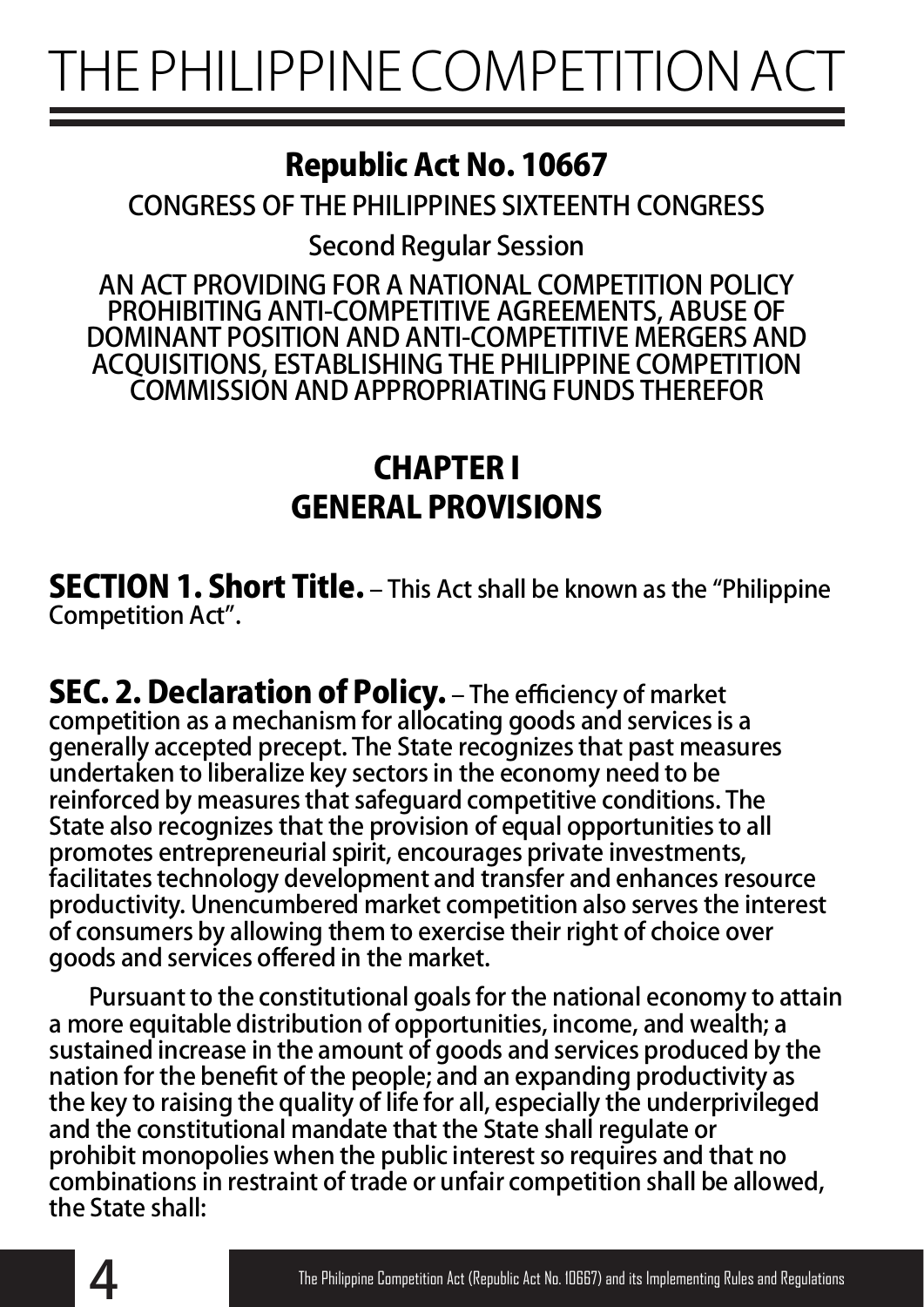(a) Enhance economic efficiency and promote free and fair competition in trade, industry and all commercial economic activities, as well as establish a National Competition Policy to be implemented by the Government of the Republic of the Philippines and all of its political agencies as a whole;

(b) Prevent economic concentration which will control the production, distribution, trade, or industry that will unduly stifle competition, lessen, manipulate or constrict the discipline of free markets; and

(c) Penalize all forms of anti-competitive agreements, abuse of dominant position and anti-competitive mergers and acquisitions, with the objective of protecting consumer welfare and advancing domestic and international trade and economic development.

SEC. 3. Scope and Application. – This Act shall be enforceable against any person or entity engaged in any trade, industry and commerce in the Republic of the Philippines. It shall likewise be applicable to international trade having direct, substantial, and reasonably foreseeable effects in trade, industry, or commerce in the Republic of the Philippines, including those that result from acts done outside the Republic of the Philippines.

This Act shall not apply to the combinations or activities of workers or employees nor to agreements or arrangements with their employers when such combinations, activities, agreements, or arrangements are designed solely to facilitate collective bargaining in respect of conditions of employment.

#### SEC. 4. Definition of Terms. – As used in this Act:

(a) Acquisition refers to the purchase of securities or assets, through contract or other means, for the purpose of obtaining control by:

(1) One (1) entity of the whole or part of another;

(2) Two (2) or more entities over another; or

(3) One (1) or more entities over one (1) or more entities;

(b) Agreement refers to any type or form of contract, arrangement, understanding, collective recommendation, or concerted action, whether formal or informal, explicit or tacit, written or oral;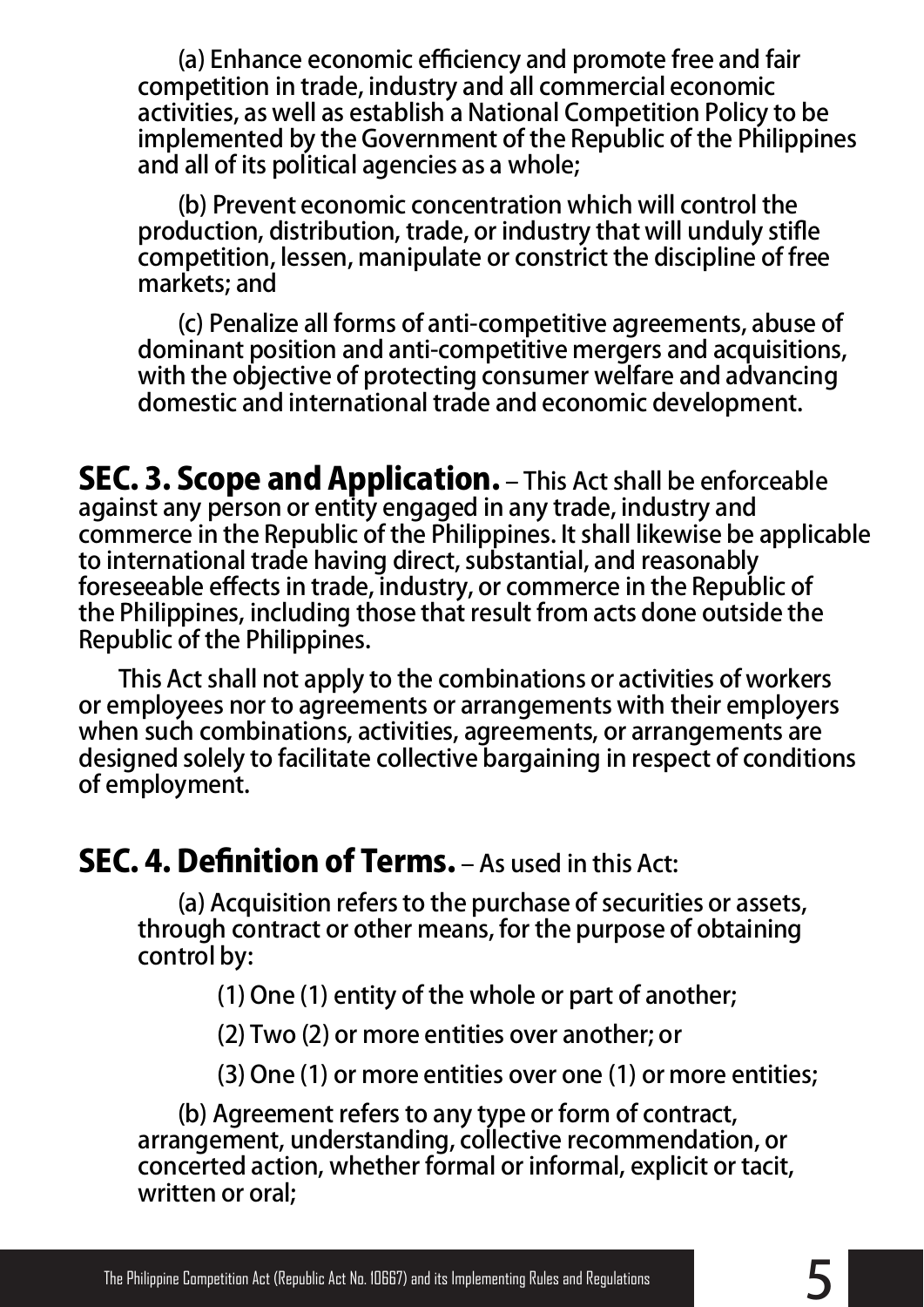(c) Conduct refers to any type or form of undertaking, collective recommendation, independent or concerted action or practice, whether formal or informal;

(d) Commission refers to the Philippine Competition Commission created under this Act;

(e) Confidential business information refers to information which concerns or relates to the operations, production, sales, shipments, purchases, transfers, identification of customers, inventories, or amount or source of any income, profits, losses, expenditures;

(f) Control refers to the ability to substantially influence or direct the actions or decisions of an entity, whether by contract, agency or otherwise;

(g) Dominant Position refers to a position of economic strength that an entity or entities hold which makes it capable of controlling the relevant market independently from any or a combination of the following: competitors, customers, suppliers, or consumers;

(h) Entity refers to any person, natural or juridical, sole proprietorship, partnership, combination or association in any form, whether incorporated or not, domestic or foreign, including those owned or controlled by the government, engaged directly or indirectly in any economic activity;

(i) Market refers to the group of goods or services that are sufficiently interchangeable or substitutable and the object of competition, and the geographic area where said goods or services are offered;

(j) Merger refers to the joining of two (2) or more entities into an existing entity or to form a new entity;

(k) Relevant Market refers to the market in which a particular good or service is sold and which is a combination of the relevant product market and the relevant geographic market, defined as follows:

(1) A relevant product market comprises all those goods and/or services which are regarded as interchangeable or substitutable

by the consumer or the customer, by reason of the goods and/or services' characteristics, their prices and their intended use; and

(2) The relevant geographic market comprises the area in which the entity concerned is involved in the supply and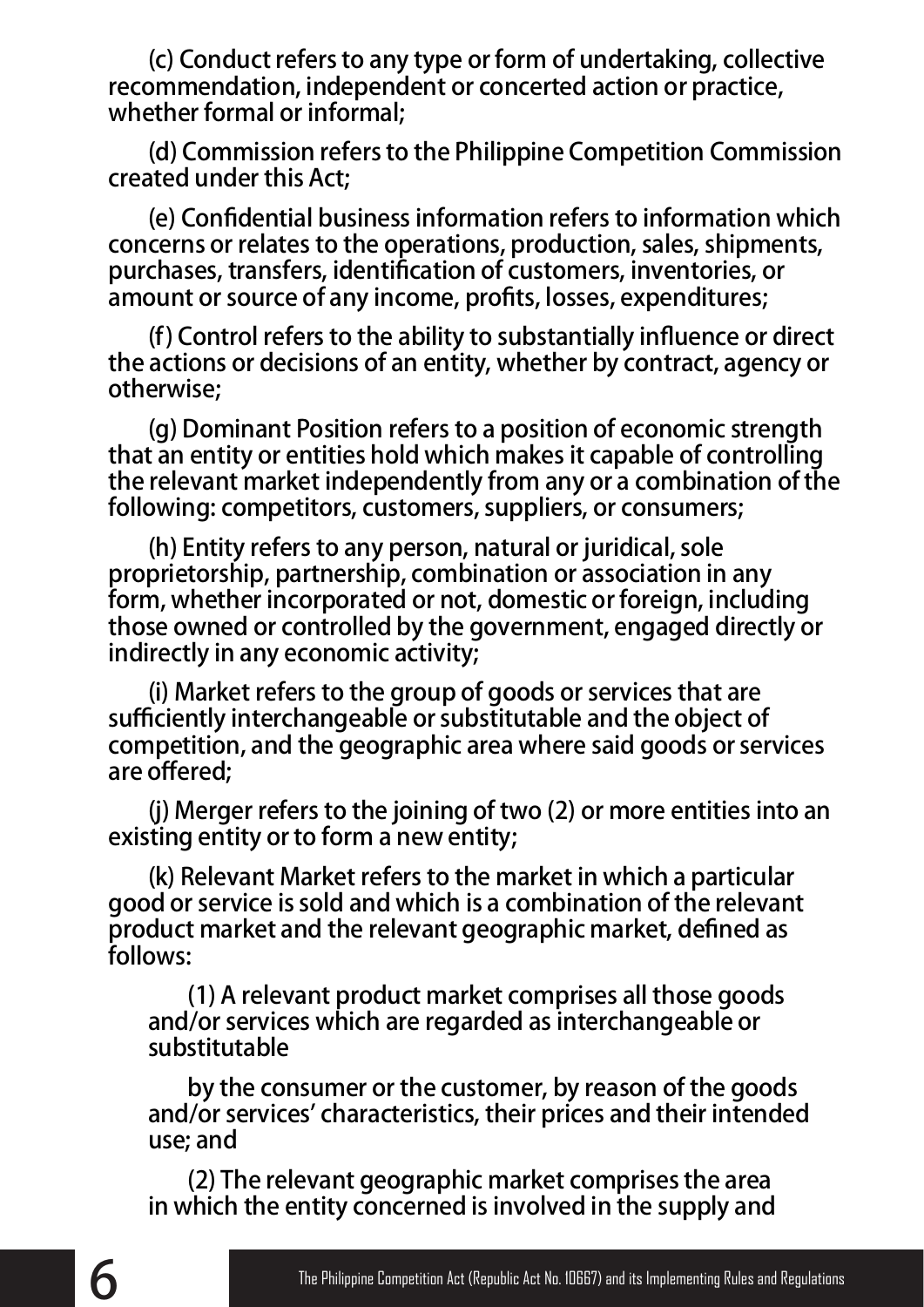demand of goods and services, in which the conditions of competition are sufficiently homogenous and which can be distinguished from neighboring areas because the conditions of competition are different in those areas.

# CHAPTER II PHILIPPINE COMPETITION COMMISSION

SEC. 5. Philippine Competition Commission. – To implement the national competition policy and attain the objectives and purposes of this Act, an independent quasi-judicial body is hereby created, which shall be known as the Philippine Competition Commission (PCC), hereinafter referred to as the Commission, and which shall be organized within sixty (60) days after the effectivity of this Act. Upon establishment of the Commission, Executive Order No. 45 designating the Department of Justice as the Competition Authority is hereby amended. The Office for Competition (OFC) under the Office of the Secretary of Justice shall however be retained, with its powers and functions modified pursuant to Section 13 of this Chapter.

The Commission shall be an attached agency to the Office of the President.

SEC. 6. Composition of the Commission. – The Commission shall be composed of a Chairperson and four (4) Commissioners. The Chairperson and Commissioners shall be citizens and residents of the Philippines, of good moral character, of recognized probity and independence and must have distinguished themselves professionally in public, civic or academic service in any of the following fields: economics, law, finance, commerce or engineering. They must have been in the active practice of their professions for at least ten (10) years, and must not have been candidates for any elective national or local office in the immediately preceding elections, whether regular or special: Provided, That at least one (1) shall be a member of the Philippine Bar with at least ten (10) years of experience in the active practice of law, and at least one (1) shall be an economist. The Chairperson and the Commissioners who shall have the rank equivalent of cabinet secretary and undersecretary, respectively, shall be appointed by the President.

SEC. 7. Term of Office. - The term of office of the Chairperson and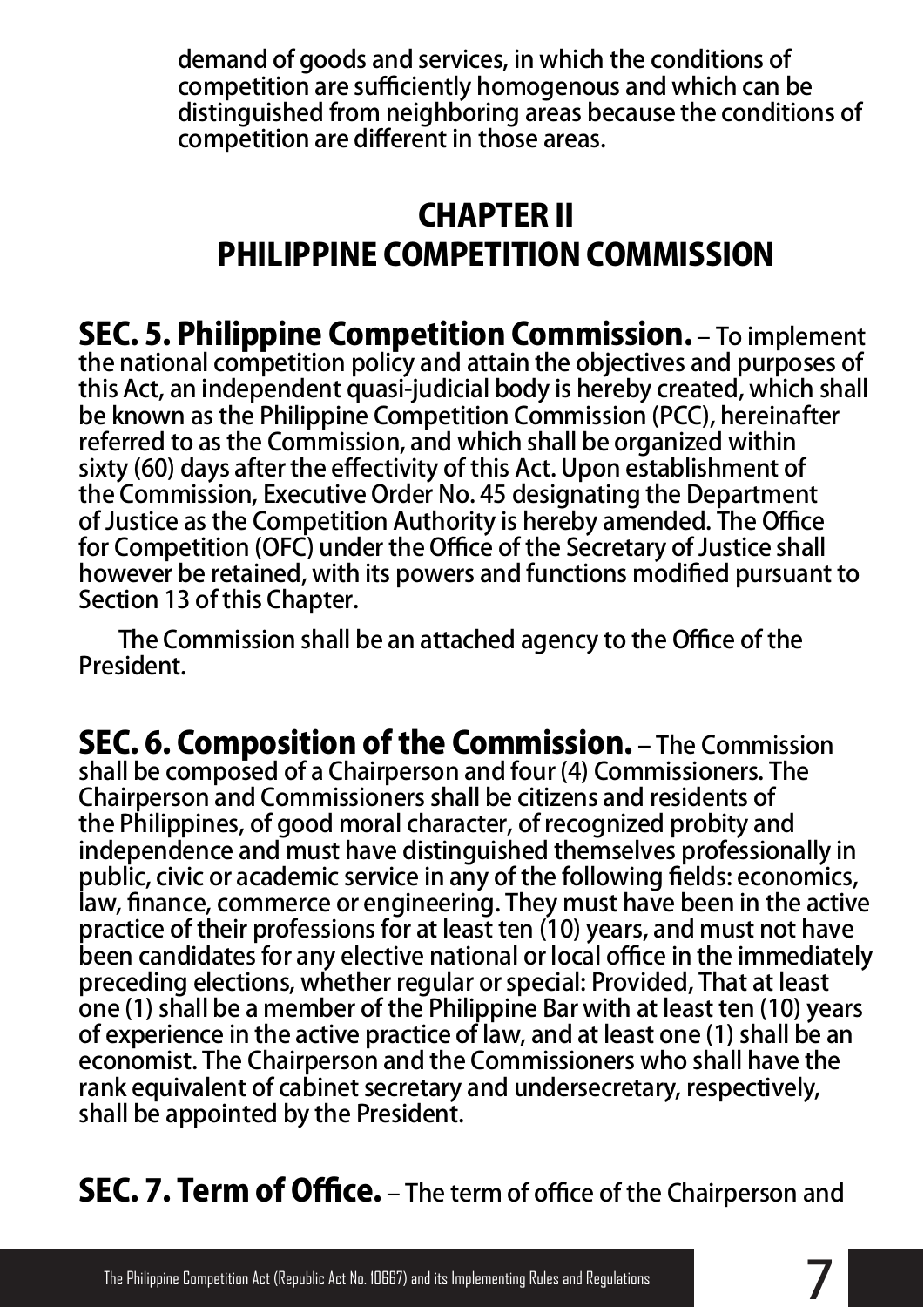the Commissioners shall be seven (7) years without reappointment. Of the first set of appointees, the Chairperson shall hold office for seven (7) years and of the first four (4) Commissioners, two (2) shall hold office for a term of seven (7) years and two (2) for a term of five (5) years. In case a vacancy occurs before the expiration of the term of office, the appointment to such vacancy shall only be for the unexpired term of the predecessor.

The Chairperson and the Commissioners shall enjoy security of tenure and shall not be suspended or removed from office except for just cause as provided by law.

#### SEC. 8. Prohibitions and Disqualifications. – The

Commissioners shall not, during their tenure, hold any other office or employment. They shall not, during their tenure, directly or indirectly practice any profession, except in a teaching capacity, participate in any business, or be financially interested in any contract with, or any franchise, or special privileges granted by the government or any subdivision, agency, or instrumentality thereof, including governmentowned and-controlled corporations or their subsidiaries. They shall strictly avoid conflict of interest in the conduct of their office. They shall not be qualified to run for any office in the election immediately succeeding their cessation from office. Provided, that the election mentioned hereof is not a Barangay election or a Sangguniang Kabataan election. Provided they shall not be allowed to personally appear or practice as counsel or agent on any matter pending before the Commission for two (2) years following their cessation from office.

No spouse or relative by consanguinity or affinity within the fourth civil degree of any of the Commissioners, the Chairperson and the Executive Director of the Commission may appear as counsel nor agent on any matter pending before the Commission or transact business directly or indirectly therein during incumbency and within two (2) years from cessation of office.

#### SEC. 9. Compensation and Other Emoluments for Members and Personnel of the Commission. – The

compensation and other emoluments for the members and personnel of the Commission shall be exempted from the coverage of Republic Act No. 6758, otherwise known as the "Salary Standardization Act". For this purpose, the salaries and other emoluments of the Chairperson, the Commissioners, and personnel of the Commission shall be set based on an objective classification system, taking into consideration the importance and responsibilities attached to the respective positions, and shall be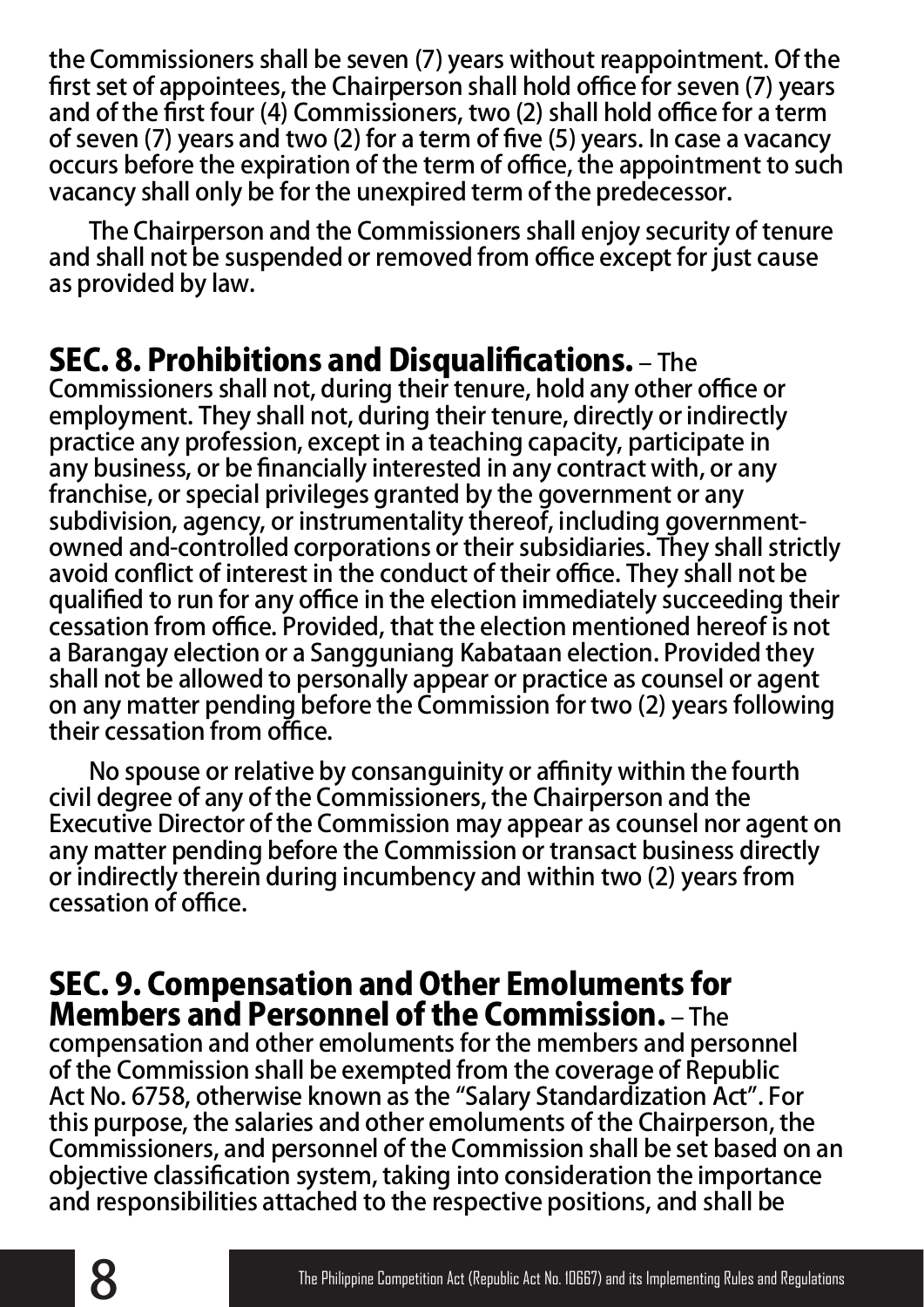submitted to the President of the Philippines for his approval.

**SEC. 10. Quorum.** – Three (3) members of the Commission shall constitute a quorum and the affirmative vote of three (3) members shall be necessary for the adoption of any rule, ruling, order, resolution, decision or other acts of the Commission.

**SEC. 11. Staff.** – The Commission shall appoint, fix the compensation, and determine the status, qualifications, and duties of an adequate staff, which shall include an Executive Director of the Commission. The Executive Director shall be appointed by the Commission and shall have relevant experience in any of the fields of law, economics, commerce, management, finance or engineering for at least ten (10) years. The members of the technical staff, except those performing purely clerical functions, shall possess at least a Bachelor's Degree in any of the following lines of specialization: economics, law, finance, commerce, engineering, accounting, or management.

SEC. 12. Powers and Functions. – The Commission shall have original and primary jurisdiction over the enforcement and implementation of the provisions of this Act, and its implementing rules and regulations. The Commission shall exercise the following powers and functions:

(a) Conduct inquiry, investigate, and hear and decide on cases involving any violation of this Act and other existing competition laws *motu proprio* or upon receipt of a verified complaint from an interested party or upon referral by the concerned regulatory agency, and institute the appropriate civil or criminal proceedings;

(b) Review proposed mergers and acquisitions, determine thresholds for notification, determine the requirements and procedures for notification, and upon exercise of its powers to review, prohibit mergers and acquisitions that will substantially prevent, restrict, or lessen competition in the relevant market;

(c) Monitor and undertake consultation with stakeholders and affected agencies for the purpose of understanding market behavior;

(d) Upon finding, based on substantial evidence, that an entity has entered into an anti-competitive agreement or has abused its dominant position after due notice and hearing, stop or redress the same, by applying remedies, such as, but not limited to, issuance of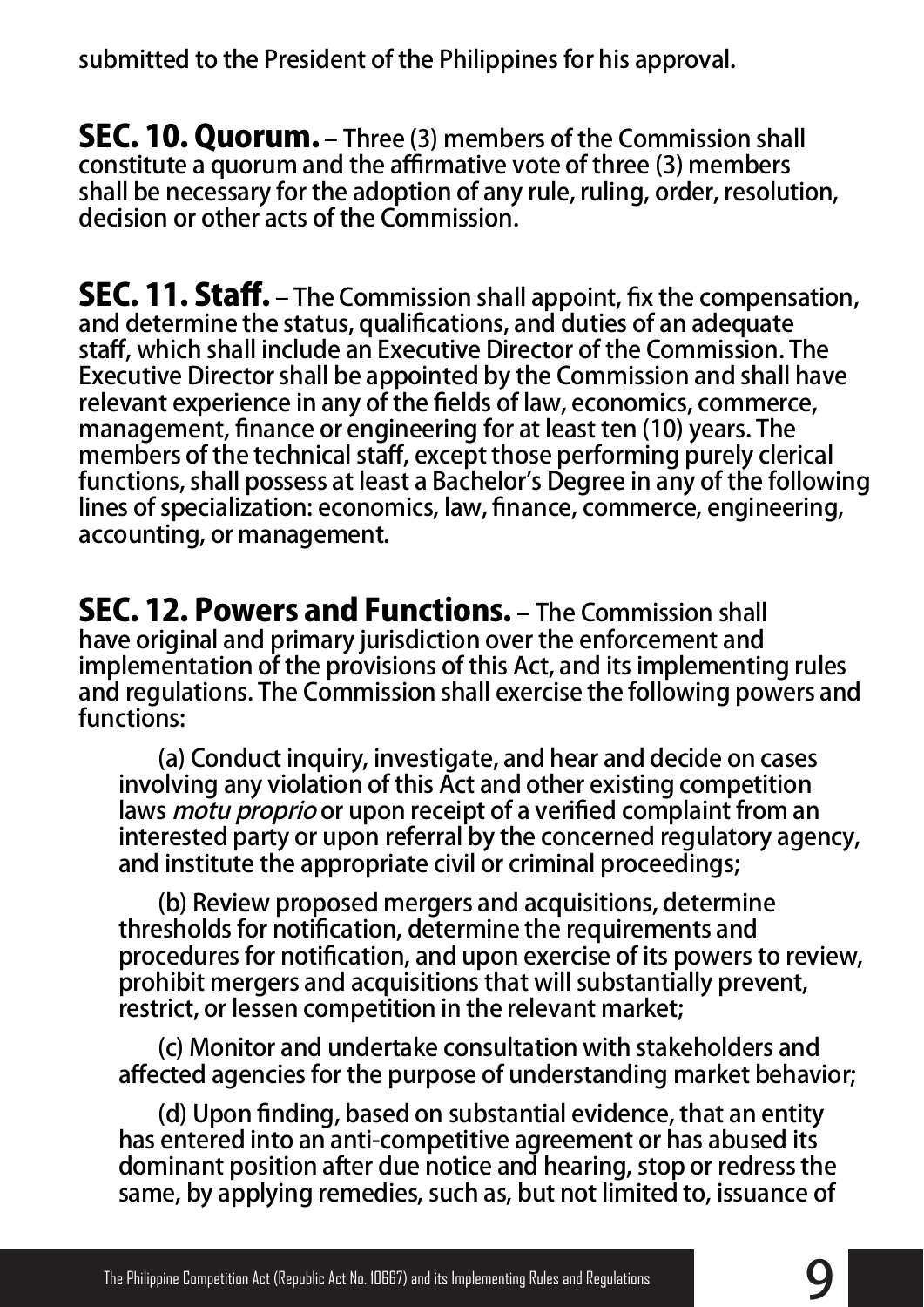injunctions, requirement of divestment, and disgorgement of excess profits under such reasonable parameters that shall be prescribed by the rules and regulations implementing this Act;

(e) Conduct administrative proceedings, impose sanctions, fines or penalties for any non-compliance with or breach of this Act and its implementing rules and regulations (IRR) and punish for contempt;

(f) Issue subpoena duces tecum and subpoena ad testificandum to require the production of books, records, or other documents or data which relate to any matter relevant to the investigation and personal appearance before the Commission, summon witnesses, administer oaths, and issue interim orders such as show cause orders and cease and desist orders after due notice and hearing in accordance with the rules and regulations implementing this Act;

(g) Upon order of the court, undertake inspections of business premises and other offices, land and vehicles, as used by the entity, where it reasonably suspects that relevant books, tax records, or other documents which relate to any matter relevant to the investigation are kept, in order to prevent the removal, concealment, tampering with, or destruction of the books, records, or other documents;

(h) Issue adjustment or divestiture orders including orders for corporate reorganization or divestment in the manner and under such terms

and conditions as may be prescribed in the rules and regulations implementing this Act. Adjustment or divestiture orders, which are structural remedies, should only be imposed:

(1) Where there is no equally effective behavioral remedy; or

(2) Where any equally effective behavioral remedy would be more burdensome for the enterprise concerned than the structural remedy. Changes to the structure of an enterprise as it existed before the infringement was committed would only be proportionate to the substantial risk of a lasting or repeated infringement that derives from the very structure of the enterprise;

(i) Deputize any and all enforcement agencies of the government or enlist the aid and support of any private institution, corporation, entity or association, in the implementation of its powers and functions;

(j) Monitor compliance by the person or entities concerned with the cease and desist order or consent judgment;

(k) Issue advisory opinions and guidelines on competition matters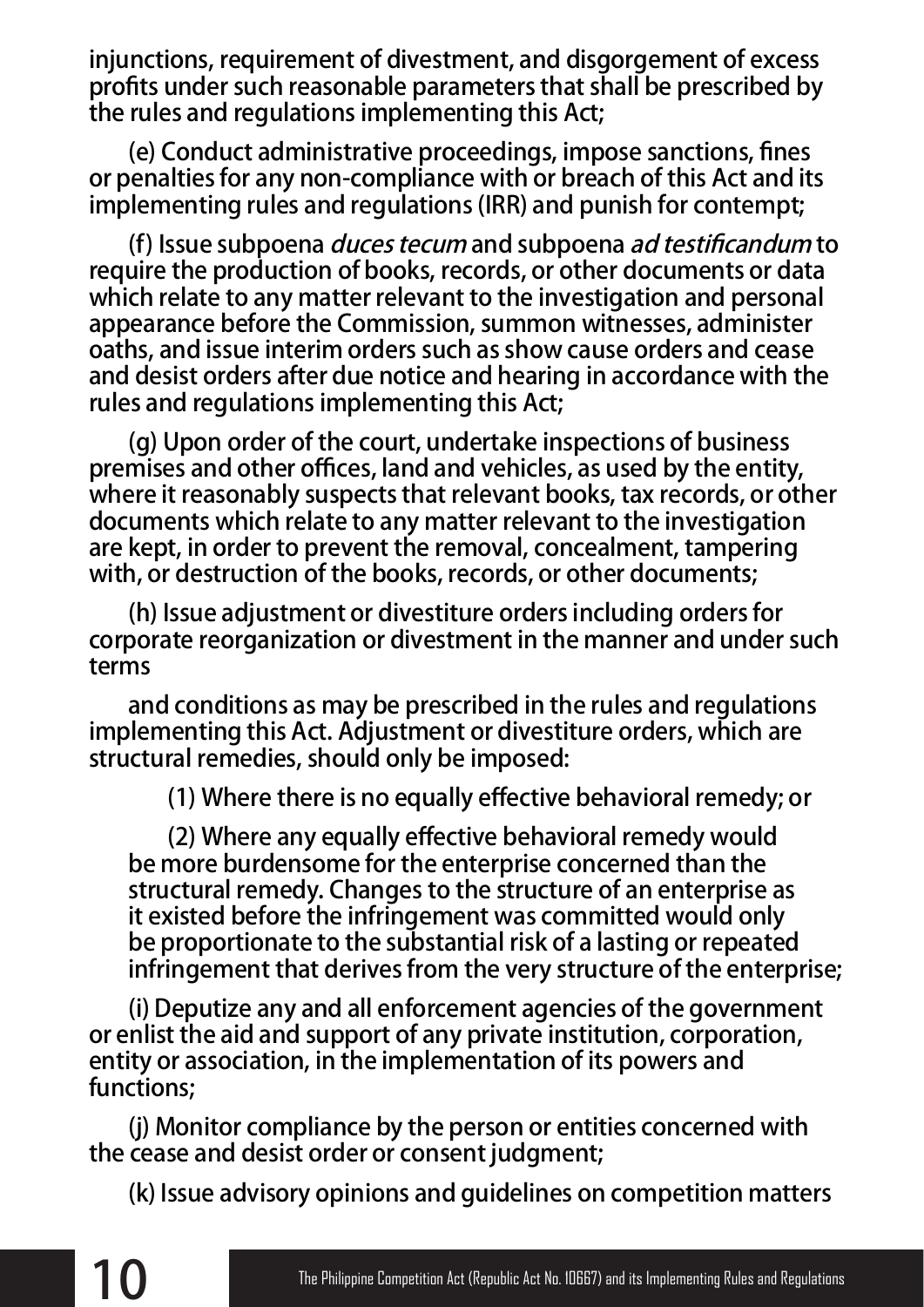for the effective enforcement of this Act and submit annual and special reports to Congress, including proposed legislation for the regulation of commerce, trade, or industry;

(l) Monitor and analyze the practice of competition in markets that affect the Philippine economy; implement and oversee measures to promote transparency and accountability; and ensure that prohibitions and requirements of competition laws are adhered to;

(m) Conduct, publish, and disseminate studies and reports on anti- competitive conduct and agreements to inform and guide the industry and consumers;

(n) Intervene or participate in administrative and regulatory proceedings requiring consideration of the provisions of this Act that are initiated by government agencies such as the Securities and Exchange Commission, Energy Regulatory Commission and the National Telecommunications Commission;

(o) Assist the National Economic and Development Authority, in consultation with relevant agencies and sectors, in the preparation and formulation of a national competition policy;

(p) Act as the official representative of the Philippine government in international competition matters;

(q) Promote capacity building and the sharing of best practices with other competition-related bodies;

(r) Advocate pro-competitive policies of the government by:

(1) Reviewing economic and administrative regulations, motu proprio or upon request, as to whether or not they adversely affect relevant market competition, and advising the concerned agencies against such regulations; and

(2) Advising the Executive Branch on the competitive implications of government actions, policies and programs; and

(s) Charge reasonable fees to defray the administrative cost of the services rendered.

#### SEC. 13. Office for Competition (OFC), Powers and

**Functions.** – The OFC under the Department of Justice (DOJ-OFC) shall only conduct preliminary investigation and undertake prosecution of all criminal offenses arising under this act and other competition related laws in accordance with Section 31 of Chapter VI of this act. The OFC shall be reorganized and allocated resources as may be required therefor to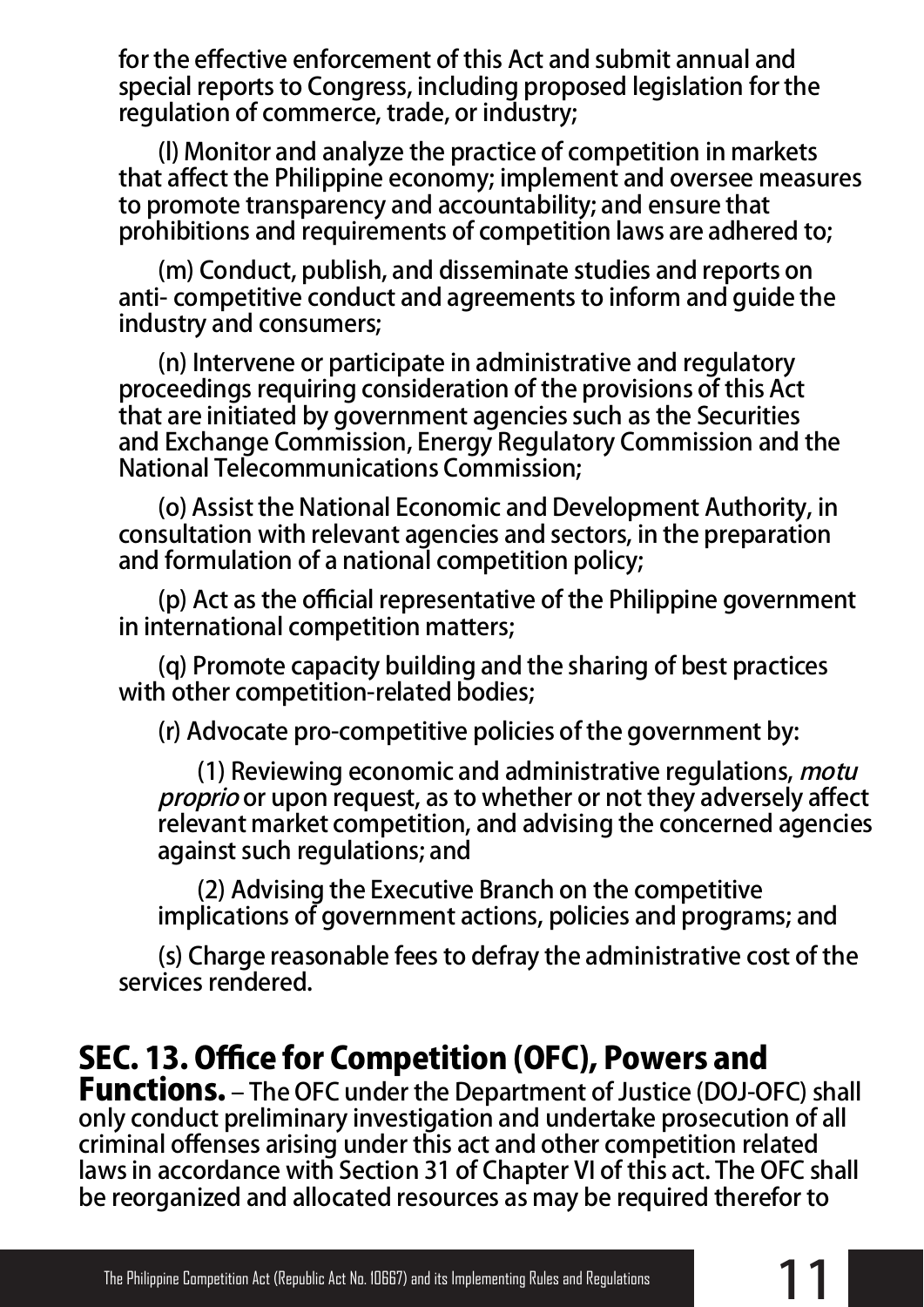effectively pursue such mandate.

#### CHAPTER III PROHIBITED ACTS

#### SEC. 14. Anti-Competitive Agreements. –

(a) The following agreements, between or among competitors, are *per se* prohibited:

(1) Restricting competition as to price, or components thereof, or other terms of trade;

(2) Fixing price at an auction or in any form of bidding including cover bidding, bid suppression, bid rotation and market allocation and other analogous practices of bid manipulation;

(b) The following agreements, between or among competitors which have the object or effect of substantially preventing, restricting or lessening competition shall be prohibited:

(1) Setting, limiting, or controlling production, markets, technical development, or investment;

(2) Dividing or sharing the market, whether by volume of sales or purchases, territory, type of goods or services, buyers or sellers or any other means.

(c) Agreements other than those specified in (a) and (b) of this Section which have the object or effect of substantially preventing, restricting or lessening competition shall also be prohibited: Provided, Those which contribute to improving the production or distribution of goods and services or to promoting technical or economic progress, while allowing consumers a fair share of the resulting benefits, may not necessarily be deemed a violation of this Act.

An entity that controls, is controlled by, or is under common control with another entity or entities, have common economic interests, and are not otherwise able to decide or act independently of each other, shall not be considered competitors for purposes of this Section.

#### SEC. 15. Abuse of Dominant Position. – It shall be prohibited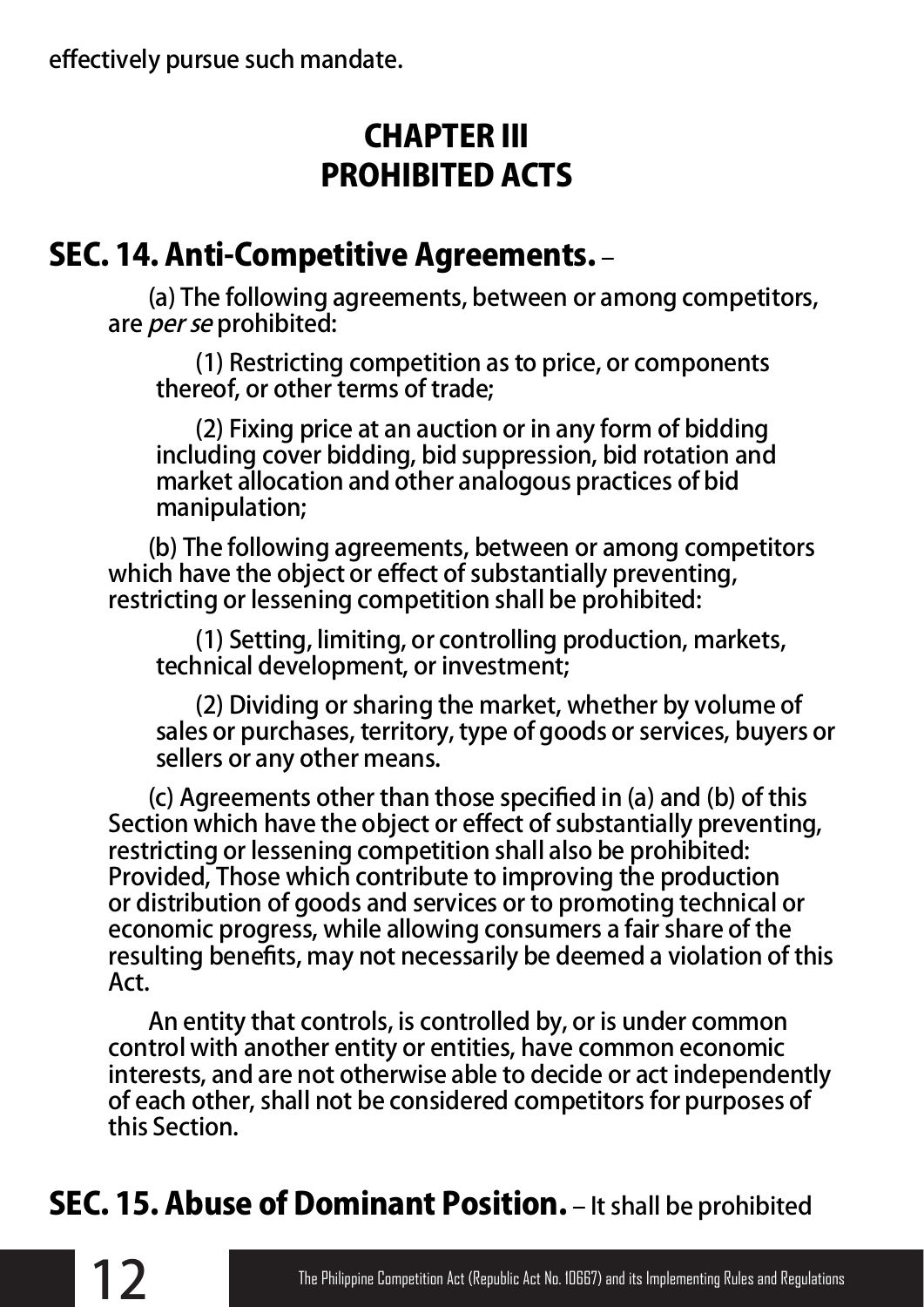for one or more entities to abuse their dominant position by engaging in conduct that would substantially prevent, restrict or lessen competition:

(a) Selling goods or services below cost with the object of driving competition out of the relevant market: Provided, That in the Commission's evaluation of this fact, it shall consider whether the entity or entities have no such object and the price established was in good faith to meet or compete with the lower price of a competitor in the same market selling the same or comparable product or service of like quality;

(b) Imposing barriers to entry or committing acts that prevent competitors from growing within the market in an anti-competitive manner except those that develop in the market as a result of or arising from a superior product or process, business acumen, or legal rights or laws;

(c) Making a transaction subject to acceptance by the other parties of other obligations which, by their nature or according to commercial usage, have no connection with the transaction;

(d) Setting prices or other terms or conditions that discriminate unreasonably between customers or sellers of the same goods or services, where such customers or sellers are contemporaneously trading on similar terms and conditions, where the effect may be to lessen competition substantially: Provided, That the following shall be considered permissible price differentials:

(1) socialized pricing for the less fortunate sector of the economy;

(2) price differential which reasonably or approximately reflect differences in the cost of manufacture, sale, or delivery resulting from differing methods, technical conditions, or quantities in which the goods or services are sold or delivered to the buyers or sellers;

(3) price differential or terms of sale offered in response to the competitive price of payments, services or changes in the facilities furnished by a competitor; and

(4) price changes in response to changing market conditions, marketability of goods or services, or volume;

(e) Imposing restrictions on the lease or contract for sale or trade of goods or services concerning where, to whom, or in what forms goods or services may be sold or traded, such as fixing prices, giving preferential discounts or rebate upon such price, or imposing conditions not to deal with competing entities, where the object or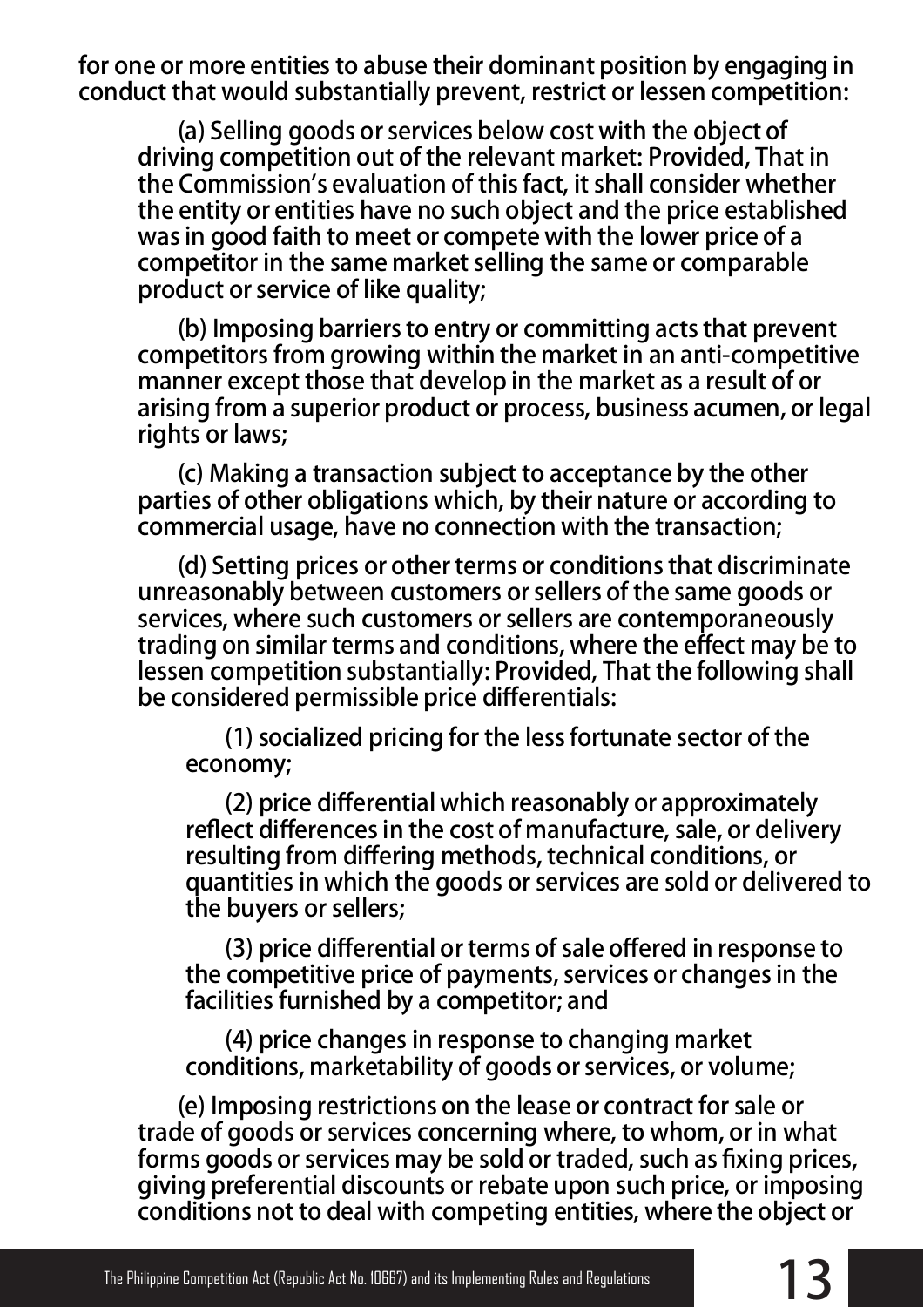effect of the restrictions is to prevent, restrict or lessen competition substantially: Provided, That nothing contained in this Act shall prohibit or render unlawful:

(1) Permissible franchising, licensing, exclusive merchandising or exclusive distributorship agreements such as those which give each party the right to unilaterally terminate the agreement; or

(2) Agreements protecting intellectual property rights, confidential information, or trade secrets.

(f) Making supply of particular goods or services dependent upon the purchase of other goods or services from the supplier which have no direct connection with the main goods or services to be supplied;

(g) Directly or indirectly imposing unfairly low purchase prices for the goods or services of, among others, marginalized agricultural producers, fisherfolk, micro-, small-, medium-scale enterprises, and other marginalized service providers and producers;

(h) Directly or indirectly imposing unfair purchase or selling price on their competitors, customers, suppliers or consumers, Provided that prices that develop in the market as a result of or due to a superior product or process, business acumen or legal rights or laws shall not be considered unfair prices; and

(i) Limiting production, markets or technical development to the prejudice of consumers, provided that limitations that develop in the market as a result of or due to a superior product or process, business acumen or legal rights or laws shall not be a violation of this Act;

Provided, That nothing in this Act shall be construed or interpreted as a prohibition on having a dominant position in a relevant market or on acquiring, maintaining and increasing market share through legitimate means that do not substantially prevent, restrict or lessen competition.

Provided further, That any conduct which contributes to improving production or distribution of goods or services within the relevant market, or promoting technical and economic progress while allowing consumers a fair share of the resulting benefit may not necessarily be considered an abuse of dominant position.

Provided finally, That the foregoing shall not constrain the Commission or the relevant regulator from pursuing measures that would promote fair competition or more competition as provided in this Act.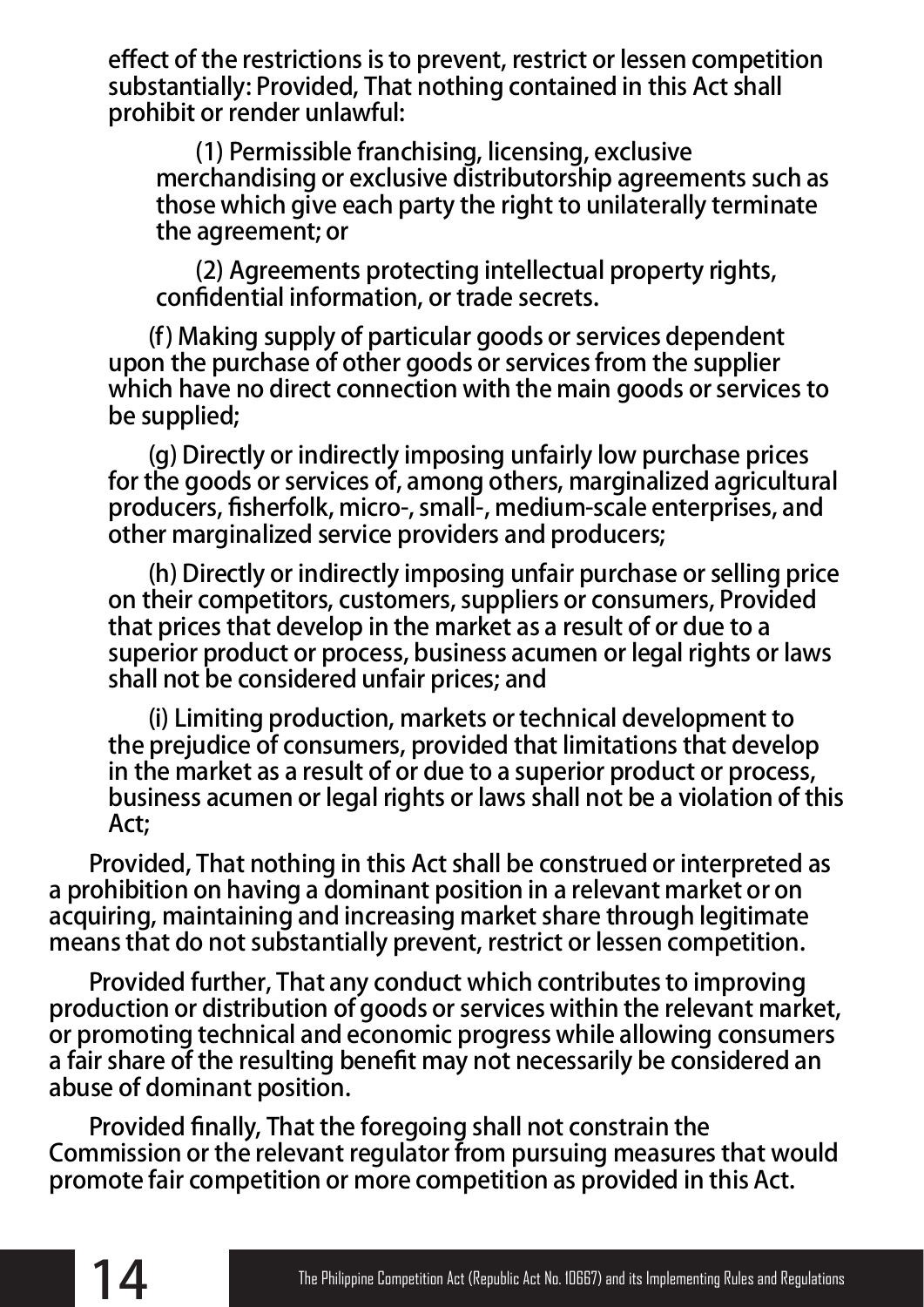#### CHAPTER IV MERGERS AND ACQUISITIONS

#### SEC. 16. Review of Mergers and Acquisitions. – The

Commission shall have the power to review Mergers and Acquisitions based on factors deemed relevant by the Commission.

SEC. 17. Compulsory Notification. – Parties to the merger or acquisition agreement referred to in the preceding section wherein the value of the transaction exceeds One Billion Pesos (P1,000,000,000.00) are prohibited from consummating their agreement until thirty (30) days after providing notification to the Commission in the form and containing the information specified in the regulations issued by the Commission: Provided, That the Commission shall promulgate other criteria, such as increased market share in the relevant market in excess of minimum thresholds, that may be applied specifically to a sector, or across some or all sectors, in determining whether parties to a merger or acquisition shall notify the Commission under this chapter.

An agreement consummated in violation of this requirement to notify the Commission shall be considered void and subject the parties to an administrative fine of one percent (1%) to five percent (5%) of the value of the transaction.

Should the Commission deem it necessary, it may request further information that are reasonably necessary and directly relevant to the prohibition under Section 20 hereof from the parties to the agreement before the expiration of the thirty (30)-day period referred. The issuance of such a request has the effect of extending the period within which the agreement may not be consummated for an additional sixty (60) days, beginning on the day after the request for information is received by the parties: Provided, That, in no case shall the total period for review by the Commission of the subject agreement exceed ninety (90) days from initial notification by the parties.

When the above periods have expired and no decision has been promulgated for whatever reason, the merger or acquisition shall be deemed approved and the parties may proceed to implement or consummate it. All notices, documents and information provided to or emanating from the Commission under this section shall be subject to confidentiality rule under Section 34 of this Act except when the release of information contained therein is with the consent of the notifying entity or is mandatorily required to be disclosed by law or by a valid order of a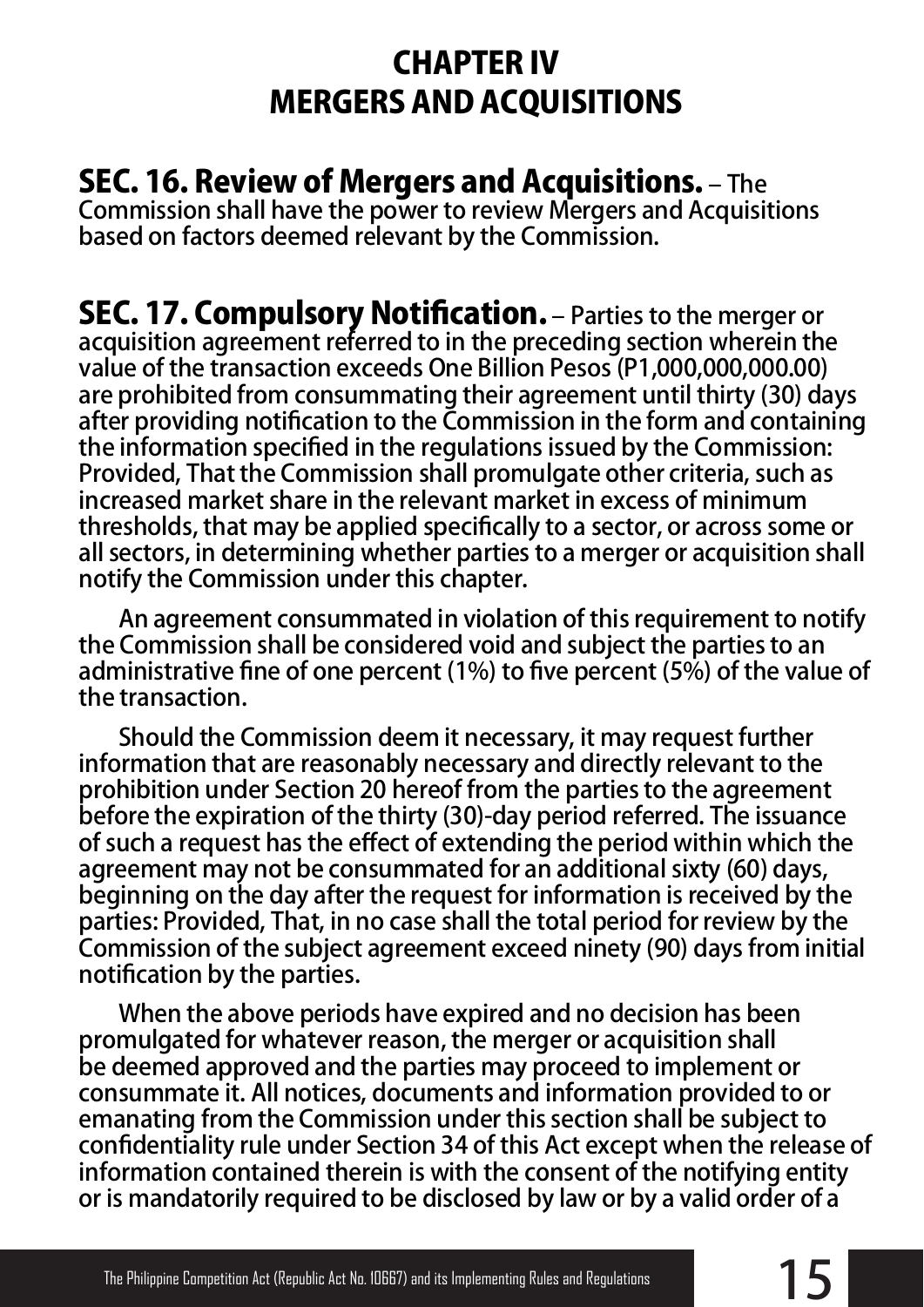court of competent jurisdiction, or of a government or regulatory agency, including an exchange.

In the case of the merger or acquisition of banks, banking institutions, building and loan associations, trust companies, insurance companies, public utilities, educational institutions and other special corporations governed by special laws, a favorable or no-objection ruling by the Commission shall not be construed as dispensing of the requirement for a favorable recommendation by the appropriate government agency under Section 79 of the Corporation Code of the Philippines.

A favorable recommendation by a governmental agency with a competition mandate shall give rise to a disputable presumption that the proposed merger or acquisition is not violative of this Act.

SEC. 18. Effect of Notification. - If within the relevant periods stipulated in the preceding Section, the Commission determines that such agreement is prohibited under Section 20 and does not qualify for exemption under Section 21 of this Chapter, the Commission may:

(a) Prohibit the implementation of the agreement;

(b) Prohibit the implementation of the agreement unless and until it is modified by changes specified by the Commission;

(c) Prohibit the implementation of the agreement unless and until the pertinent party or parties enter into legally enforceable agreements specified by the Commission.

SEC. 19. Notification Threshold. – The Commission shall, from time to time, adopt and publish regulations stipulating:

(a) The transaction value threshold and such other criteria subject to the notification requirement of Section 17 of this Act;

(b) The information that must be supplied for notified mergers or acquisition;

(c) Exceptions or exemptions from the notification requirement; and

(d) Other rules relating to the notification procedures.

# SEC. 20. Prohibited Mergers and Acquisitions. – Merger

or acquisition agreements that substantially prevent, restrict or lessen competition in the relevant market or in the market for goods or services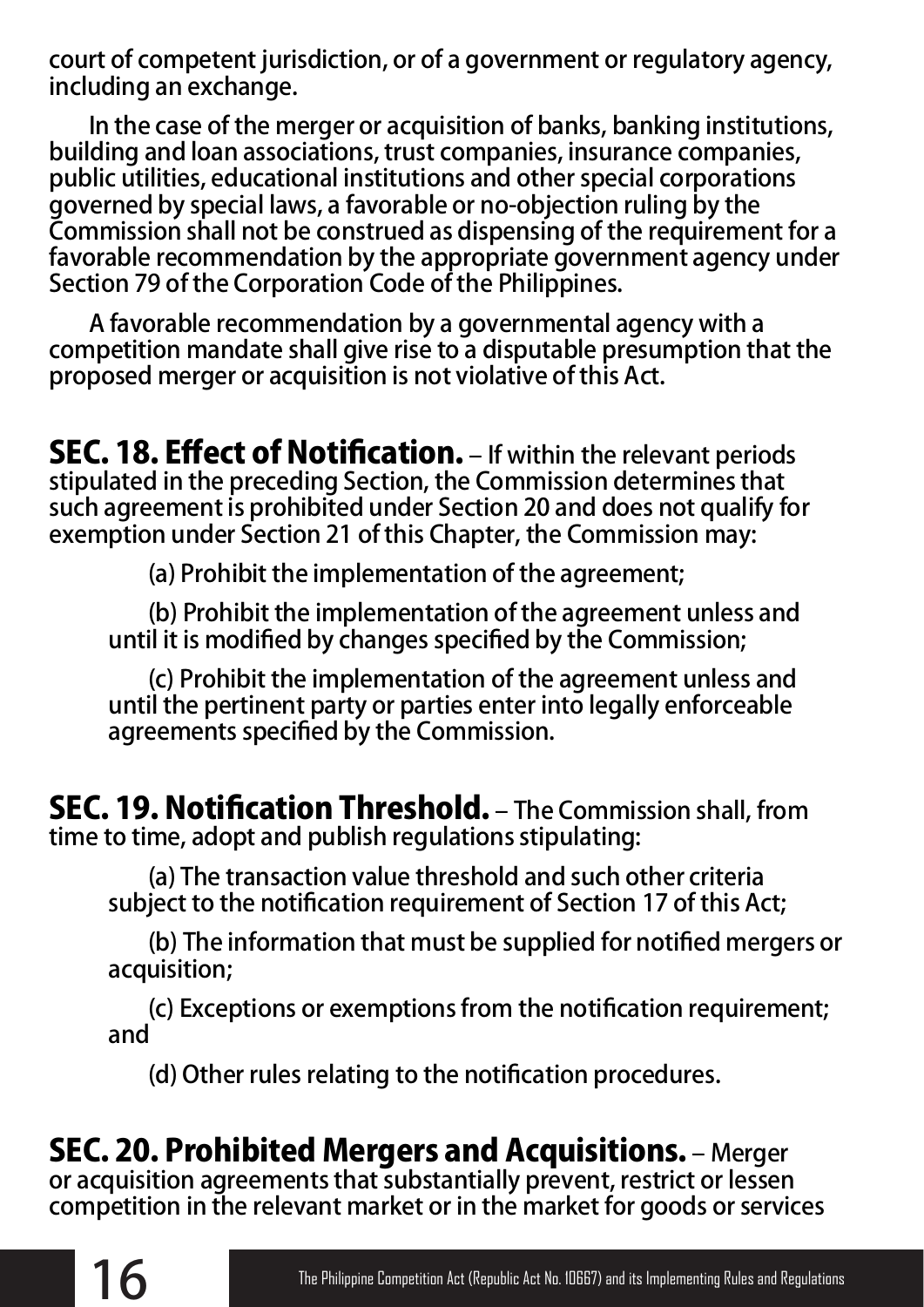as may be determined by the Commission shall be prohibited.

#### SEC. 21. Exemptions from Prohibited Mergers and

Acquisitions. - Merger or acquisition agreement prohibited under Section 20 of this Chapter may, nonetheless, be exempt from prohibition by the Commission when the parties establish either of the following:

(a) The concentration has brought about or is likely to bring about gains in efficiencies that are greater than the effects of any limitation on competition that result or likely to result from the merger or acquisition agreement; or

(b) A party to the merger or acquisition agreement is faced with actual or imminent financial failure, and the agreement represents the least anti-competitive arrangement among the known alternative uses for the failing entity's assets:

Provided, That an entity shall not be prohibited from continuing to own and hold the stock or other share capital or assets of another corporation which it acquired prior to the approval of this Act or acquiring or maintaining its market share in a relevant market through such means without violating the provisions of this Act.

Provided further, That the acquisition of the stock or other share capital of one or more corporations solely for investment and not used for voting or exercising control and not to otherwise bring about, or attempt to bring about the prevention, restriction, or lessening of competition in the relevant market shall not be prohibited.

SEC. 22. Burden of Proof. – The burden of proof under Section 21 lies with the parties seeking the exemption. A party seeking to rely on the exemption specified in Section 21(a) must demonstrate that if the agreement were not implemented, significant efficiency gains would not be realized.

#### SEC. 23. Finality of Rulings on Mergers and Acquisitions.

– Merger or acquisition agreements that have received a favorable ruling from the Commission, except when such ruling was obtained on the basis of fraud or false material information, may not be challenged under this Act.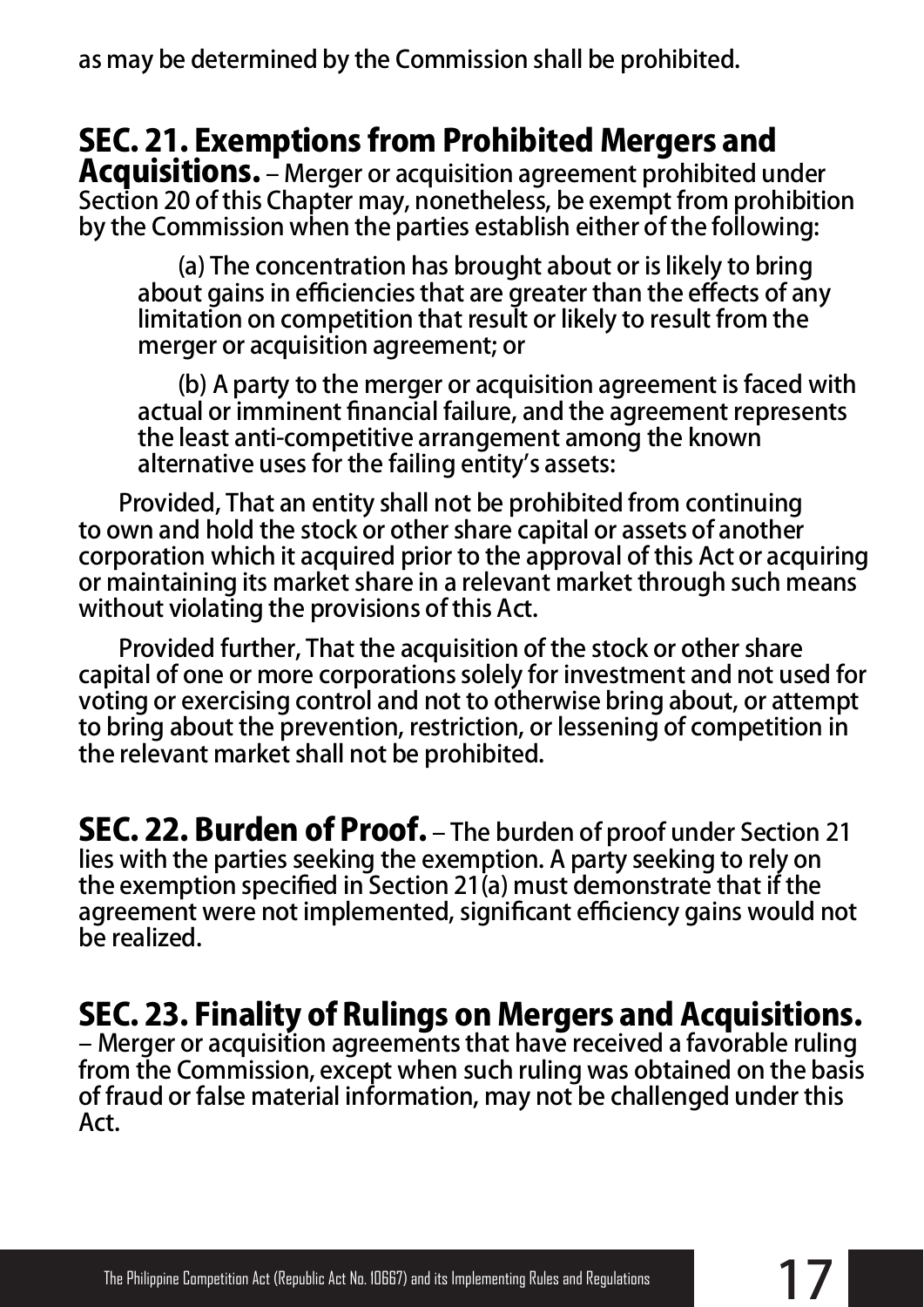#### CHAPTER V DISPOSITION OF CASES

SEC. 24. Relevant Market. – For purposes of determining the relevant market, the following factors, among others, affecting the substitutability among goods or services constituting such market and the geographic area delineating the boundaries of the market shall be considered:

(a) The possibilities of substituting the goods or services in question, with others of domestic or foreign origin, considering the technological possibilities, extent to which substitutes are available to consumers and time required for such substitution;

(b) The cost of distribution of the good or service, its raw materials, its supplements and substitutes from other areas and abroad, considering freight, insurance, import duties and non-tariff restrictions; the restrictions imposed by economic agents or by their associations; and the time required to supply the market from those areas;

(c) The cost and probability of users or consumers seeking other markets; and

(d) National, local or international restrictions which limit access by users or consumers to alternate sources of supply or the access of suppliers to alternate consumers.

**SEC. 25. Control of an Entity.** – In determining the control of an entity, the Commission may consider the following:

Control is presumed to exist when the parent owns directly or indirectly, through subsidiaries, more than one half (1/2) of the voting power of an entity, unless in exceptional circumstances, it can clearly be demonstrated that such ownership does not constitute control. Control also exists even when an entity owns one half (1/2) or less of the voting power of another entity when:

(a) There is power over more than one half (1/2) of the voting rights by virtue of an agreement with investors;

(b) There is power to direct or govern the financial and operating policies of the entity under a statute or agreement;

(c) There is power to appoint or remove the majority of the members of the board of directors or equivalent governing body;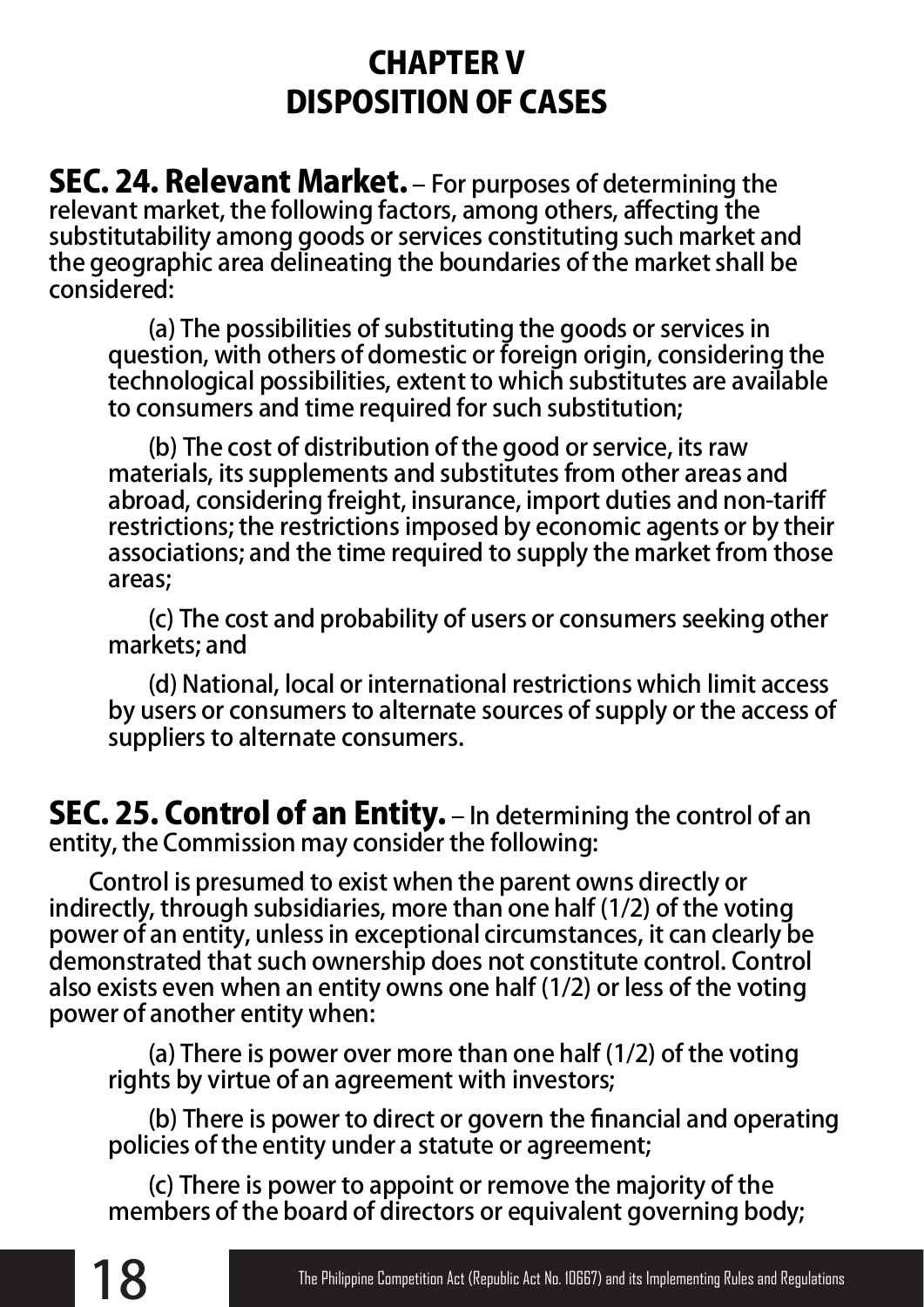(d) There is power to cast the majority votes at meetings of the board of directors or equivalent governing body;

(e) There exists ownership over or the right to use all or a significant part of the assets of the entity;

(f) There exist rights or contracts which confer decisive influence on the decisions of the entity.

#### SEC. 26. Determination of Anti-Competitive Agreement

or Conduct. - In determining whether anti-competitive agreement or conduct has been committed, the Commission shall:

(a) Define the relevant market allegedly affected by the anticompetitive agreement or conduct, following the principles laid out in Section 24 of this Chapter;

(b) Determine if there is actual or potential adverse impact on competition in the relevant market caused by the alleged agreement or conduct, and if such impact is substantial and outweighs the actual or potential efficiency gains that result from the agreement or conduct;

(c) Adopt a broad and forward-looking perspective, recognizing future market developments, any overriding need to make the goods or services available to consumers, the requirements of large investments in infrastructure, the requirements of law, and the need of our economy to respond to international competition, but also taking account of past behavior of the parties involved and prevailing market conditions;

(d) Balance the need to ensure that competition is not prevented or substantially restricted and the risk that competition efficiency, productivity, innovation, or development of priority areas or industries in the general interest of the country may be deterred by overzealous or undue intervention; and

(e) Assess the totality of evidence on whether it is more likely than not that the entity has engaged in anti-competitive agreement or conduct including whether the entity's conduct was done with a reasonable commercial purpose such as but not limited to phasing out of a product or closure of a business, or as a reasonable commercial response to the market entry or conduct of a competitor.

#### SEC. 27. Market Dominant Position. – In determining whether

The Philippine Competition Act (Republic Act No. 10667) and its Implementing Rules and Regulations 19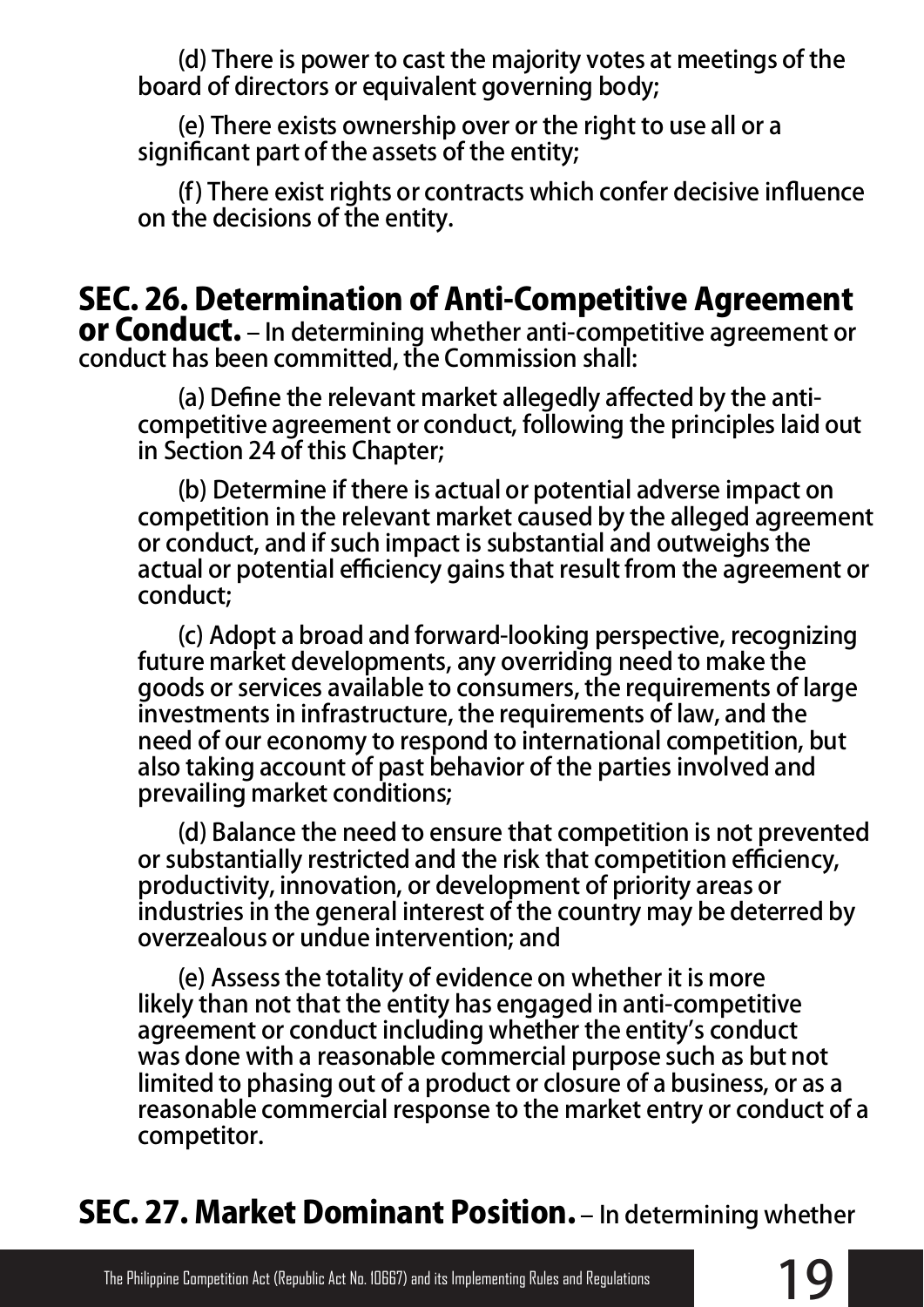an entity has market dominant position for purposes of this Act, the Commission shall consider the following:

(a) The share of the entity in the relevant market and whether it is able to fix prices unilaterally or to restrict supply in the relevant market;

(b) The existence of barriers to entry and the elements which could foreseeably alter both said barriers and the supply from competitors;

(c) The existence and power of its competitors;

(d) The possibility of access by its competitors or other entities to its sources of inputs;

(e) The power of its customers to switch to other goods or services; (f) Its recent conducts; and

(g) Other criteria established by the regulations of this Act.

There shall be a rebuttable presumption of market dominant position if the market share of an entity in the relevant market is at least fifty percent (50%), unless a new market share threshold is determined by the Commission for that particular sector.

The Commission shall from time to time determine and publish the threshold for dominant position or minimum level of share in the relevant market that could give rise to a presumption of dominant position. In such determination, the Commission would consider the structure of the relevant market, degree of integration, access to end-users, technology and financial resources, and other factors affecting the control of a market, as provided in sub-sections (a) to (g) of this Section.

The Commission shall not consider the acquiring, maintaining and increasing of market share through legitimate means not substantially preventing, restricting, or lessening competition in the market such as but not limited to having superior skills, rendering superior service, producing or distributing quality products, having business acumen, and the enjoyment and use of protected intellectual property rights as violative of this Act.

**SEC. 28. Forbearance.** – The Commission may forbear from applying the provisions of this Act, for a limited time, in whole or in part, in all or specific cases, on an entity or group of entities, if in its determination:

(a) Enforcement is not necessary to the attainment of the policy objectives of this Act;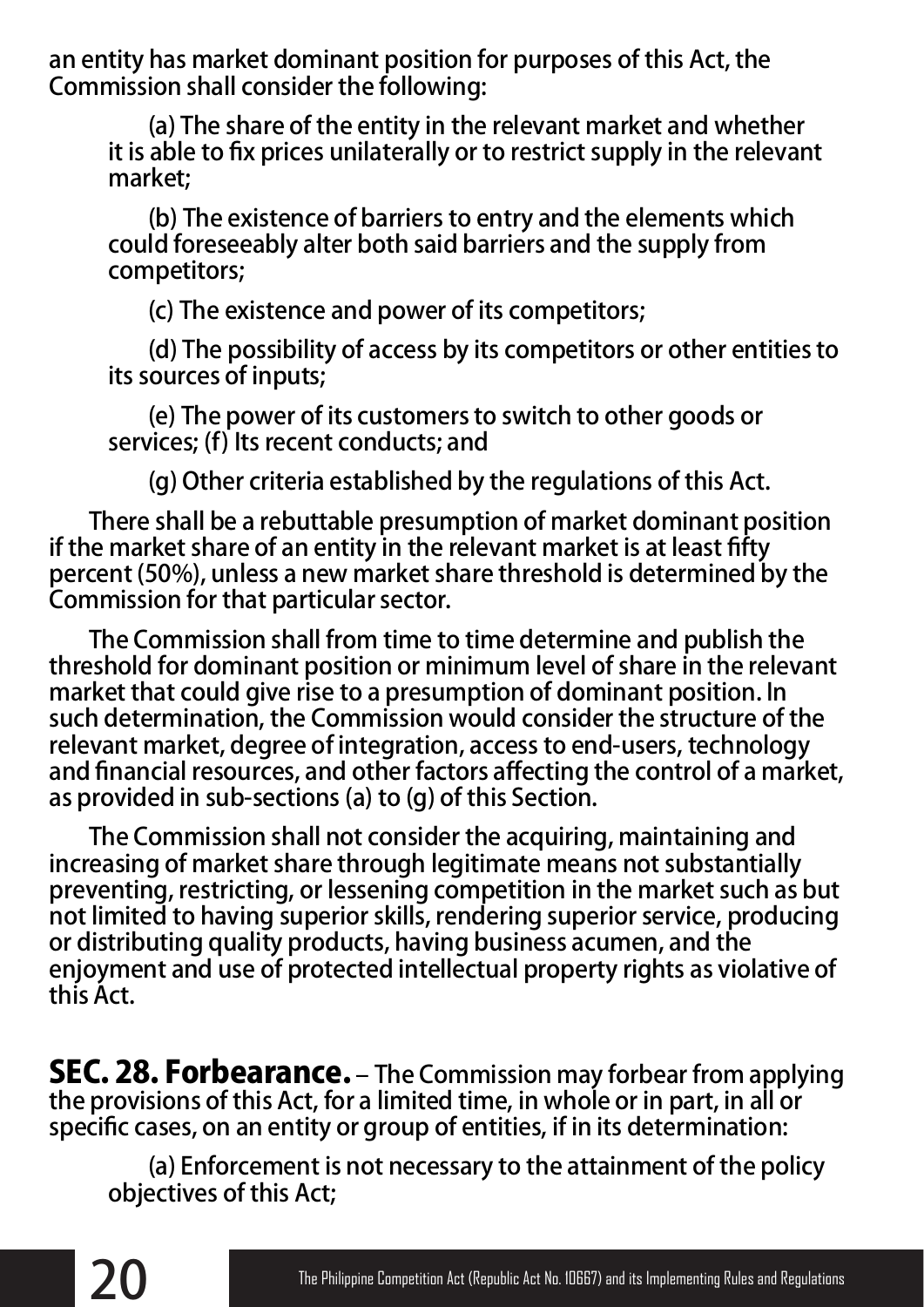(b) Forbearance will neither impede competition in the market where the entity or group of entities seeking exemption operates nor in related markets; and

(c) Forbearance is consistent with public interest and the benefit and welfare of the consumers.

A public hearing shall be held to assist the Commission in making this determination.

The Commission's order exempting the relevant entity or group of entities under this Section shall be made public. Conditions may be attached to the forbearance if the Commission deems it appropriate to ensure the long-term interest of consumers.

In the event that the basis for the issuance of the exemption order ceases to be valid, the order may be withdrawn by the Commission.

#### CHAPTER VI FINES AND PENALTIES

#### SEC. 29. Administrative Penalties. –

(a) Administrative Fines. – In any investigation under Chapter III, Sections 14 and 15, and Chapter IV, Sections 17 and 20 of this Act, after due notice and hearing, the Commission may impose the following schedule of administrative fines on any entity found to have violated the said Sections:

First offense: Fine of up to One Hundred Million Pesos (P100,000,000.00);

Second offense: Fine of not less than One Hundred Million Pesos (P100,000,000.00) but not more than Two Hundred Fifty Million Pesos (P250,000,000.00).

In fixing the amount of the fine, the Commission shall have regard to both the gravity and the duration of the violation.

(b) Failure to Comply With An Order of the Commission. – An entity which fails or refuses to comply with a ruling, order or decision issued by the commission shall pay a penalty of not less than Fifty Thousand Pesos (P50,000.00) up to Two Million Pesos (P2,000,000.00) for each violation and a similar amount of penalty for each day thereafter until the said entity fully complies. Provided that these fines shall only accrue daily beginning forty five (45) days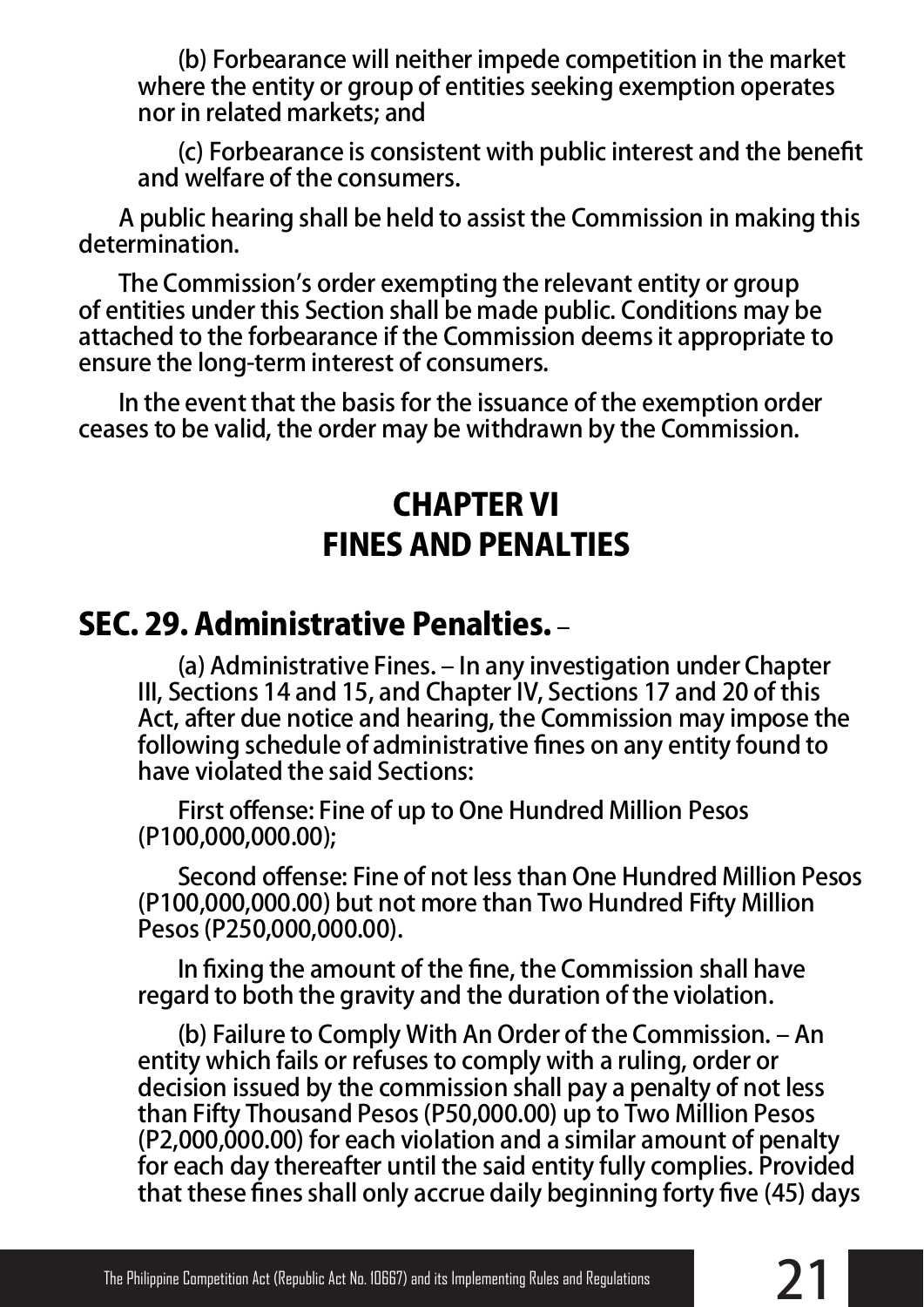from the time that the said decision, order or ruling was received.

(c) Supply of Incorrect or Misleading Information. – The Commission may likewise impose upon any entity fines of up to One million pesos (P1,000,000.00) where, intentionally or negligently, they supply incorrect or misleading information in any document, application or other paper filed with or submitted to the Commission or supply incorrect or misleading information in an application for a binding ruling, a proposal for a consent judgment, proceedings relating to a show cause order, or application for modification of the Commission's ruling, order or approval, as the case may be.

(d) Any other violations not specifically penalized under the relevant provisions of this Act shall be penalized by a fine of not less than Fifty Thousand Pesos (P50,000.00) up to Two Million Pesos (P2,000,000.00).

Provided that the schedule of fines indicated in this Section shall be increased by the Commission every five (5) years to maintain their real value from the time it was set.

SEC. 30. Criminal Penalties. An entity that enters into any anticompetitive agreement as covered by Chapter III, Section 14(a) and 14(b) under this Act shall, for each and every violation, be penalized by imprisonment from two (2) to seven (7) years, and a fine of not less than Fifty Million Pesos (P50,000,000.00) but not more than Two Hundred Fifty Million Pesos (P250,000,000.00). The penalty of imprisonment shall be imposed upon the responsible officers, and directors of the entity.

When the entities involved are juridical persons, the penalty of imprisonment shall be imposed on its officers, directors, or employees holding managerial positions, who are knowingly and willfully responsible for such violation.

# CHAPTER VII ENFORCEMENT

SEC. 31. Fact Finding; Preliminary Inquiry. – The Commission, motu proprio, or upon the filing of a verified complaint by an interested party or upon referral by a regulatory agency, shall have the sole and exclusive authority to initiate and conduct a fact-finding or preliminary inquiry for the enforcement of this Act based on reasonable grounds.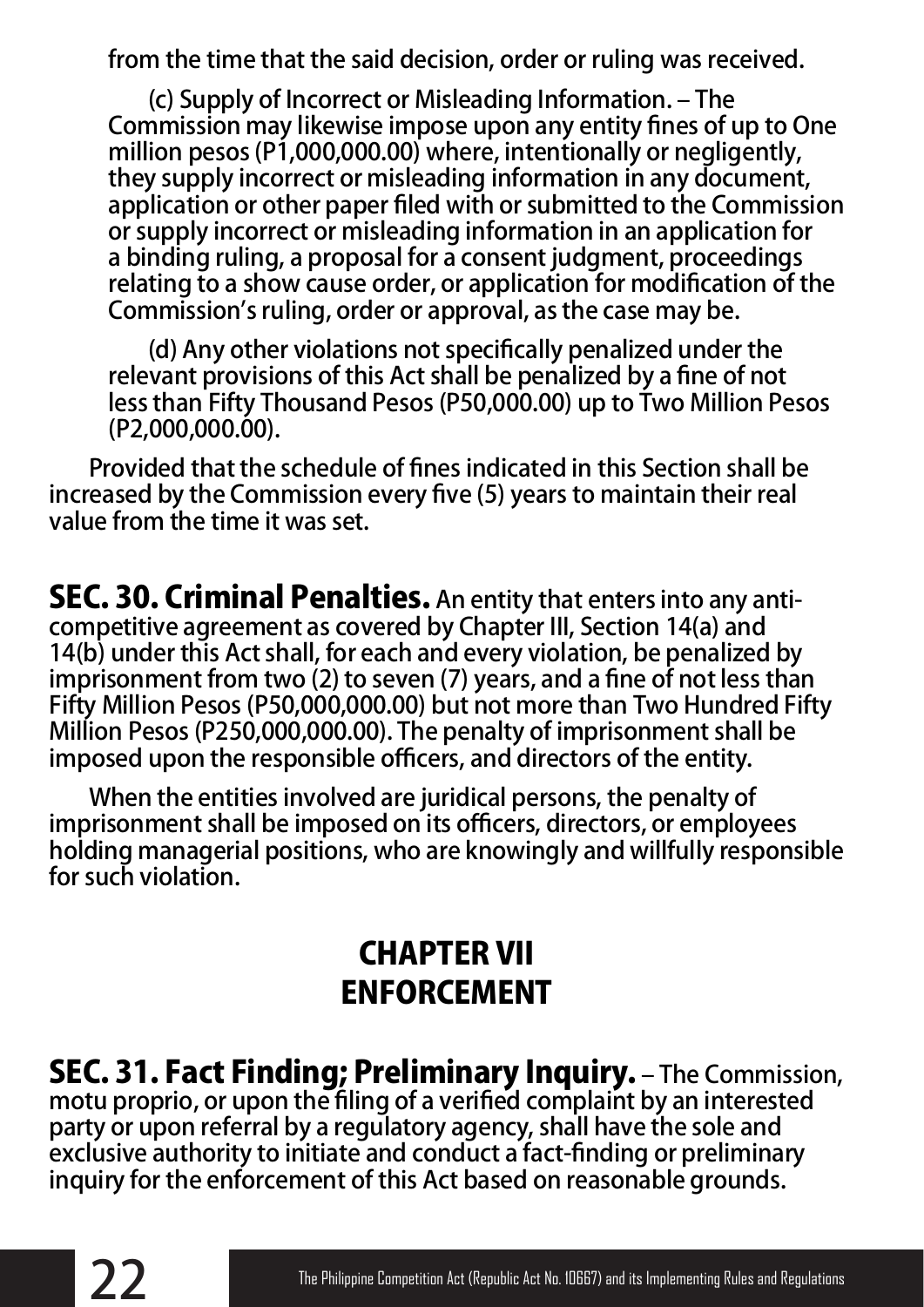The Commission, after considering the statements made, or documents or articles produced in the course of the fact-finding or preliminary inquiry, shall terminate the same by:

(a) Issuing a resolution ordering its closure if no violation or infringement of this Act is found; or

(b) Issuing a resolution to proceed, on the basis of reasonable grounds, to the conduct of a full administrative investigation.

The Commission, after due notice and hearing, and on the basis of facts and evidence presented, may issue an order for the temporary cessation or desistance from the performance of certain acts by the respondent entity, the continued performance of which would result in a material and adverse effect on consumers or competition in the relevant market.

If the evidence so warrants, the Commission may file before the DOJ criminal complaints for violations of this Act or relevant laws for preliminary investigation and prosecution before the proper court. The DOJ shall conduct such preliminary investigation in accordance with the revised rules of criminal procedure.

The preliminary inquiry shall, in all cases, be completed by the Commission within ninety (90) days from submission of the verified complaint, referral, or date of initiation by the Commission, motu proprio, of the same.

Except as provided in Section 12 (i) of Chapter II of this Act, no law enforcement agency shall conduct any kind of fact-finding, inquiry or investigation into any competition related matters.

SEC. 32. Relationship With Sector Regulators. The Commission shall have original and primary jurisdiction in the enforcement and regulation of all competition-related issues.

The Commission shall still have jurisdiction if the issue involves both competition and noncompetition issues, but the concerned sector regulator shall be consulted and afforded reasonable opportunity to submit its own opinion and recommendation on the matter before the Commission makes a decision on any case.

Where appropriate, the Commission and the sector regulators shall work together to issue rules and regulations to promote competition, protect consumers, and prevent abuse of market power by dominant players within their respective sectors.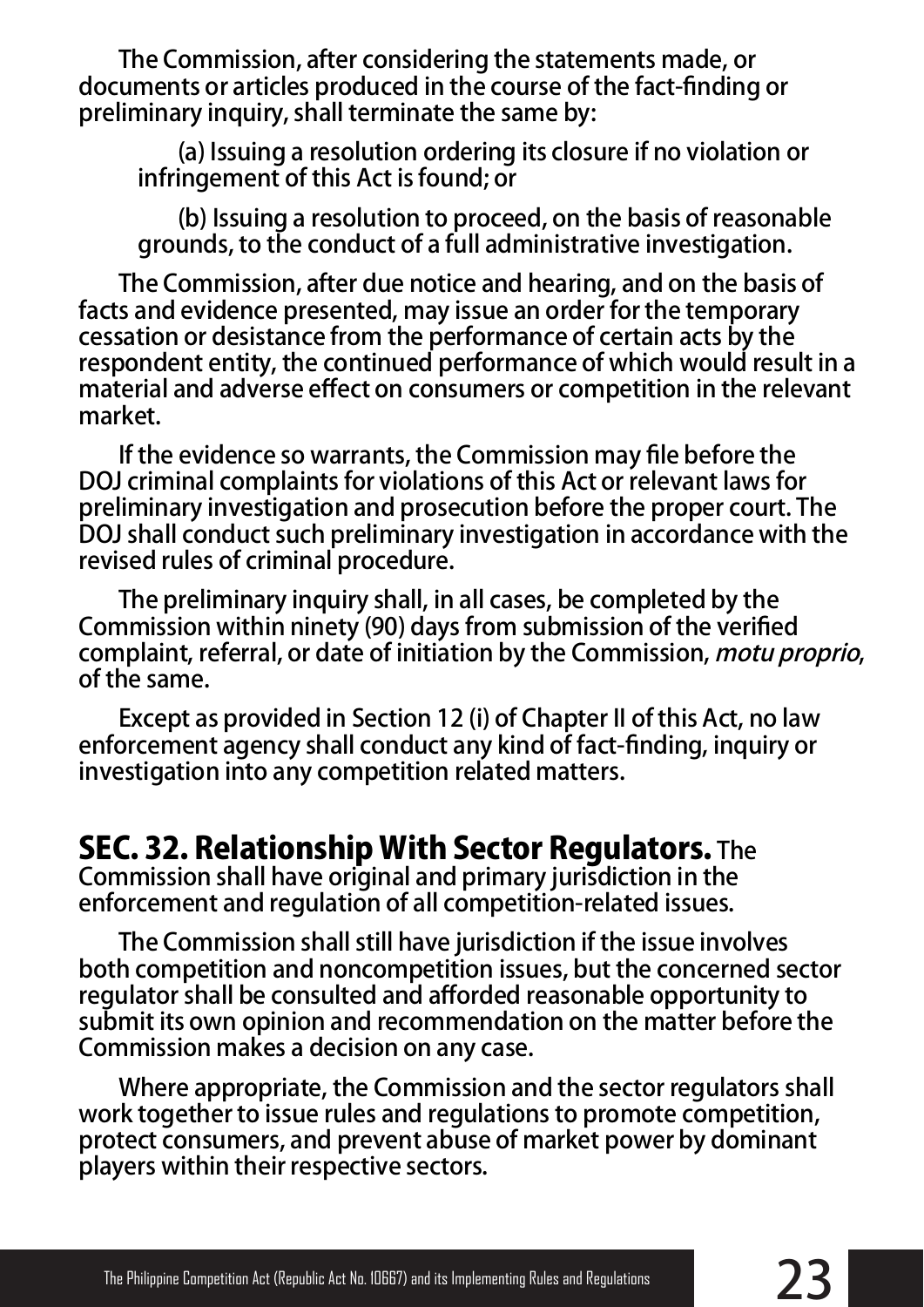# SEC. 33. Power to Investigate and Enforce Orders

and Resolutions. – The Commission shall conduct inquiries by administering oaths, issuing subpoena *duces tecum* and summoning witnesses, and commissioning consultants or experts. It shall determine if any provision of this Act has been violated, enforce its orders and carry out its resolutions by making use of any available means, provisional or otherwise, under existing laws and procedures including the power to punish for contempt and to impose fines.

SEC. 34. Confidentiality of Information. – Confidential business information submitted by entities, relevant to any inquiry or investigation being conducted pursuant to this Act as well as any deliberation in relation thereto, shall not, in any manner, be directly or indirectly disclosed, published, transferred, copied, or disseminated. Likewise, the Commission shall, to the extent possible, subject such information to the confidentiality rule provided under this section when it issues notices, bulletins, rulings and other documents: Provided, That the confidentiality rule shall not apply if the notifying entity consents to the disclosure, or the document or information is mandatorily required to be disclosed by law or by a valid order of a court of competent jurisdiction or of a government or regulatory agency, including an exchange. The identity of the persons who provide information to the Commission under condition of anonymity, shall remain confidential, unless such confidentiality is expressly waived by these persons.

Any violation of this provision shall be imposed a fine of not less than One Million Pesos (P1,000,000.00) but not more than Five Million Pesos (P5,000,000.00).

**SEC. 35. Leniency Program.** – The Commission shall develop a Leniency Program to be granted to any entity in the form of immunity from suit or reduction of any fine which would otherwise be imposed on a participant in an anti-competitive agreement as provided in Section 14(a) and 14(b) of this Act in exchange for the voluntary disclosure of information regarding such an agreement which satisfies specific criteria prior to or during the fact finding or preliminary inquiry stage of the case.

Immunity from suit will be granted to an entity reporting illegal anticompetitive activity before a fact finding or preliminary inquiry has begun if the following conditions are met:

(a) At the time the entity comes forward, the Commission has not received information about the activity from any other source;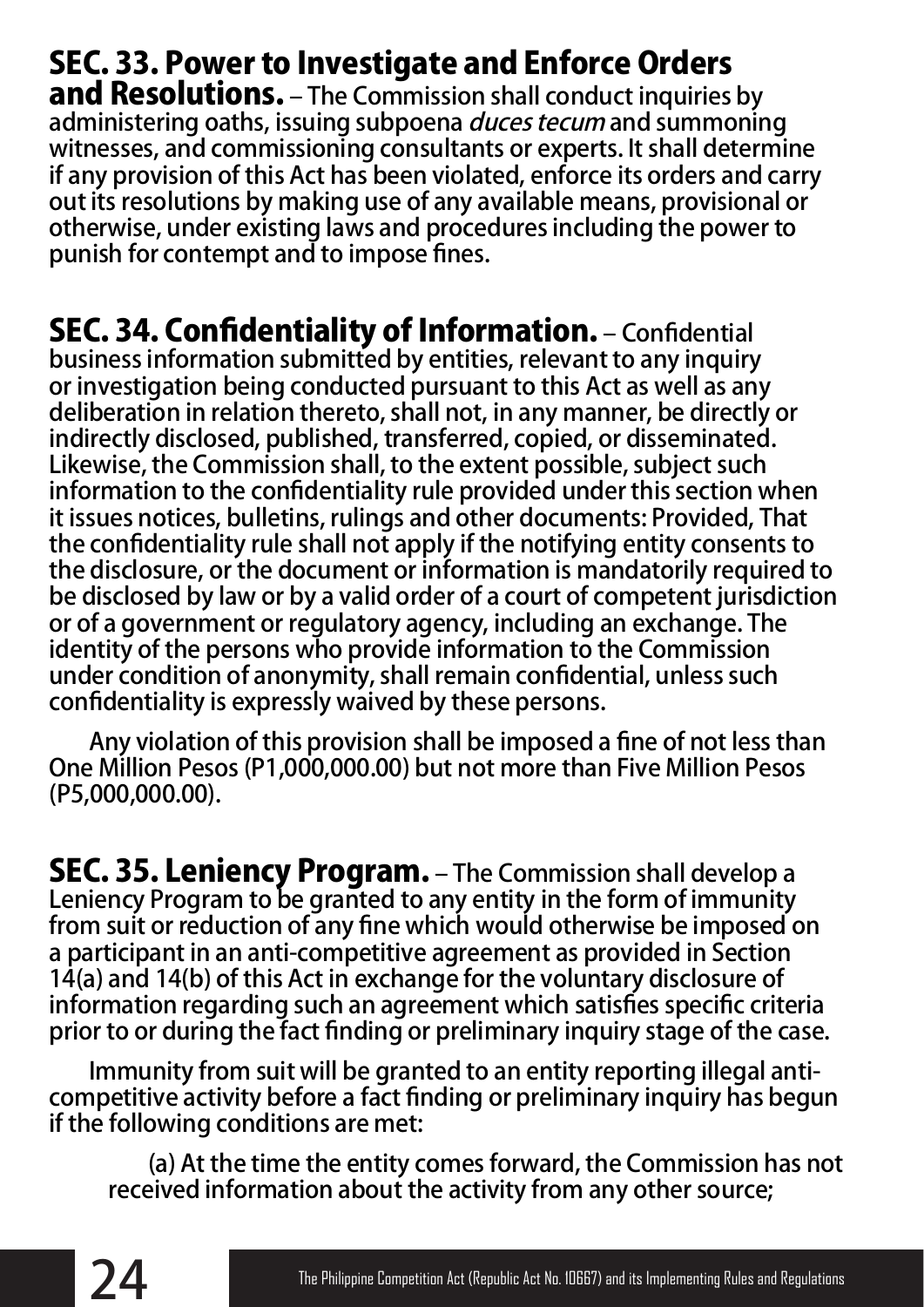(b) Upon the entity's discovery of illegal activity, it took prompt and effective action to terminate its participation therein;

(c) The entity reports the wrongdoing with candor and completeness and provides full, continuing, and complete cooperation throughout the investigation; and

(d) The entity did not coerce another party to participate in the activity and clearly was not the leader in, or the originator of, the activity.

Even after the Commission has received information about the illegal activity after a fact finding or preliminary inquiry has commenced, the reporting entity will be granted leniency, provided preceding conditions (b) and (c) and the following additional requirements are complied with:

(1) The entity is the first to come forward and qualify for leniency;

(2) At the time the entity comes forward, the Commission does not have evidence against the entity that is likely to result in a sustainable conviction; and

(3) The Commission determines that granting leniency would not be unfair to others.

Such program shall include the immunity from any suit or charge of affected parties and third parties, exemption, waiver, or gradation of fines and/or penalties giving precedence to the entity submitting such evidence. An entity cooperating or furnishing information, document or data to the Commission in connection to an investigation being conducted shall not be subjected to any form of reprisal or discrimination. Such reprisal or discrimination shall be considered a violation of this Act subject to the sanctions provided in this Act.

Nothing in this Section shall preclude prosecution for entities that report to the Commission false, misleading, or malicious information, data or documents damaging to the business or integrity of the entities under inquiry as a violation of said Section. An entity found to have reported false, misleading or malicious information, data, or document may be penalized by a fine not less than the penalty imposed in the Section reported to have been violated by the entity complained of.

The DOJ-OFC may likewise grant leniency or immunity as provided in this Section in the event that there is already a preliminary investigation pending before it.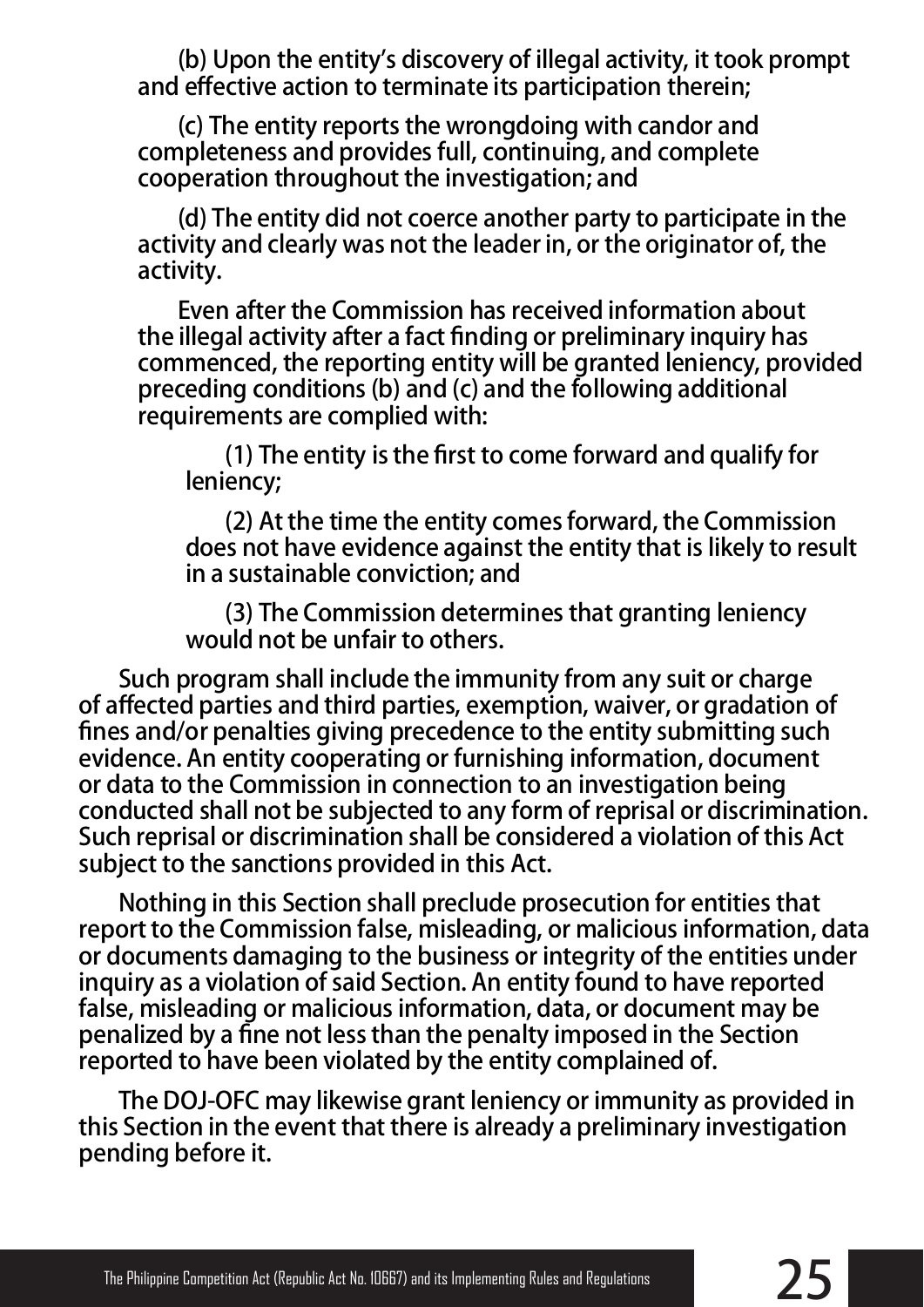SEC. 36. Nolo Contendere. – An entity charged in a criminal proceeding pursuant to Section 14(a) and 14(b) of this Act may enter a plea of Nolo Contendere, in which he does not accept nor deny responsibility for the charges but agrees to accept punishment as if he had pleaded guilty. The plea cannot be used against the defendant entity to prove liability in a civil suit arising from the criminal action nor in another cause of action: Provided, That a plea of Nolo Contendere may be entered only up to arraignment and subsequently, only with the permission of the court which shall accept it only after weighing its effect on the parties, the public and the administration of justice.

SEC. 37. Non-Adversarial Remedies. – As an implementing and enforcement policy, the Commission shall, under such rules and regulations it may prescribe, encourage voluntary compliance with this Act and other competition laws by making available to the parties concerned the following and other analogous non-adversarial administrative remedies, before the institution of administrative, civil or criminal action:

(a) Binding Ruling. – Where no prior complaint or investigation has been initiated, any entity that is in doubt as to whether a contemplated act, course of conduct, agreement, or decision, is in compliance with, is exempt from, or is in violation of any of the provisions of this Act, other competition laws, or implementing rules and regulations thereof, may request the Commission, in writing, to render a binding ruling thereon; Provided that the ruling is for a specified period, subject to extension as may be determined by the commission, and based on substantial evidence.

In the event of an adverse binding ruling on an act, course or conduct, agreement, or decision, the applicant shall be provided with a reasonable period, which in no case shall be more than ninety (90) days, to abide by the ruling of the Commission and shall not be subject to administrative, civil, or criminal action unless the applicant fails to comply with the provisions of this Act;

(b) Show Cause Order.- Upon preliminary findings motu proprio or on written complaint under oath by an interested party that any entity is conducting its business, in whole or in part in a manner that may not be in accord with the provisions of this Act or other competition laws, and it finds that the issuance of a show cause order would be in the interest of the public, the commission shall issue and serve upon such entity or entities a written description of its business conduct complained of, a statement of the facts, data, and information together with a summary of the evidence thereof,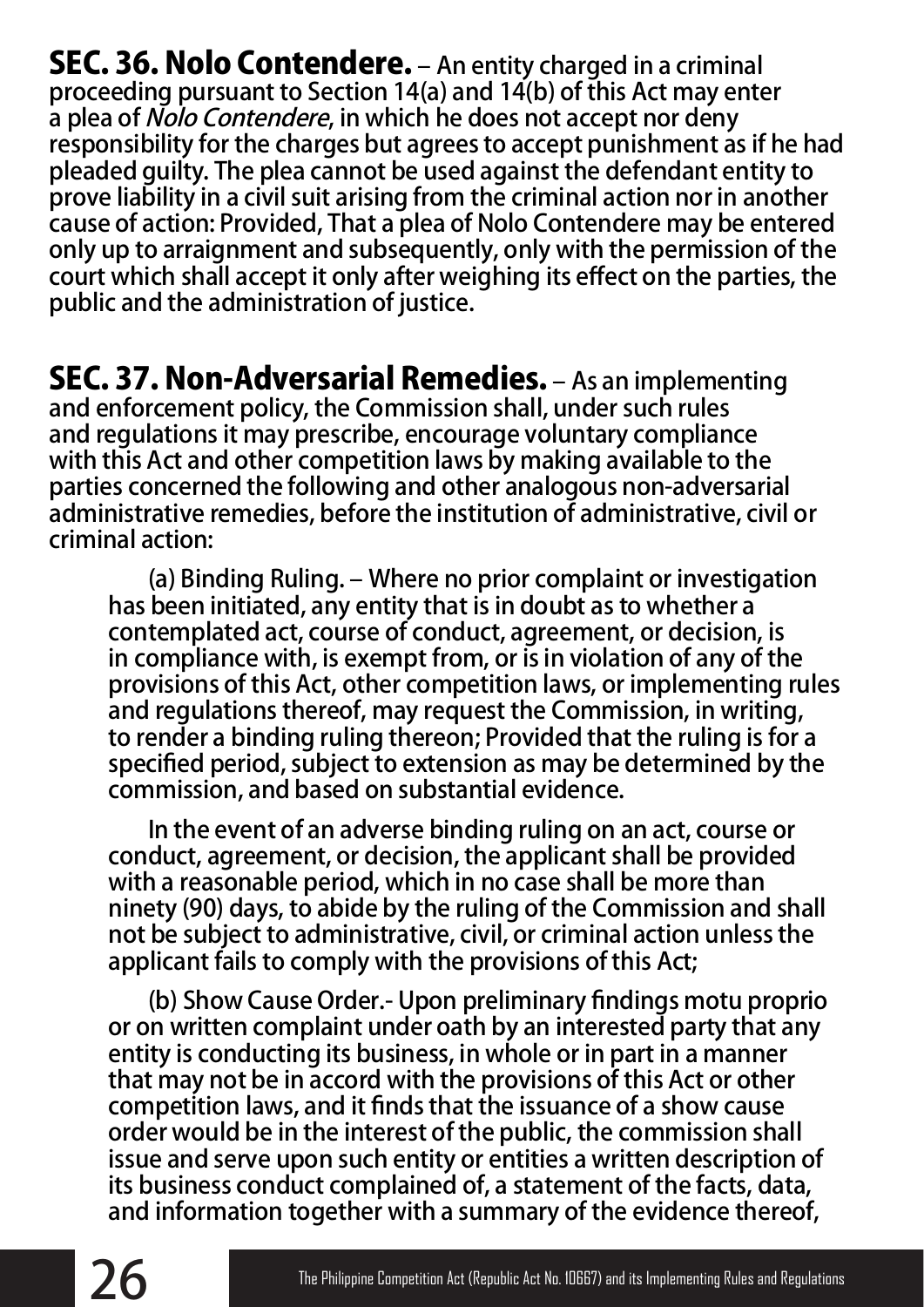with an order requiring the said entity or entities to show cause, within the period therein fixed, why no order shall issue requiring such person or persons to cease and desist from continuing with its identified business conduct, or pay the administrative fine therein specified, or readjust its business conduct or practices;

(c) Consent Order. – At any time prior to the conclusion by the commission of its inquiry, any entity under inquiry may, without in any manner admitting a violation of this Act or any other competition laws, submit to the commission a written proposal for the entry of a consent order, specifying therein the terms and conditions of the proposed consent order which shall include among others the following:

(1) The payment of an amount within the range of fines provided for under this Act;

(2) The required compliance report as well as an entity to submit regular compliance reports;

(3) Payment of damages to any private party/parties who may have suffered injury; and

(4) Other terms and conditions that the Commission deems appropriate and necessary for the effective enforcement of this Act or other Competition Laws.

Provided, That a consent order shall not bar any inquiry for the same or similar acts if continued or repeated;

(d) Monitoring of Compliance. – The Commission shall monitor the compliance by the entity or entities concerned, their officers, and employees, with the final and executory binding ruling, cease and desist order, or approval of a consent judgment. upon motion of an interested party/parties, the commission shall issue a certification or resolution to the effect that the entity or entities concerned have, or have not, as the case may be, complied with a final and executory ruling, order, or approval.

(e) Inadmissibility of Evidence in Criminal Proceedings. – The request for a binding ruling, the show cause order, or the proposal for consent order; the facts, data, and information therein contained or subsequently supplied by the entity or entities concerned; admissions, oral or written, made by them against their interest; all other documents filed by them, including their evidence presented in the proceedings before the Commission; and the judgment or order rendered thereon; shall not be admissible as evidence in any criminal proceedings arising from the same act subject of the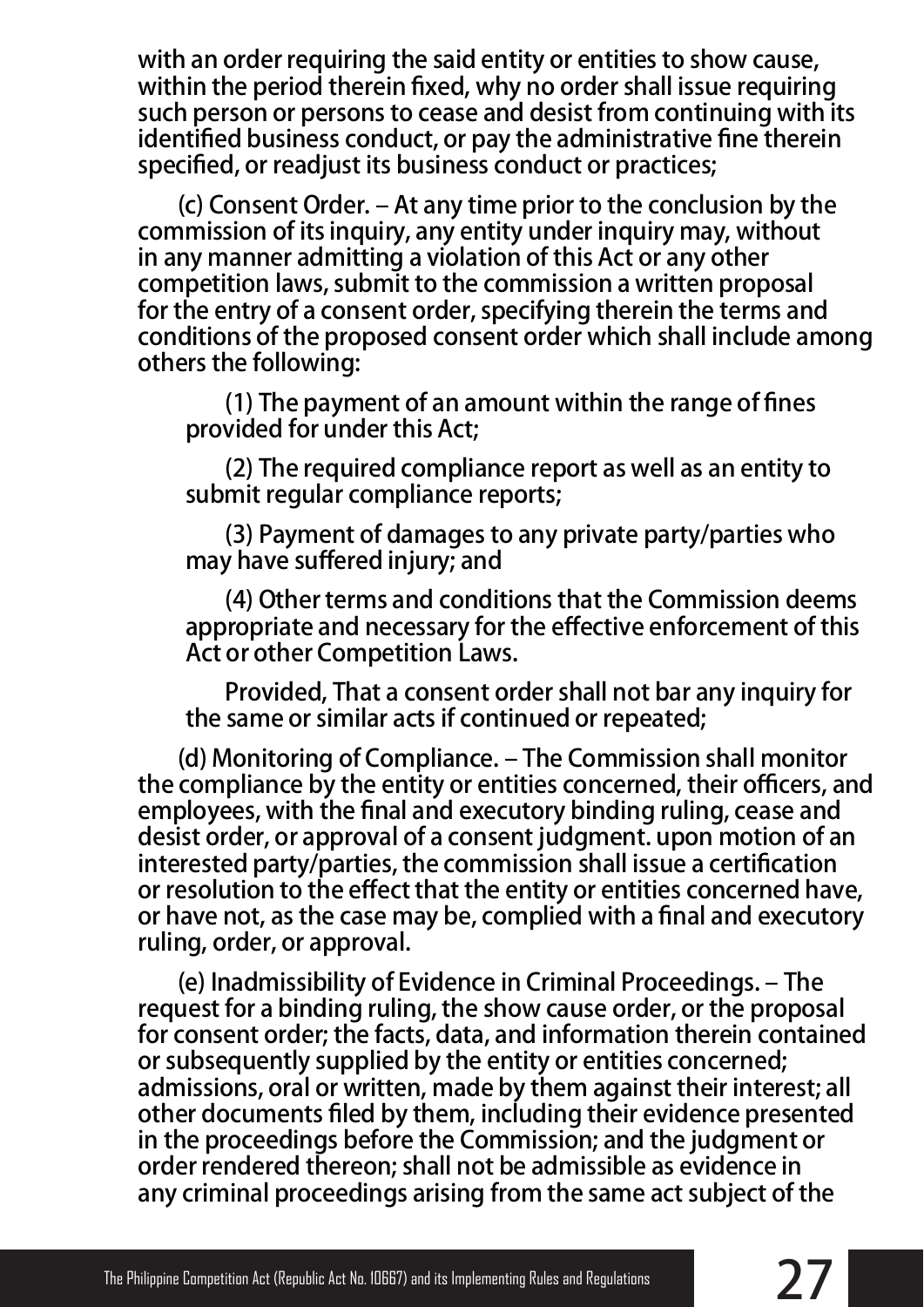binding ruling, show cause order or consent order against such entity or entities, their officers, employees, and agents.

**SEC. 38. Contempt.** – The Commission may summarily punish for contempt by imprisonment not exceeding thirty (30) days or by a fine not exceeding one hundred thousand pesos (P100,000.00), or both, any entity guilty of such misconduct in the presence of the Commission in its vicinity as to seriously interrupt any hearing, session or any proceedings before it, including cases in which an entity willfully fails or refuses, without just cause, to comply with a summons, subpoena or subpoena *duces tecum* legally issued by the commission being present at a hearing, proceeding, session or investigation, refused to be sworn as a witness or to answer questions or to furnish information when lawfully required to do so.

# SEC. 39. Appeals of the Decisions of the Commission. –

Decisions of the Commission shall be appealable to the Court of Appeals in accordance with the Rules of Court. The appeal shall not stay the order, ruling or decision sought to be reviewed, unless the Court of Appeals shall direct otherwise upon such terms and conditions it may deem just. In the appeal, the Commission shall be included as a party respondent to the case.

SEC. 40. Writ of Execution. – Upon the finality of its binding ruling, order, resolution, decision, judgment, or rule or regulation, collectively, the Commission may issue a writ of execution to enforce its decision and the payment of the administrative fines provided in the preceding sections.

SEC. 41. Basic Necessities and Prime Commodities. – If the violation involves the trade or movement of basic necessities and prime commodities as defined by RA 7581, as amended, the fine imposed by the Commission or the courts, as the case may be, shall be tripled.

SEC. 42. Immunity from Suit. - The Chairperson, the Commissioners, officers, employees and agents of the Commission shall not be subject to any action, claim or demand in connection with any act done or omitted by them in the performance of their duties and exercise of their powers except for those actions and omissions done in evident bad faith or gross negligence.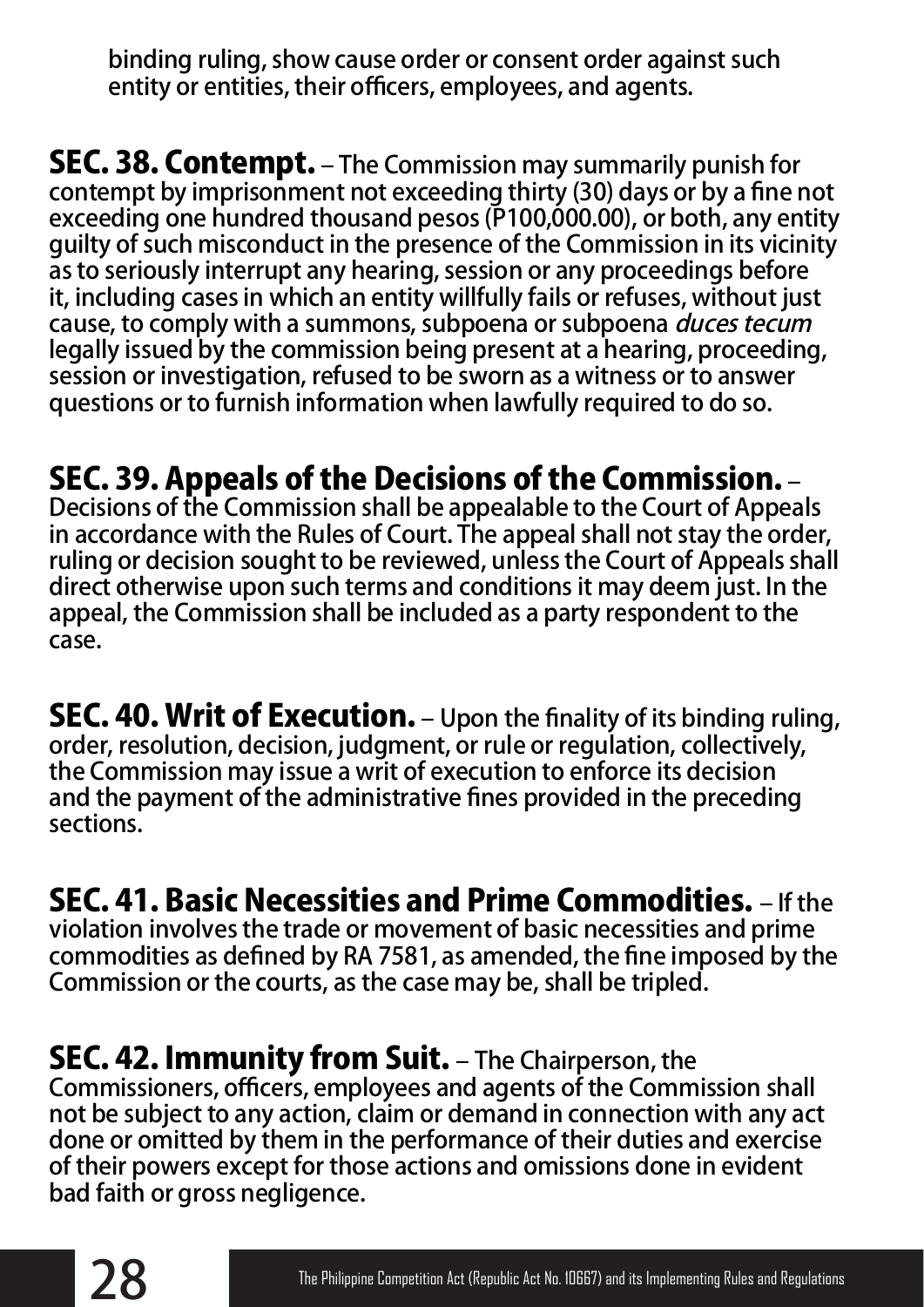**SEC. 43. Indemnity.** – Unless the actions of the Commission or its Chairperson, any of its Commissioners, officers, employees and agents are found to be in willful violation of this Act, performed with evident bad faith or gross negligence, the Commission, its Chairperson, Commissioners, officers, employees and agents are held free and harmless to the fullest extent permitted by law from any liability, and they shall be indemnified for any and all liabilities, losses, claims, demands, damages, deficiencies, costs and expenses of whatsoever kind and nature that may arise in connection with the exercise of their powers and performance of their duties and functions.

The Commission shall underwrite or advance litigation costs and expenses, including legal fees and other expenses of external counsel, or provide legal assistance to its Chairperson, Commissioners, officers, employees, or agents in connection with any civil, criminal, administrative or any other action or proceeding, to which they are made a party by reason of, or in connection with, the exercise of authority or performance of duties and functions under this Act: Provided, That such legal protection shall not apply to any civil, criminal, administrative, or any action or proceeding that may be initiated by the Commission, against such Chairperson, Commissioners, officers, employees, or agents: Provided, further, That the Chairperson, Commissioners, officers, employees, or agents who shall resign, retire, transfer to another agency or be separated from the service, shall continue to be provided with such legal protection in connection with any act done or omitted to be done by them in good faith during their tenure or employment with the Commission: Provided, finally, That in the event of a settlement or compromise, indemnification shall be provided only in connection with such matters covered by the settlement as to which the Commission is advised by counsel that the persons to be indemnified did not commit any negligence or misconduct.

The costs and expenses incurred in defending the aforementioned action, suit or proceeding may be paid by the Commission in advance of the final disposition of such action, suit or proceeding upon receipt of an undertaking by or on behalf of the Chairperson, Commissioner, officer, employee or agent to repay the amount advanced should it ultimately be determined by the Commission that one is not entitled to be indemnified as provided in this section.

SEC. 44. Jurisdiction of the Regional Trial Court. – The Regional Trial Court of the city or province where the entity or any of the entities whose business act or conduct constitutes the subject matter of a case, conducts its principal place of business, shall have original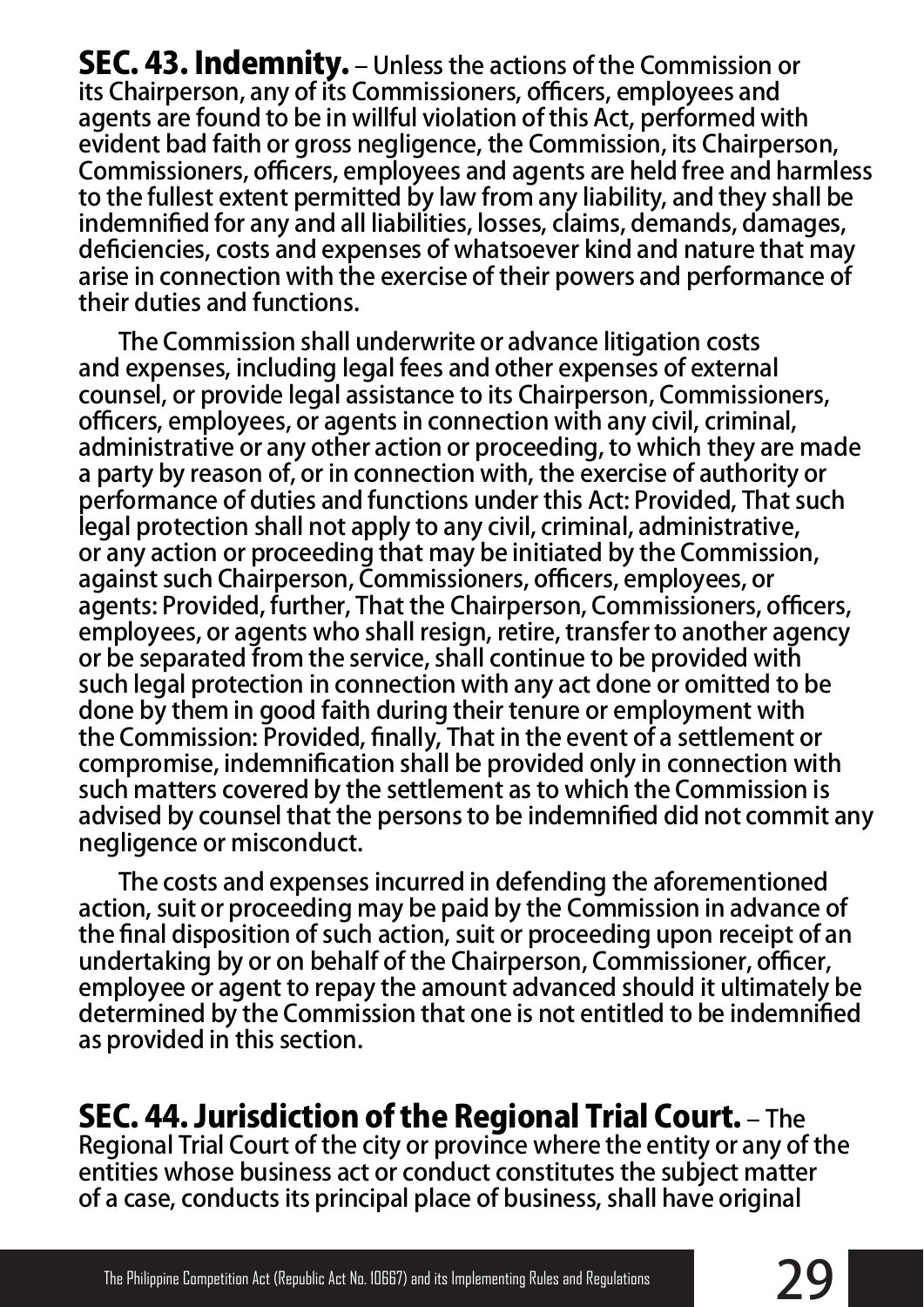and exclusive jurisdiction, regardless of the penalties and fines herein imposed, of all criminal and civil cases involving violations of this Act and other competition related laws.

If the defendant or anyone is charged in the capacity of a director, officer, shareholder, employee, or agent of a corporation or other juridical entity who knowingly and willfully authorized the commission of the offense charged, the Regional Trial Court of the city or province where such corporation or juridical entity conducts its principal place of business, shall have jurisdiction.

SEC. 45. Private Action. - Any person who suffers direct injury by reason of any violation of this Act may institute a separate and independent civil action after the Commission has completed the preliminary inquiry provided under Section 31.

#### **CHAPTER VIII OTHER PROVISIONS**

SEC. 46. Statute of Limitations. – Any action arising from a violation of any provision of this Act shall be forever barred unless commenced within five (5) years from:

(a) For criminal actions the time, the violation is discovered by the offended party, the authorities, or their agents; and

(b) For administrative and civil actions, the time the cause of action accrues.

SEC. 47. Prohibition on the Issuance of Temporary Restraining Orders, Preliminary Injunctions and **Preliminary Mandatory Injunctions.** – Except for the Court of Appeals and the Supreme Court, no other court shall issue any temporary restraining order, preliminary injunction or preliminary mandatory injunction against the Commission in the exercise of its duties or functions: Provided, That, this prohibition shall apply in all cases, disputes or controversies instituted by a private party, including, but not limited to, cases filed by entities or those claiming to have rights through such entities: Provided, however, That, this prohibition shall not apply when the matter is of extreme urgency involving a constitutional issue, such that the non- issuance of a temporary restraining order will result in grave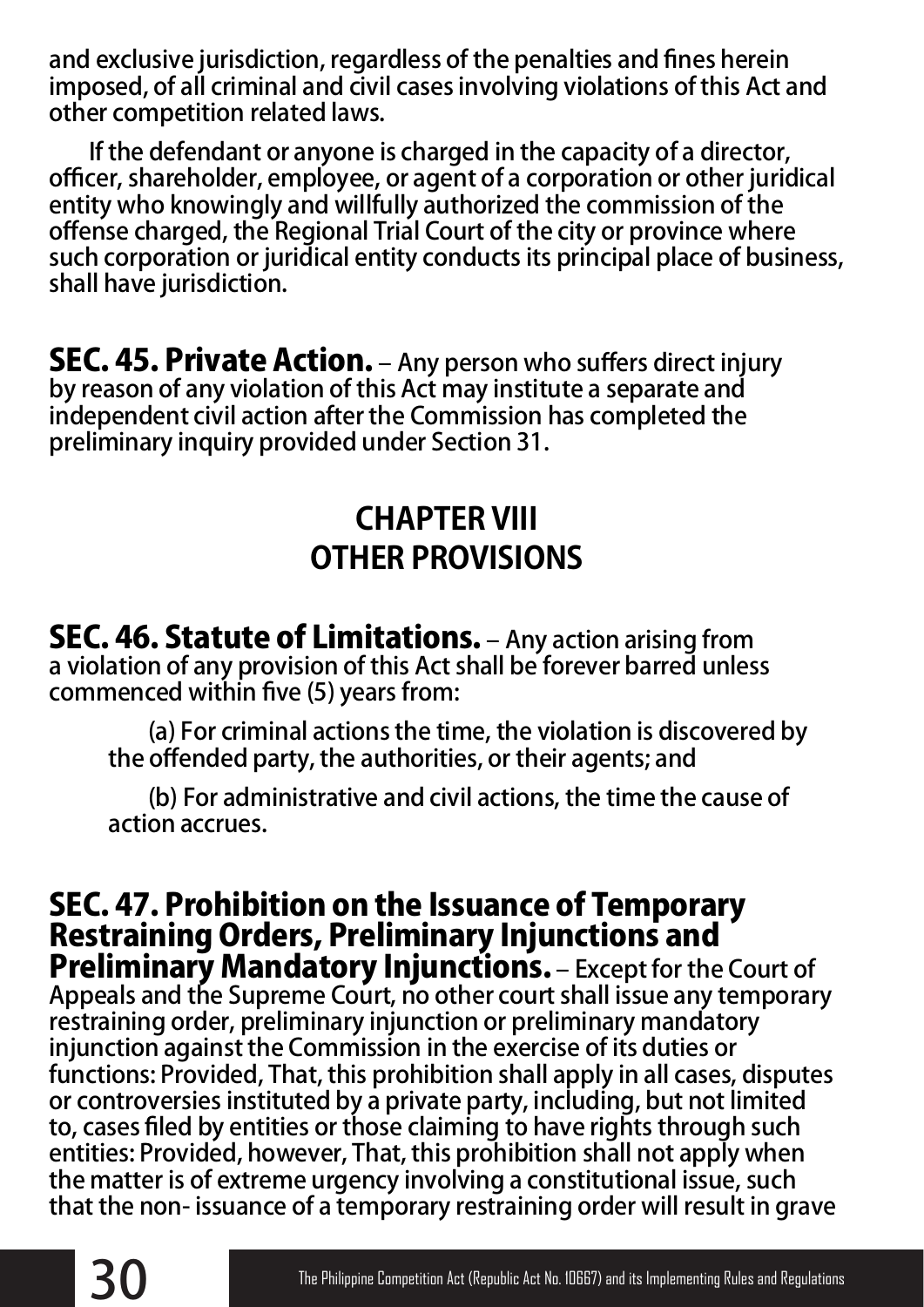injustice and irreparable injury to the public: Provided, further, That, the applicant shall file a bond, in an amount to be fixed by the Court, but in no case shall it exceed twenty percent (20%) of the imposable fines provided for under Chapter VI, Section 29 of this Act: Provided, finally, That in the event that the court finally decides that the applicant was not entitled to the relief applied for, the bond shall accrue in favor of the Commission.

Any temporary restraining order, preliminary injunction or preliminary mandatory injunction issued in violation of this section is void and of no force and effect. Any judge who violates this section shall be penalized by suspension of at least one (1) year without pay in addition to other criminal, civil or administrative penalties.

SEC. 48. Trade Associations. - Nothing contained in this Act shall be construed to prohibit the existence and operation of trade associations organized to promote quality standards and safety issues: Provided, That, these associations shall not in any way be used to justify any violation of this Act; Provided, however, That it shall not be illegal to use the association as a forum to discuss or promote quality standards, efficiency, safety, security, productivity, competitiveness and other matters of common interest involving the industry; Provided, further, That such is done without any anti-competitive intent or effect.

SEC. 49. Congressional Oversight Committee. – To oversee the implementation of this Act, there shall be created a Congressional Oversight Committee on Competition (COCC) to be composed of the Chairpersons of the Senate Committees on Trade and Commerce, Economic Affairs, and Finance, the Chairpersons of the House of Representatives Committees on Economic Affairs, Trade and Industry, and Appropriations and two (2) members each from the Senate and the House of Representatives who shall be designated by the Senate President and the Speaker of the House of Representatives: Provided, That one (1) of the two (2) Senators and one (1) of the two (2) House Members shall be nominated by the respective Minority Leaders of the Senate and the House of Representatives. The Congressional Oversight Committee shall be jointly chaired by the Chairpersons of the Senate Committee on Trade and Commerce and the House of Representatives Committee on Economic Affairs. The Vice Chairperson of the Congressional Oversight Committee shall be jointly held by the Chairpersons of the Senate Committee on Economic Affairs and the House of Representatives Committee on Trade and Industry.

The Secretariat of the COCC shall be drawn from the existing personnel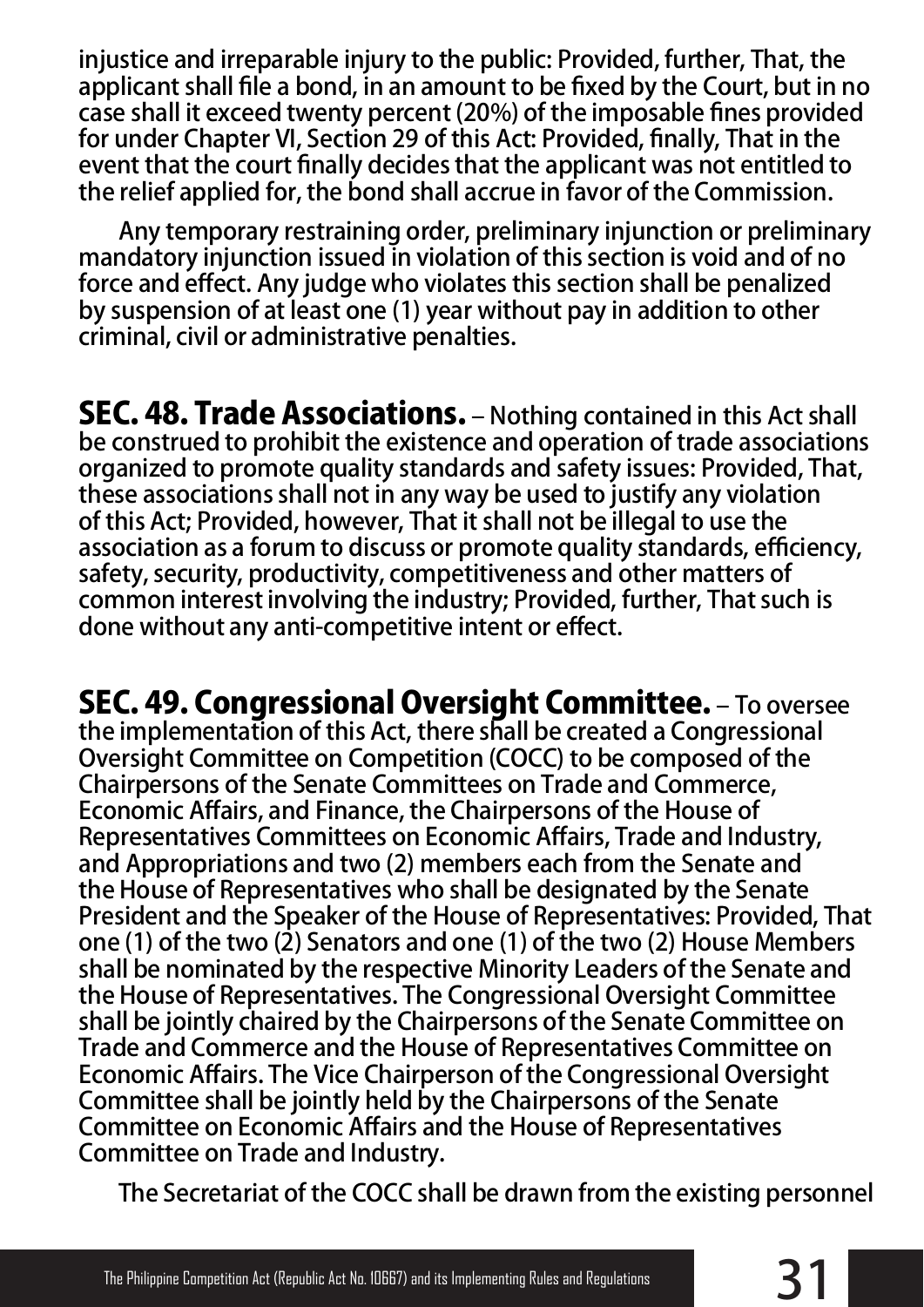of the Senate and House of Representatives committees comprising the Congressional Oversight Committee.

# **CHAPTER IX FINAL PROVISIONS**

SEC. 50. Implementing Rules and Regulations. – Within one hundred eighty (180) days from the effectivity of this Act, the Commission, in consultation with the DOJ-OFC and concerned sector regulators shall promulgate the necessary implementing rules and regulations for the implementation of this Act: Provided, That, the Commission may revise such implementing rules and regulations as it deems necessary: Provided, however, That such revised implementing rules and regulations shall only take effect fifteen (15) days following its publication in two (2) newspapers of general circulation.

#### SEC. 51. Appropriations and Use of Fees, Charges and

**Penalties.** – The initial budgetary requirements of the Commission of Three Hundred Million Pesos (P300,000,000.00) is hereby appropriated.

All fees, fines, penalties collected by the Commission shall not be retained by the Commission, but will be remitted to the National Treasury and shall accrue to the general funds.

Such funds necessary for the continuous and effective operation of the Commission shall be included in the Annual General Appropriations Act.

SEC. 52. Transparency Clause. – Final decisions, orders and rulings of the commission shall be published on the official website subject to Section 34 of this Act.

Records of public proceedings shall be made available to the public subject to Section 34 of this Act.

SEC. 53. Transitional Clause. - In order to allow affected parties time to renegotiate agreements or restructure their business to comply with the provisions of this Act, an existing business structure, conduct, practice or any act that may be in violation of this Act shall be subject to the administrative, civil and criminal penalties prescribed herein only if it is not cured or is continuing upon the expiration of two (2) years after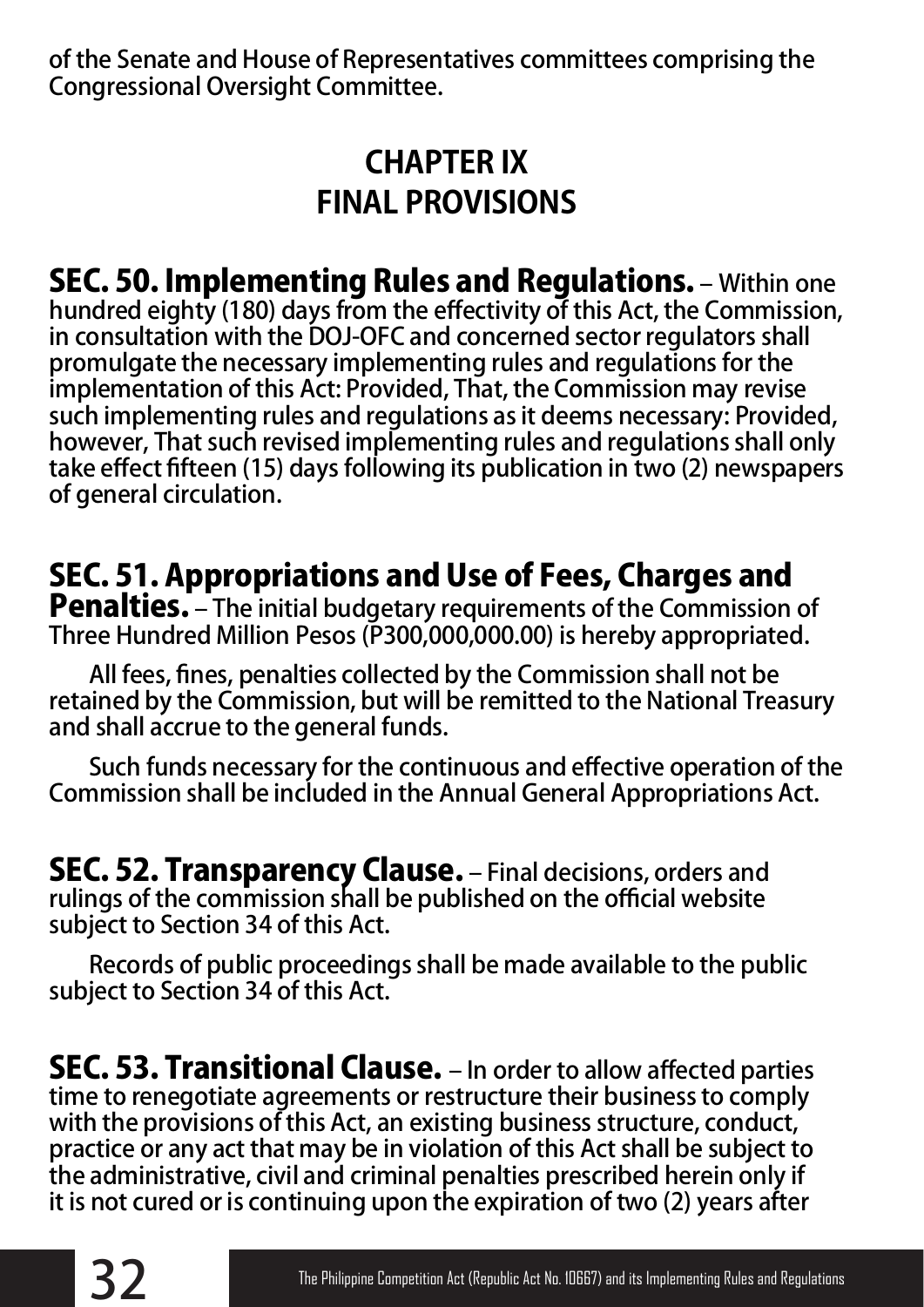the effectivity of this Act: Provided, That this section shall not apply to administrative, civil and criminal proceedings against anti-competitive agreement or conduct, abuse of dominant position, and anti-competitive mergers and acquisitions, initiated prior to the entry into force of this Act: Provided, further, That during the said two (2)-year period, the government shall undertake an advocacy program to inform the general public of the provisions of this Act.

SEC. 54. Separability Clause. – If any clause, sentence, section or part of this Act shall be adjudged by a court of competent jurisdiction to be invalid, such judgment shall not affect, impair or invalidate the remainder of this Act, but shall be confined in its operation to the clause, sentence, paragraph, section, or part thereof directly involved in the controversy.

SEC. 55. Repealing Clause. – The following laws, and all other laws, decrees, executive orders and regulations, or part or parts thereof inconsistent with any provision of this Act, are hereby repealed, amended or otherwise modified accordingly:

(a) Article 186 of Act No. 3815, otherwise known as the Revised Penal Code: Provided, that violations of Article 186 of the Revised Penal Code committed before the effectivity of this Act may continue to be prosecuted unless the same have been barred by prescription, and subject to the procedure under Section 31 of this Act;

(b) Section 4 of Commonwealth Act No. 138;

(c) Section 43(u) on Functions of the ERC of Republic Act No. 9136, entitled "An Act Ordaining Reforms in the Electric Power Industry, Amending for the Purpose Certain Laws and for Other Purposes", otherwise known as the "Electric Power Industry Reform Act of 2001", insofar as the provision thereof is inconsistent with this Act;

(d) Section 24 on Illegal Acts of Price Manipulation and Section 25 on Penalty for Illegal Acts of Price Manipulation of Republic Act No. 9502, entitled "An Act Providing for Cheaper and Quality Medicines, Amending for the Purpose Republic Act No. 8293 or the Intellectual Property Code, Republic Act No. 6675 or the Generics Act of 1988, and Republic Act No. 5921 or the Pharmacy Law, and for Other Purposes", otherwise known as the "Universally Accessible Cheaper and Quality Medicines Act of 2008", insofar as the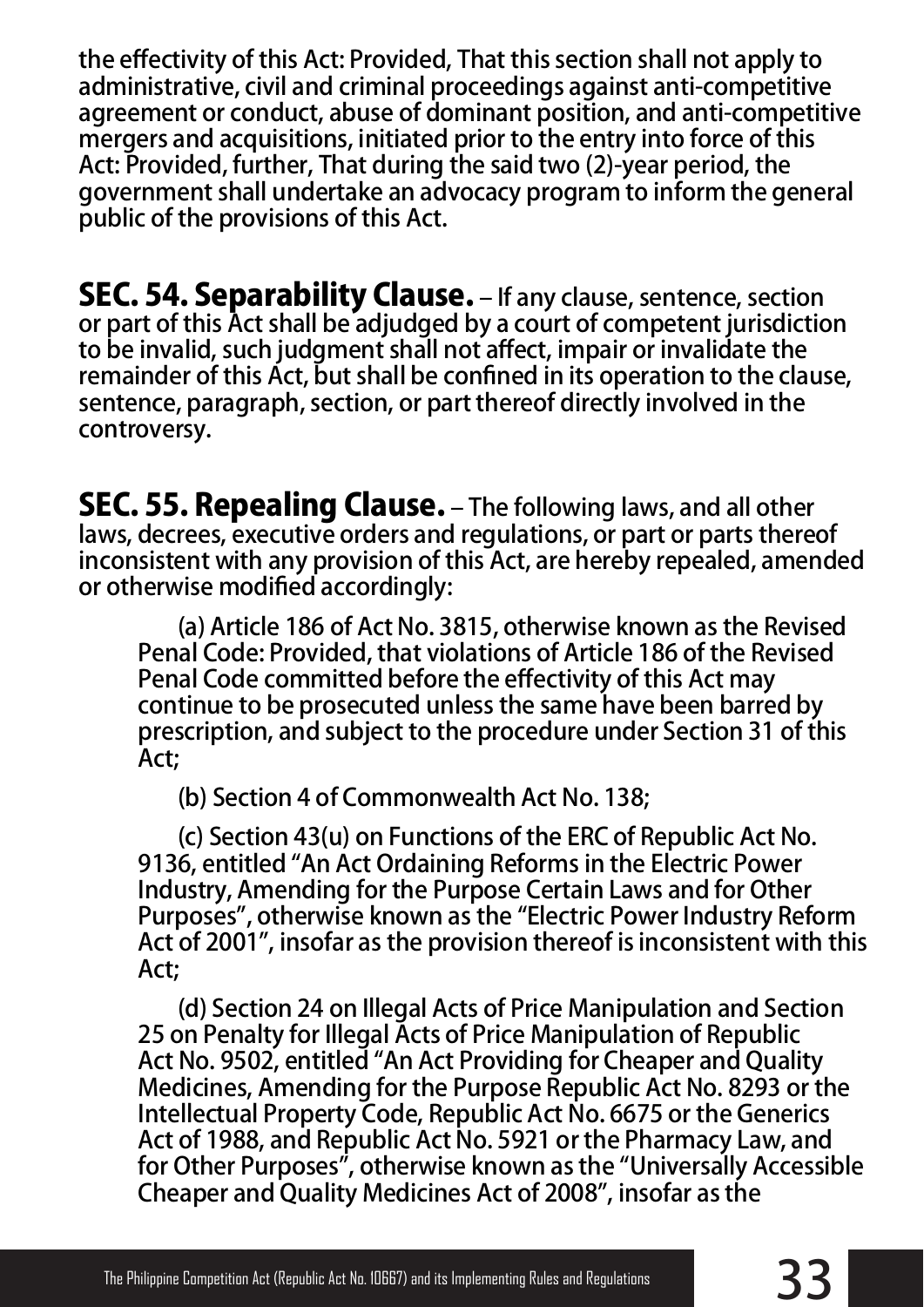provisions thereof are inconsistent with this Act; and

(e) Executive Order No. 45, Series of 2011, Designating the Department of Justice as the Competition Authority, Department of Justice Circular 005 Series of 2015, and other related issuances, insofar as they are inconsistent with the provisions of this Act.

SEC. 56. Effectivity Clause. - This Act shall take effect fifteen (15) days following its publication in the Official Gazette or at least two (2) national newspapers of general circulation. Notwithstanding any provision herein, this Act shall have no retroactive effect.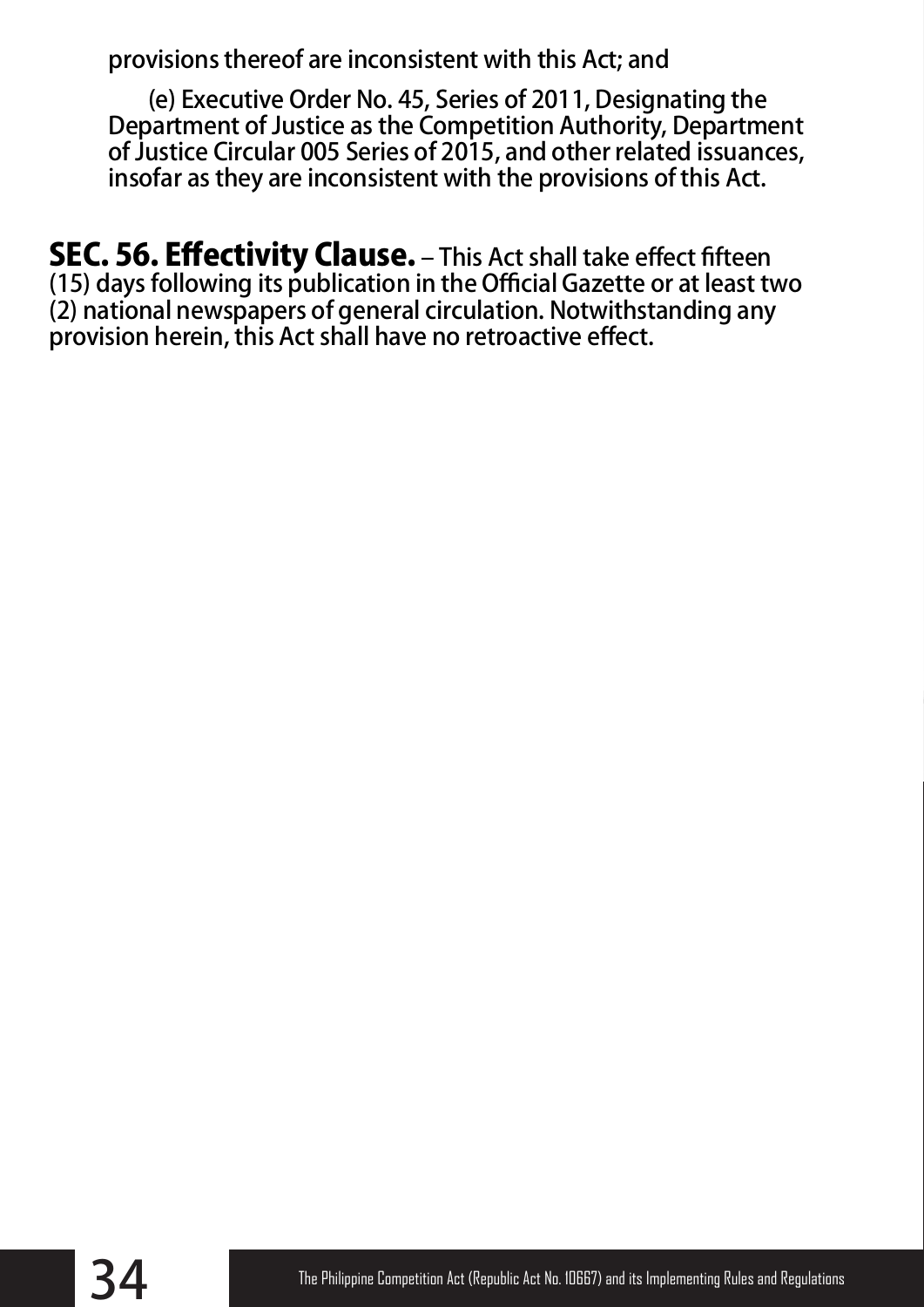# IMPLEMENTING RULES AND REGULATIONS

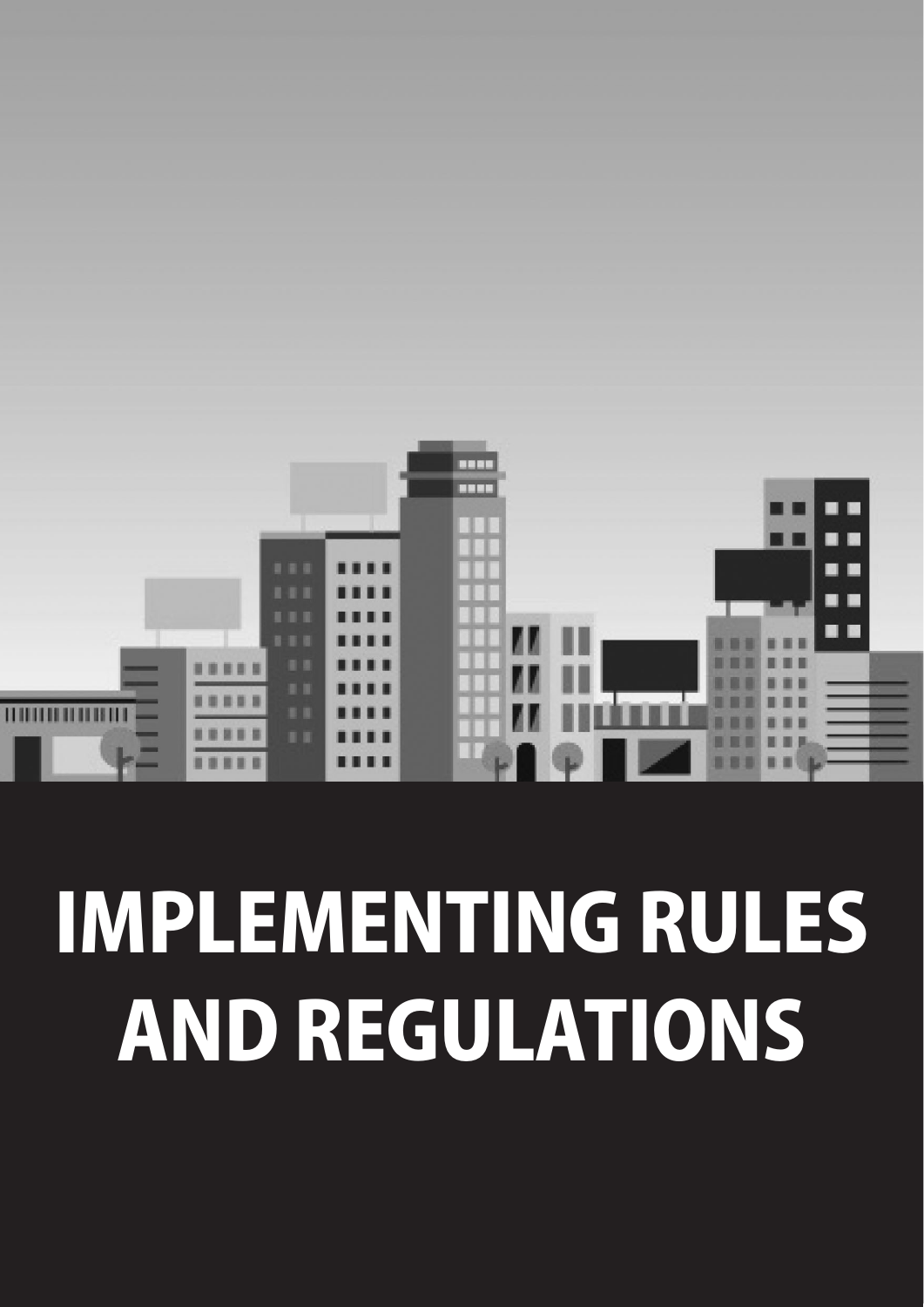# RULES AND REGULATIONS TO IMPLEMENT THE PROVISIONS OF REPUBLIC ACT NO. 10667

To effectively carry out the provisions of Republic Act No. 10667, or the Philippine Competition Act (Act), the Philippine Competition Commission, pursuant to the powers vested in it under said Act, hereby issues, adopts and promulgates the following rules and regulations. The Commission may revise and supplement these rules and regulations and issue related guidelines, circulars and other subsidiary issuances as it deems necessary for the effective implementation of the various provisions of this Act.

# RULE 1. TITLE AND SCOPE

# SECTION 1. Title.

These rules and regulations shall be referred to as the "Implementing Rules and Regulations of Republic Act No. 10667" (Rules).

#### SECTION 2. Scope.

(a) These Rules shall apply to any entity engaged in trade, industry or commerce in the Republic of the Philippines or in international trade, industry or commerce having direct, substantial and reasonably foreseeable effects in the Philippines, including those that result from acts done outside the territory of the Philippines.

(b) These Rules shall not apply to the combinations or activities of workers or employees nor to agreements or arrangements with their employers when such combinations, activities, agreements, or arrangements are designed solely to facilitate collective bargaining in respect of conditions of employment.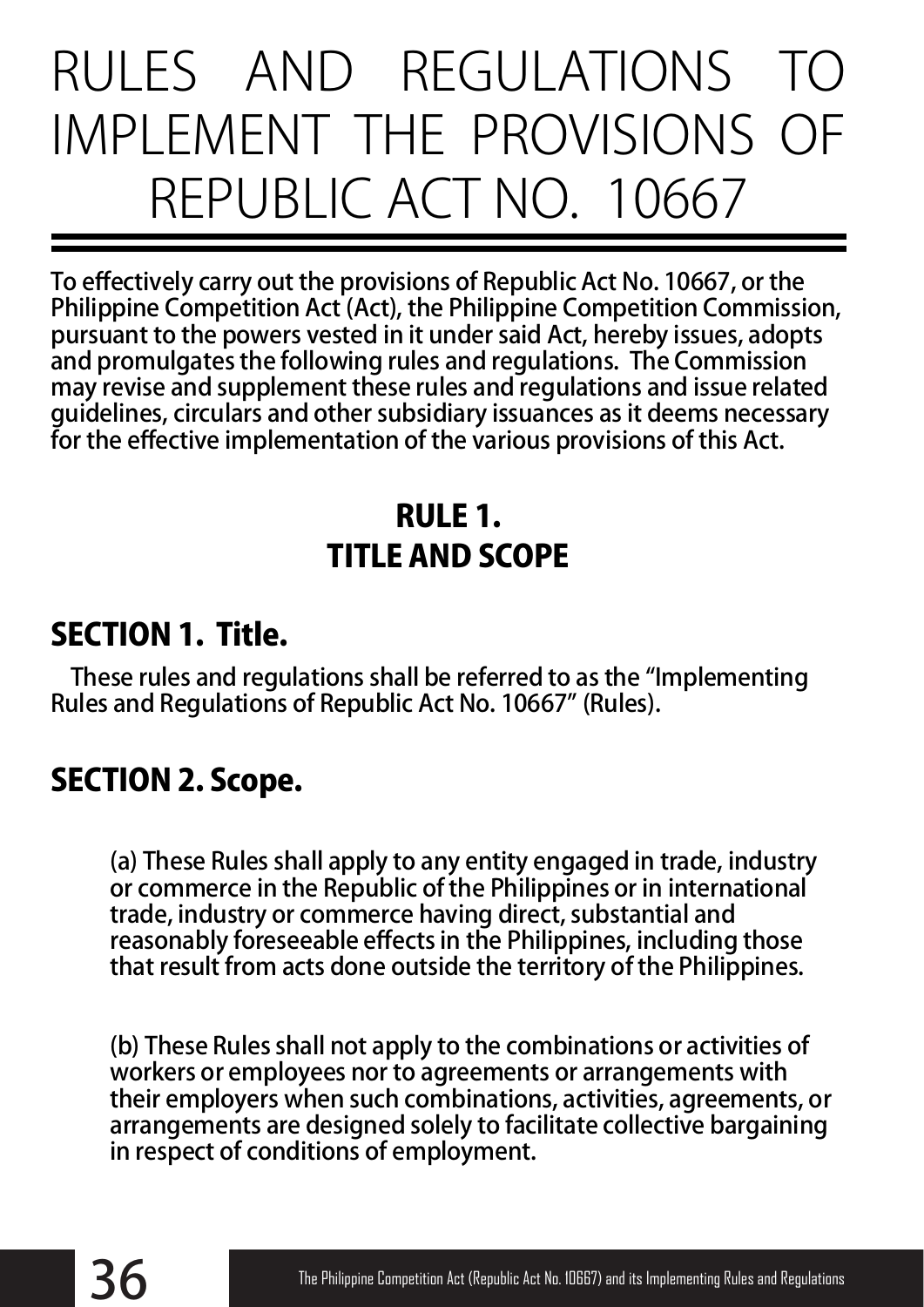### RULE 2. DEFINITION OF TERMS

The following definition of terms shall apply for purposes of these Rules:

(a) "Acquisition" refers to the purchase or transfer of securities or assets, through contract or other means, for the purpose of obtaining control by:

(1) One (1) entity of the whole or part of another;

(2) Two (2) or more entities over another; or

(3) One (1) or more entities over one (1) or more entities;

(b) "Agreement" refers to any type or form of contract, arrangement, understanding, collective recommendation, or concerted action, whether formal or informal, explicit or tacit, written, or oral;

(c) "Conduct" refers to any type or form of undertaking, collective recommendation, independent or concerted action or practice, whether formal or informal;

(d) "Commission" refers to the Philippine Competition Commission created under the Act;

(e) "Confidential business information" refers to information, which concerns or relates to the operations, production, sales, shipments, purchases, transfers, identification of customers, inventories, or amount or source of any income, profits, losses, expenditures, which are not generally known to the public or to other persons who can obtain economic value from its disclosure or use, or is liable to cause serious harm to the person who provided it, or from whom it originates, and is the subject of efforts that are reasonable under the circumstances to maintain its secrecy;

(f) "Control" refers to the ability to substantially influence or direct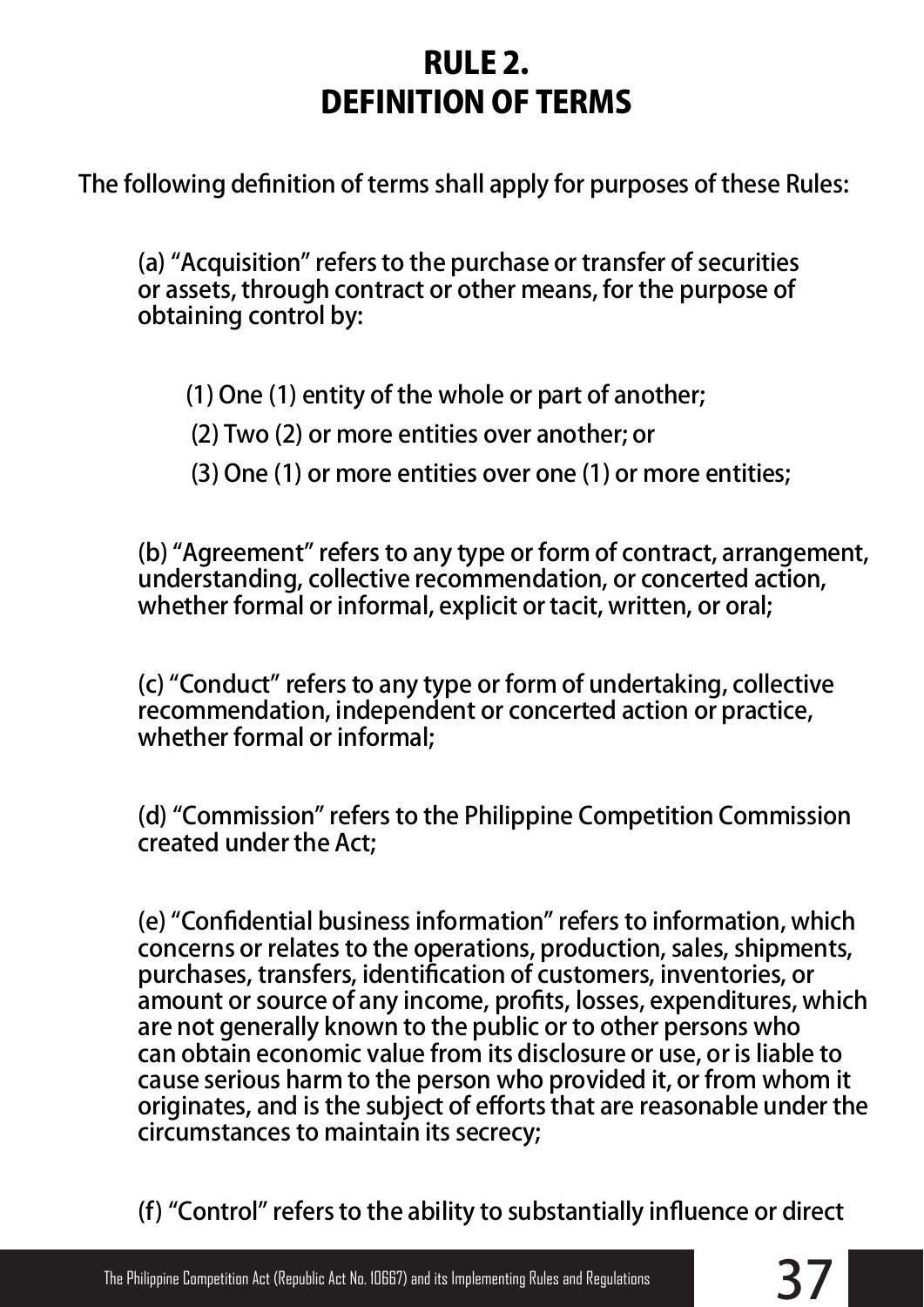the actions or decisions of an entity, whether by contract, agency or otherwise;

(g) "Dominant position" refers to a position of economic strength that an entity or entities hold which makes it capable of controlling the relevant market independently from any or a combination of the following: competitors, customers, suppliers, or consumers;

(h) "Entity" refers to any person, natural or juridical, sole proprietorship, partnership, combination or association in any form, whether incorporated or not, domestic or foreign, including those owned or controlled by the government, engaged directly or indirectly in any economic activity;

(i) "Joint venture" refers to a business arrangement whereby an entity or group of entities contribute capital, services, assets, or a combination of any or all of the foregoing, to undertake an investment activity or a specific project, where each entity shall have the right to direct and govern the policies in connection therewith, with the intention to share both profits and risks and losses subject to agreement by the entities;

(j) "Market" refers to the group of goods or services that are sufficiently interchangeable or substitutable and the object of competition, and the geographic area where said goods or services are offered;

(k) "Merger" refers to the joining of two (2) or more entities into an existing entity or to form a new entity, including joint ventures;

(l) "Relevant market" refers to the market in which a particular good or service is sold and which is a combination of the relevant product market and the relevant geographic market, defined as follows:

(1) a relevant product market comprises all those goods and/or services which are regarded as interchangeable or substitutable by the consumer or the customer, by reason of the goods and/or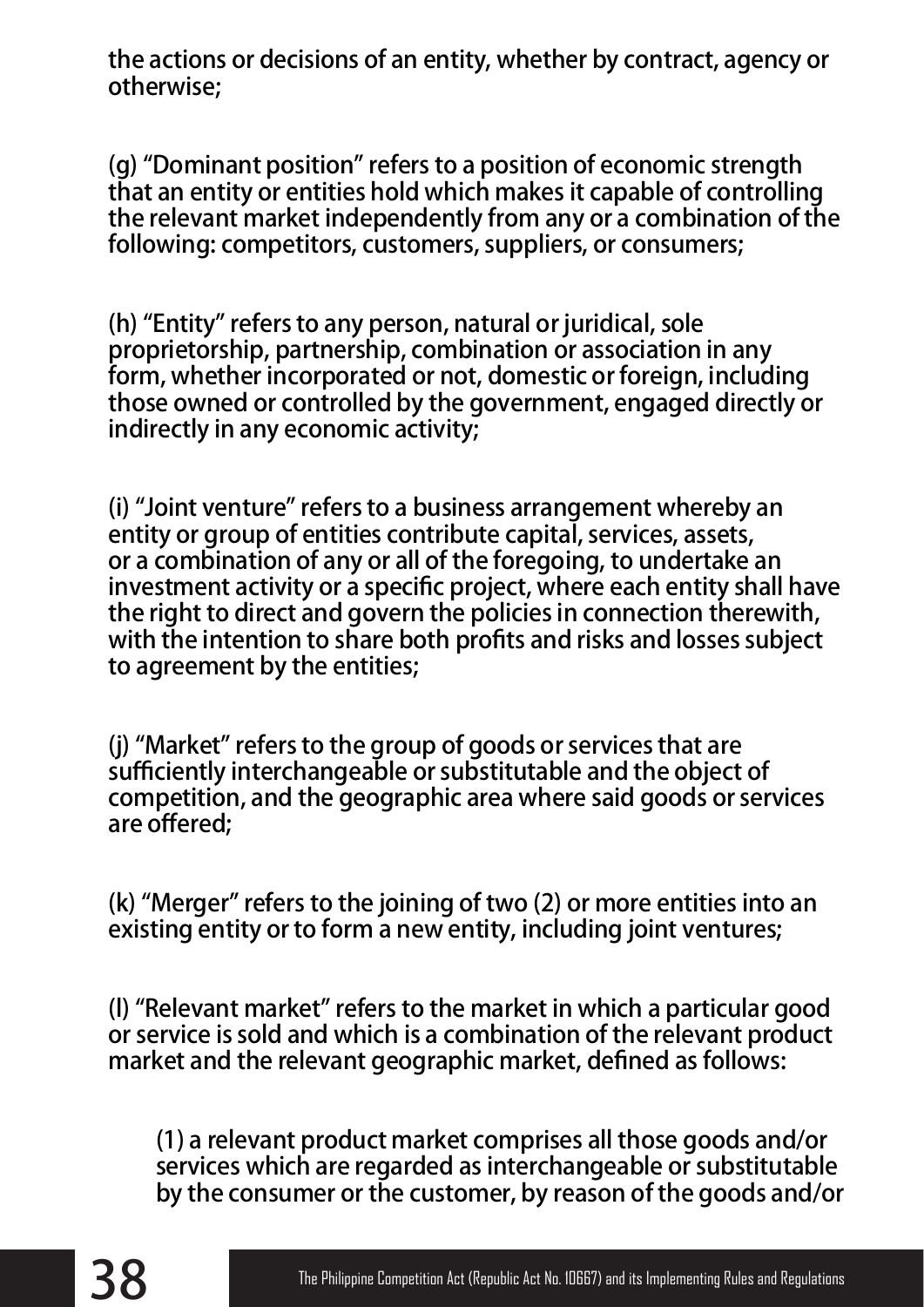services' characteristics, their prices, and their intended use; and

(2) the relevant geographic market comprises the area in which the entity concerned is involved in the supply and demand of goods and services, in which the conditions of competition are sufficiently homogenous and which can be distinguished from neighboring areas because the conditions of competition are different in those area;

(m) "Ultimate parent entity" is the juridical entity that, directly or indirectly, controls a party to the transaction, and is not controlled by any other entity.

#### RULE 3. PROHIBITED ACTS

#### SECTION 1. Anti-Competitive Agreements.

(a) The following agreements, between or among competitors, are per se prohibited:

(1) Restricting competition as to price, or components thereof, or other terms of trade;

(2) Fixing the price at an auction or in any form of bidding, including cover bidding, bid suppression, bid rotation and market allocation, and other analogous practices of bid manipulation.

(b) The following agreements, between or among competitors, which have the object or effect of substantially preventing, restricting, or lessening competition shall be prohibited:

(1) Setting, limiting, or controlling production, markets, technical development, or investment;

(2) Dividing or sharing the market, whether by volume of sales or purchases, territory, type of goods or services, buyers or sellers, or any other means.

(c) Agreements other than those specified in (a) and (b) of this Section, which have the object or effect of substantially preventing, restricting, or lessening competition shall also be prohibited. Provided, that those which contribute to improving the production or distribution of goods and services or to promoting technical or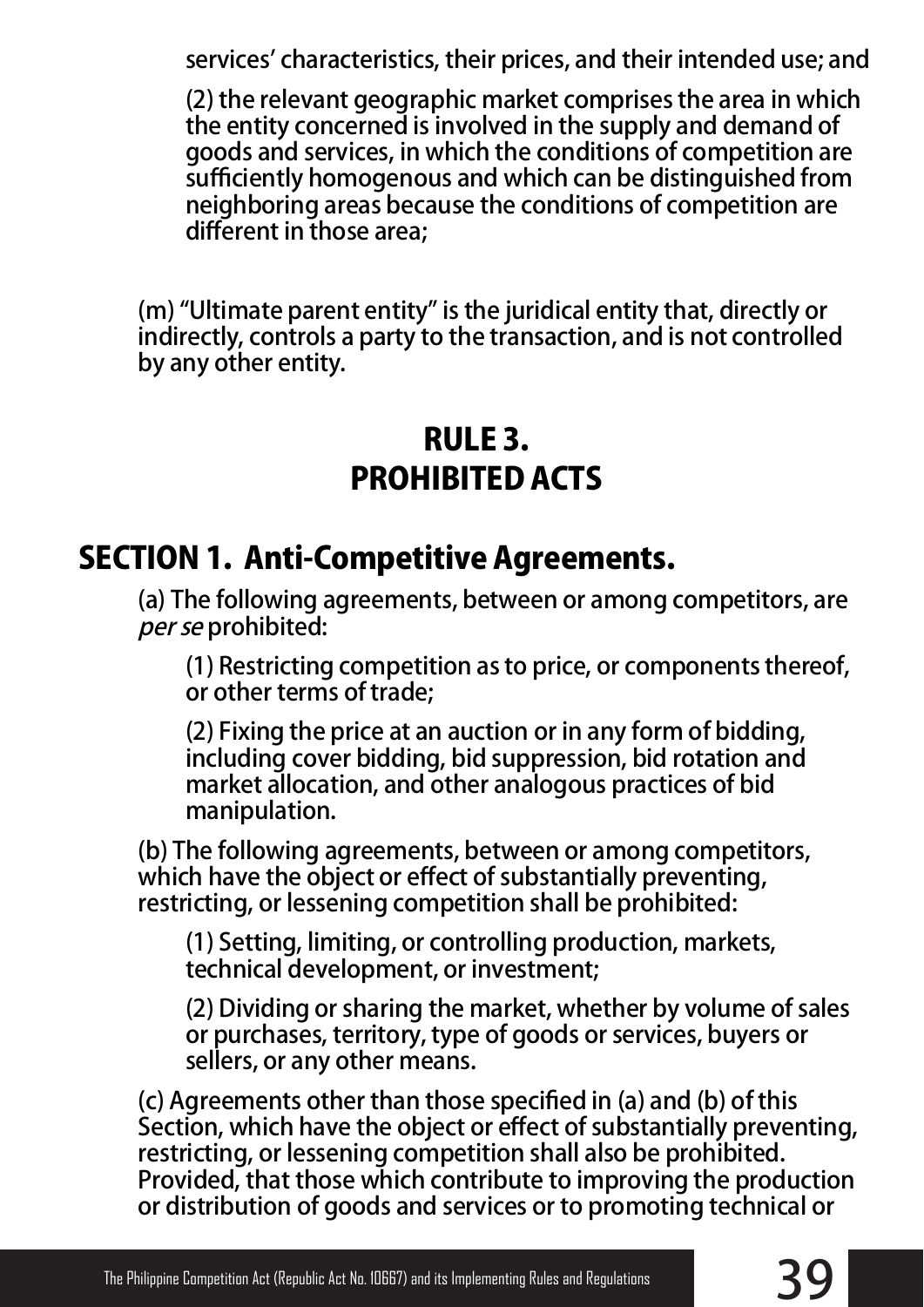economic progress, while allowing consumers a fair share of the resulting benefits, may not necessarily be deemed a violation of the Act.

(d) For purposes of this Section, entities that control, are controlled by, or are under common control with another entity or entities, have common economic interests, and are not otherwise able to decide or act independently of each other, shall not be considered competitors.

#### SECTION 2. Abuse of Dominant Position.

 (a) It shall be prohibited for one or more entities to abuse their dominant position by engaging in conduct that would substantially prevent, restrict, or lessen competition, including:

(1) Selling goods or services below cost with the object of driving competition out of the relevant market. Provided, that in the Commission's evaluation of this fact, it shall consider whether such entity or entities had no such object and that the price established was in good faith to meet or compete with the lower price of a competitor in the same market selling the same or comparable product or service of like quality.

(2) Imposing barriers to entry or committing acts that prevent competitors from growing within the market in an anticompetitive manner, except those that develop in the market as a result of or arising from a superior product or process, business acumen, or legal rights or laws;

(3) Making a transaction subject to acceptance by the other parties of other obligations which, by their nature or according to commercial usage, have no connection with the transaction;

(4) Setting prices or other terms or conditions that discriminate unreasonably between customers or sellers of the same goods or services, where such customers or sellers are contemporaneously trading on similar terms and conditions, where the effect may be to lessen competition substantially; Provided, that the following shall be considered permissible price differentials:

 i. Socialized pricing for the less fortunate sector of the economy;

 ii. Price differentials which reasonably or approximately reflect differences in the cost of manufacture, sale, or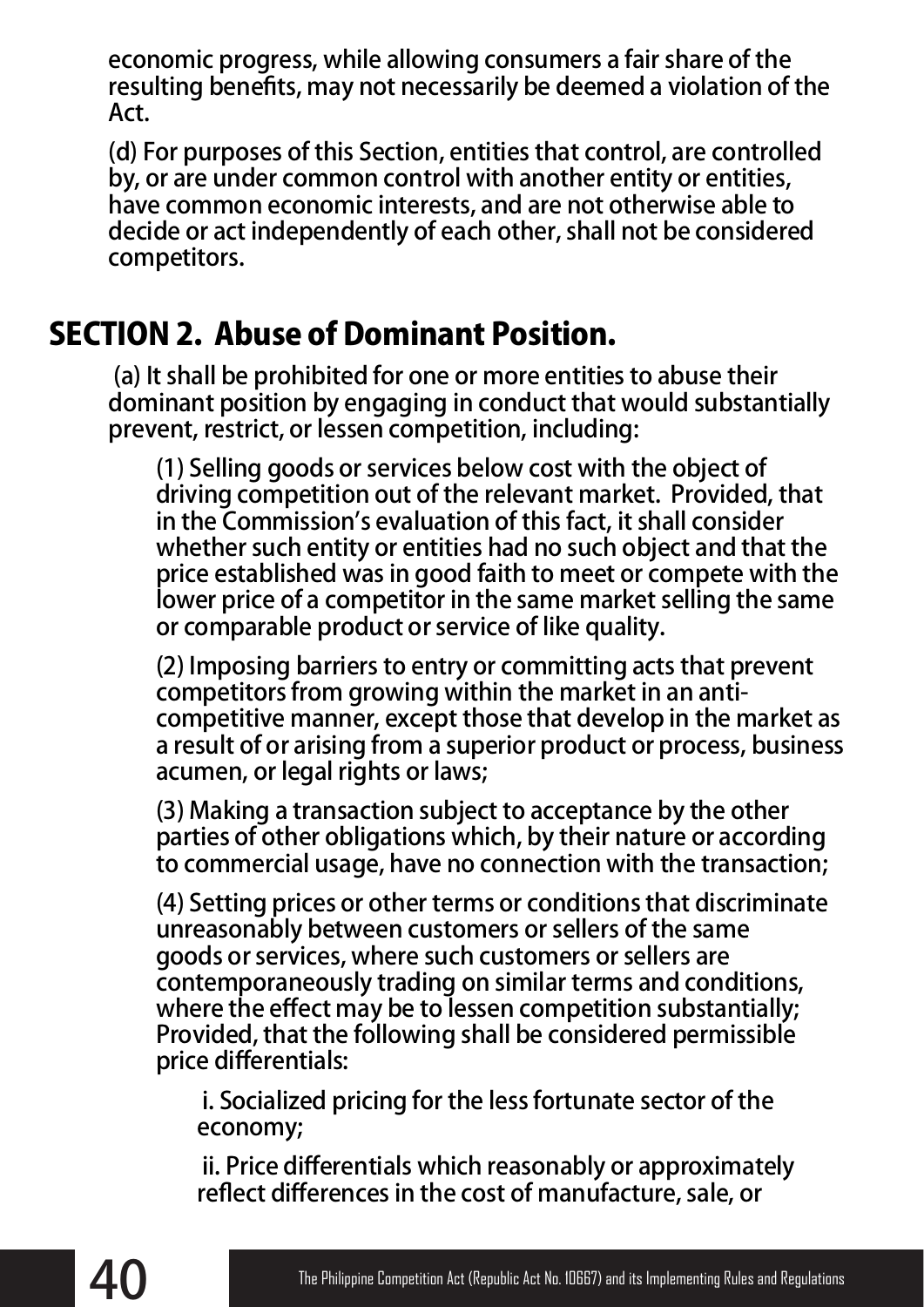delivery resulting from differing methods, technical conditions, or quantities in which the goods or services are sold or delivered to the buyers or sellers;

 iii. Price differential or terms of sale offered in response to the competitive price of payments, services, or changes in the facilities furnished by a competitor; and

 iv. Price changes in response to changing market conditions, marketability of goods or services, or volume.

 (5) Imposing restrictions on the lease or contract for sale or trade of goods or services concerning where, to whom, or in what forms goods or services may be sold or traded, such as:

i. fixing prices, or

 ii. giving preferential discounts or rebate upon such price, or

 iii. imposing conditions not to deal with competing entities, where the object or effect of the restrictions is to prevent, restrict or lessen competition substantially: Provided, that nothing contained in the Act shall prohibit or render unlawful:

1) Permissible franchising, licensing, exclusive merchandising, or exclusive distributorship agreements, such as those which give each party the right to unilaterally terminate the agreement, unless found by the Commission to have substantial anti-competitive effect;

2) Agreements protecting intellectual property rights, confidential information, or trade secrets;

(6) Making supply of particular goods or services dependent upon the purchase of other goods or services from the supplier which have no direct connection with the main goods or services to be supplied;

 (7) Directly or indirectly imposing unfairly low purchase prices for the goods or services of, among others, marginalized agricultural producers, fisherfolk, micro-, small-, medium-scaled enterprises, and other marginalized service providers and producers;

(8) Directly or indirectly imposing unfair purchase or selling price on their competitors, customers, suppliers, or consumers, Provided that prices that develop in the market as a result of or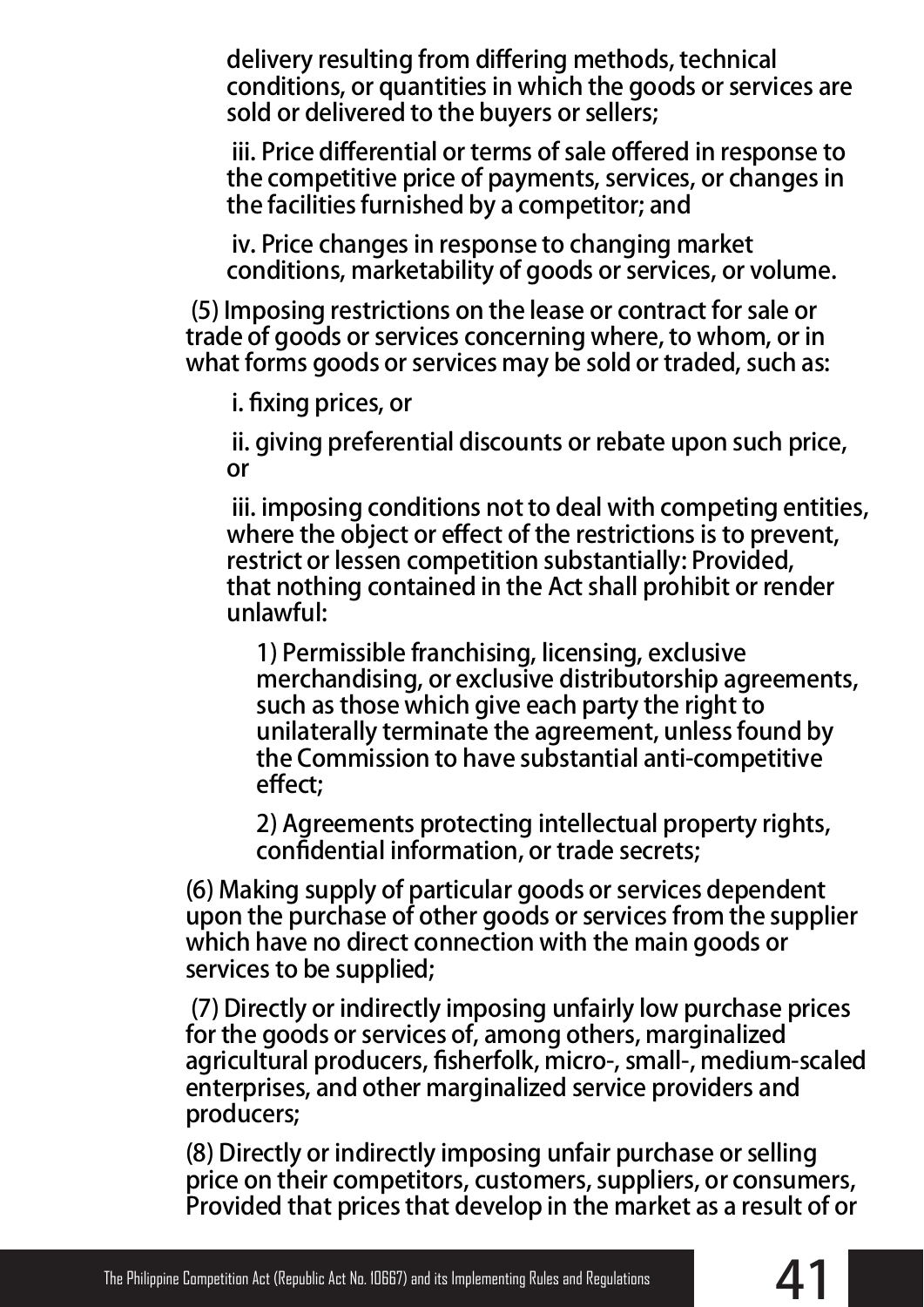due to a superior product or process, business acumen or legal rights or laws shall not be considered unfair prices; and

(9) Limiting production, markets, or technical development to the prejudice of consumers, Provided, that limitations that develop in the market as a result of or due to a superior product or process, business acumen, or legal rights or laws shall not be a violation of this Act.

(b) Nothing in the Act or these Rules shall be construed or interpreted as a prohibition on having a dominant position in a relevant market, or on acquiring, maintaining, and increasing market share through legitimate means that do not substantially prevent, restrict, or lessen competition.

(c) Any conduct which contributes to improving production or distribution of goods or services within the relevant market, or promoting technical and economic progress, while allowing consumers a fair share of the resulting benefit may not necessarily be considered an abuse of dominant position.(d) The foregoing shall not constrain the Commission or the relevant regulator from pursuing measures that would promote fair competition or more competition as provided in the Act.

#### SECTION 3. Determination of exceptions.

 In Section 2, par. (a) (2), (8) and (9), the concerned entity or entities invoking the exception shall clearly establish to the Commission's satisfaction, that the barrier to entry or anti-competitive act is an indispensable and natural result of the superior product or process, business acumen, or legal rights or laws.

#### RULE 4. MERGERS AND ACQUISITIONS

#### SECTION 1. Review of mergers and acquisitions.

The Commission, *motu proprio* or upon notification as provided under these Rules, shall have the power to review mergers and acquisitions having a direct, substantial and reasonably foreseeable effect on trade, industry, or commerce in the Philippines, based on factors deemed relevant by the Commission.

(a) In conducting this review, the Commission shall: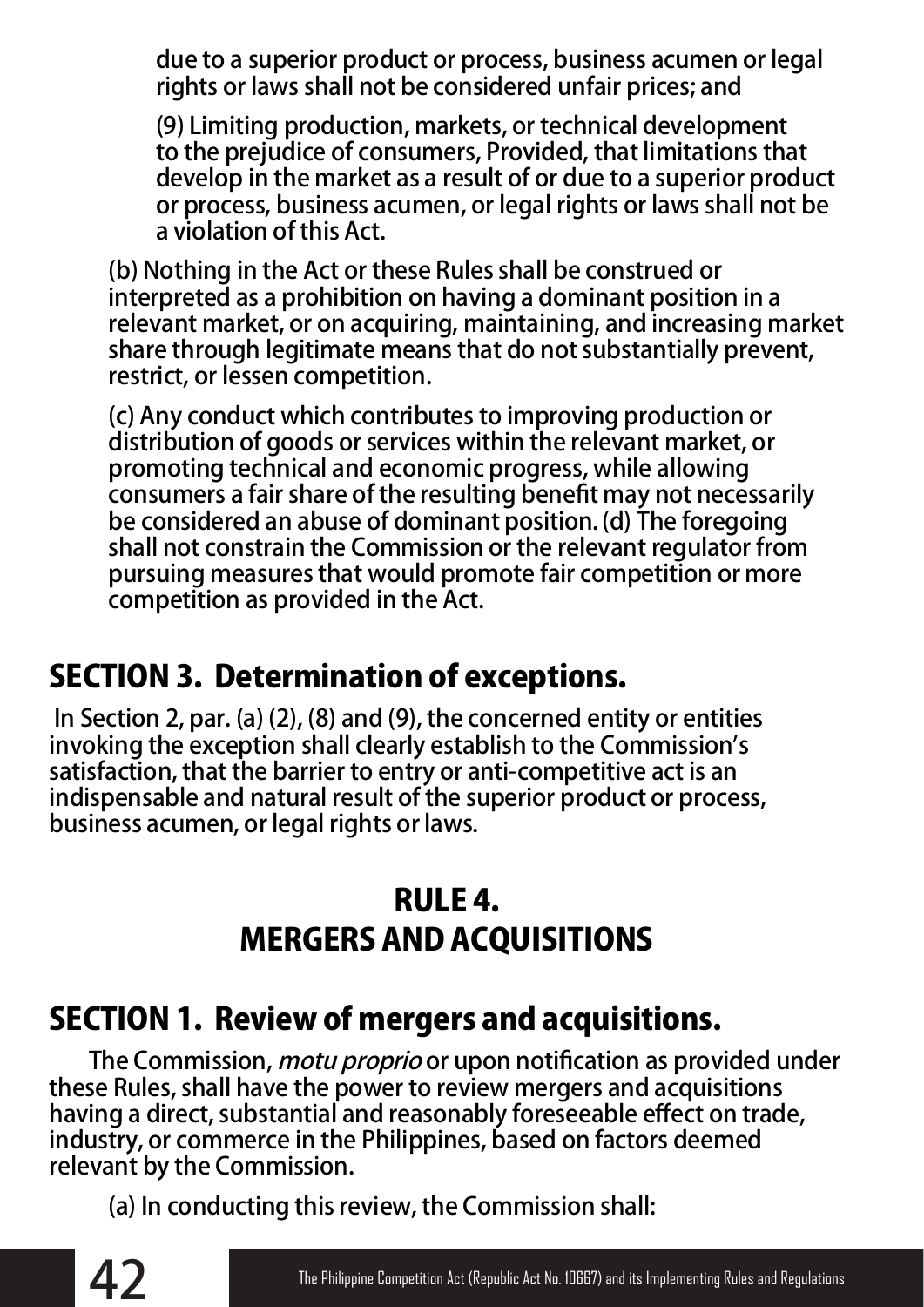(1) Assess whether a proposed merger or acquisition is likely to substantially prevent, restrict, or lessen competition in the relevant market or in the market for goods and services as may be determined by the Commission; and

(2) Take into account any substantiated efficiencies put forward by the parties to the proposed merger or acquisition, which are likely to arise from the transaction.

 (b) In evaluating the competitive effects of a merger or acquisition, the Commission shall endeavor to compare the competitive conditions that would likely result from the merger or acquisition with the conditions that would likely have prevailed without the merger or acquisition.

 (c) In its evaluation, the Commission may consider, on a case-to-case basis, the broad range of possible factual contexts and the specific competitive effects that may arise in different transactions, such as:

(1) the structure of the relevant markets concerned;

(2) the market position of the entities concerned;

(3) the actual or potential competition from entities within or outside of the relevant market;

(4) the alternatives available to suppliers and users, and their access to supplies or markets;

(5) any legal or other barriers to entry.

#### SECTION 2. Notifying entities.

(a) Parties to a merger or acquisition that satisfy the thresholds in Section 3 of this Rule are required to notify the Commission before the execution of the definitive agreements relating to the transaction.

(b) If notice to the Commission is required for a merger or acquisition, then all acquiring and acquired pre-acquisition ultimate parent entities or any entity authorized by the ultimate parent entity to file notification on its behalf must each submit a Notification Form (the "Form") and comply with the procedure set forth in Section 5 of this Rule. The parties shall not consummate the transaction before the expiration of the relevant periods provided in this Rule.

(c) In the formation of a joint venture (other than in connection with a merger or consolidation), the contributing entities shall be deemed acquiring entities, and the joint venture shall be deemed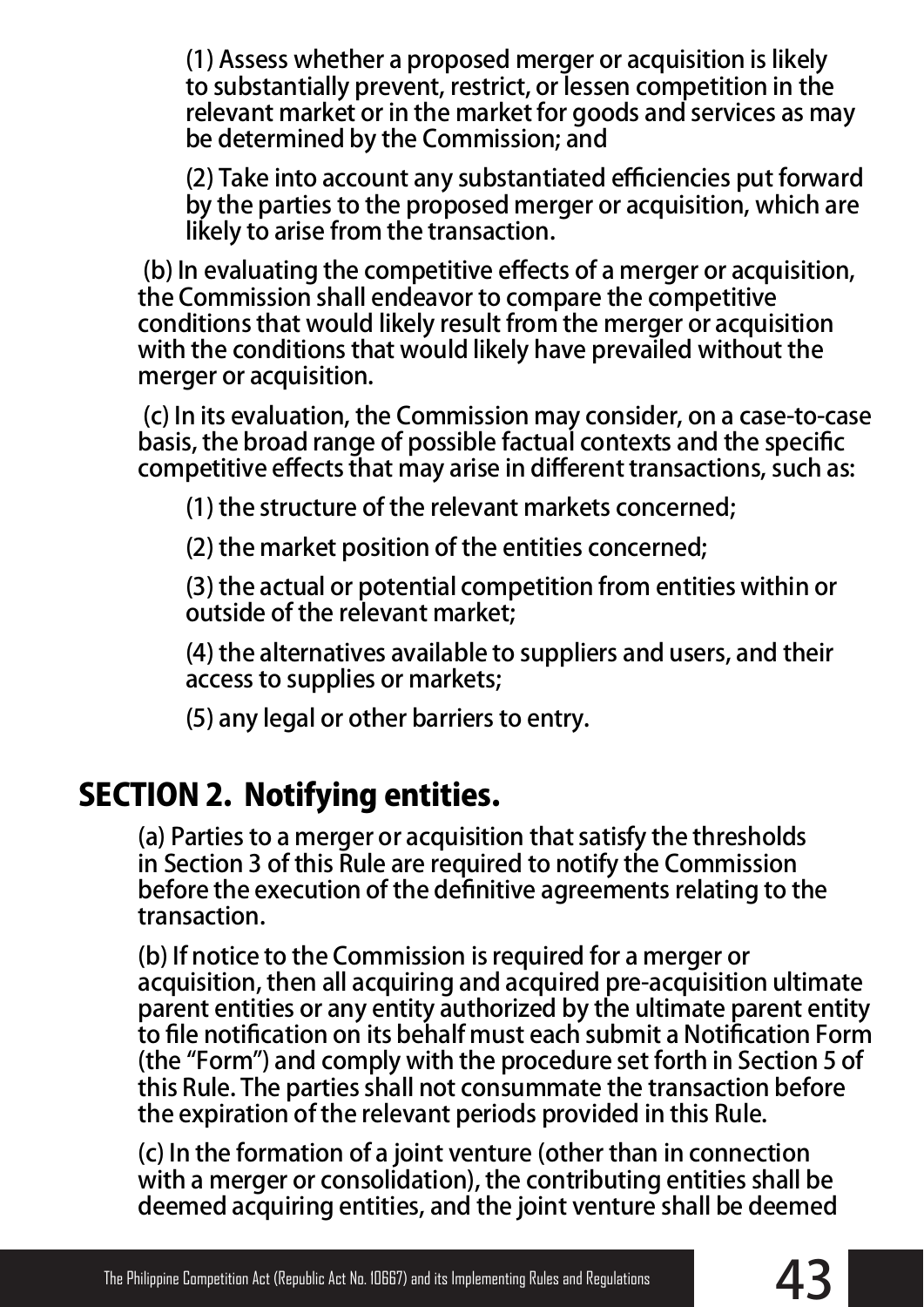the acquired entity.

#### SECTION 3. Thresholds for compulsory notification.

Parties to a merger or acquisition are required to provide notification when:

(a) The aggregate annual gross revenues in, into or from the Philippines, or value of the assets in the Philippines of the ultimate parent entity of at least one of the acquiring or acquired entities, including that of all entities that the ultimate parent entity controls, directly or indirectly, exceeds One Billion Pesos (PhP1,000,000,000.00).

and

(b) The value of the transaction exceeds One Billion Pesos (PhP1,000,000,000.00), as determined in subsections (1), (2), (3) or (4), as the case may be.

(1) With respect to a proposed merger or acquisition of assets in the Philippines if either

i. the aggregate value of the assets in the Philippines being acquired in the proposed transaction exceeds One Billion Pesos (PhP1,000,000,000.00); or

ii. the gross revenues generated in the Philippines by assets acquired in the Philippines exceed One Billion Pesos (PhP1,000,000,000.00).

(2) With respect to a proposed merger or acquisition of assets outside the Philippines, if

i. the aggregate value of the assets in the Philippines of the acquiring entity exceeds One Billion Pesos (PhP1,000,000,000.00); and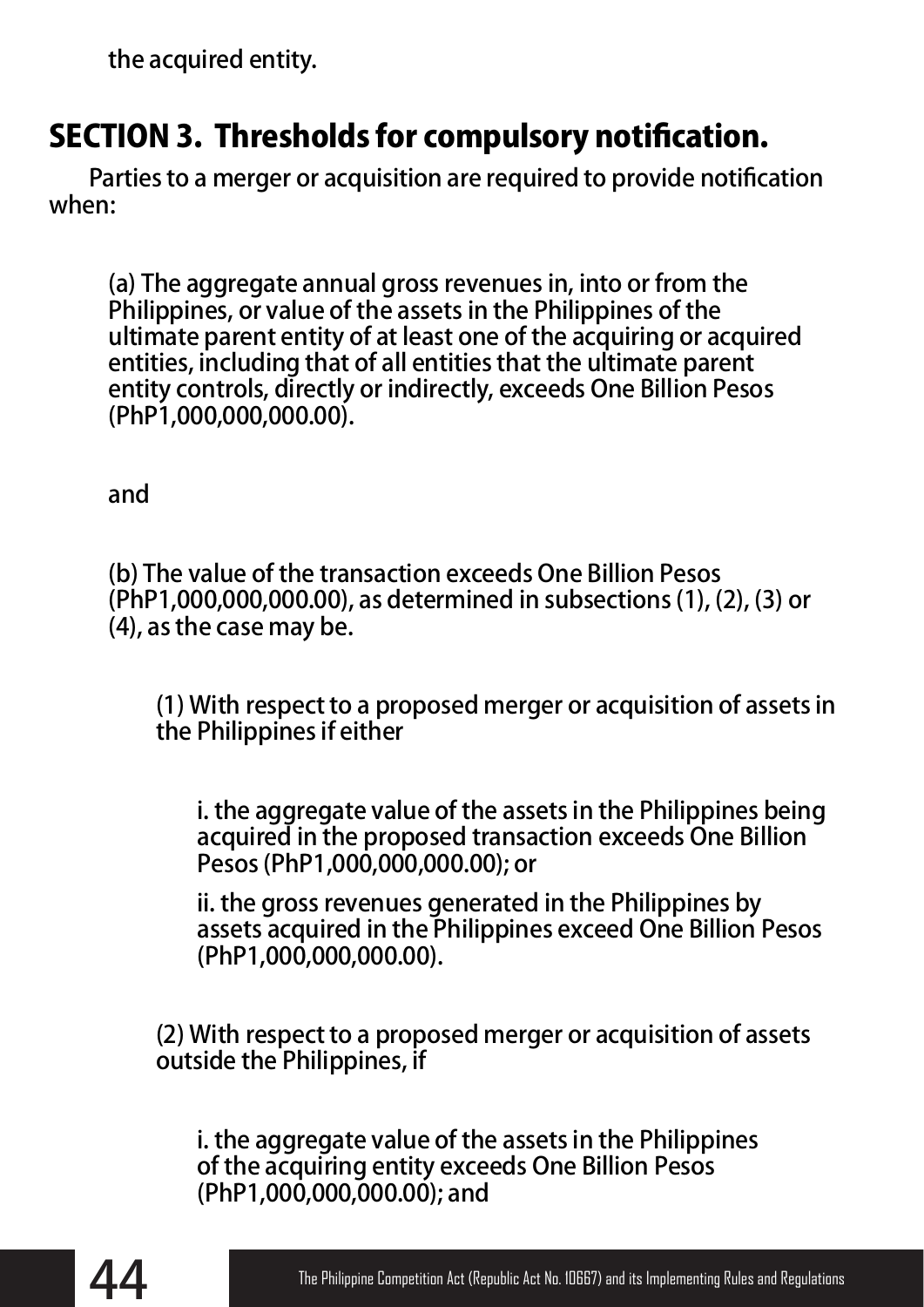ii. the gross revenues generated in or into the Philippines by those assets acquired outside the Philippines exceed One Billion Pesos (PhP1,000,000,000.00).

(3) With respect to a proposed merger or acquisition of assets inside and outside the Philippines, if

i. the aggregate value of the assets in the Philippines of the acquiring entity exceeds One Billion Pesos (PhP1,000,000,000.00); and

ii. the aggregate gross revenues generated in or into the Philippines by assets acquired in the Philippines and any assets acquired outside the Philippines collectively exceed One Billion Pesos (PhP1,000,000,000.00).

(4) With respect to a proposed acquisition of (i) voting shares of a corporation or of (ii) an interest in a non-corporate entity

i. If the aggregate value of the assets in the Philippines that are owned by the corporation or non-corporate entity or by entities it controls, other than assets that are shares of any of those corporations, exceed One Billion Pesos (PhP1,000,000,000.00); or

ii. The gross revenues from sales in, into, or from the Philippines of the corporation or non-corporate entity or by entities it controls, other than assets that are shares of any of those corporations, exceed One Billion Pesos (PhP1,000,000,000.00);

and

iii. If

A. as a result of the proposed acquisition of the voting shares of a corporation, the entity or entities acquiring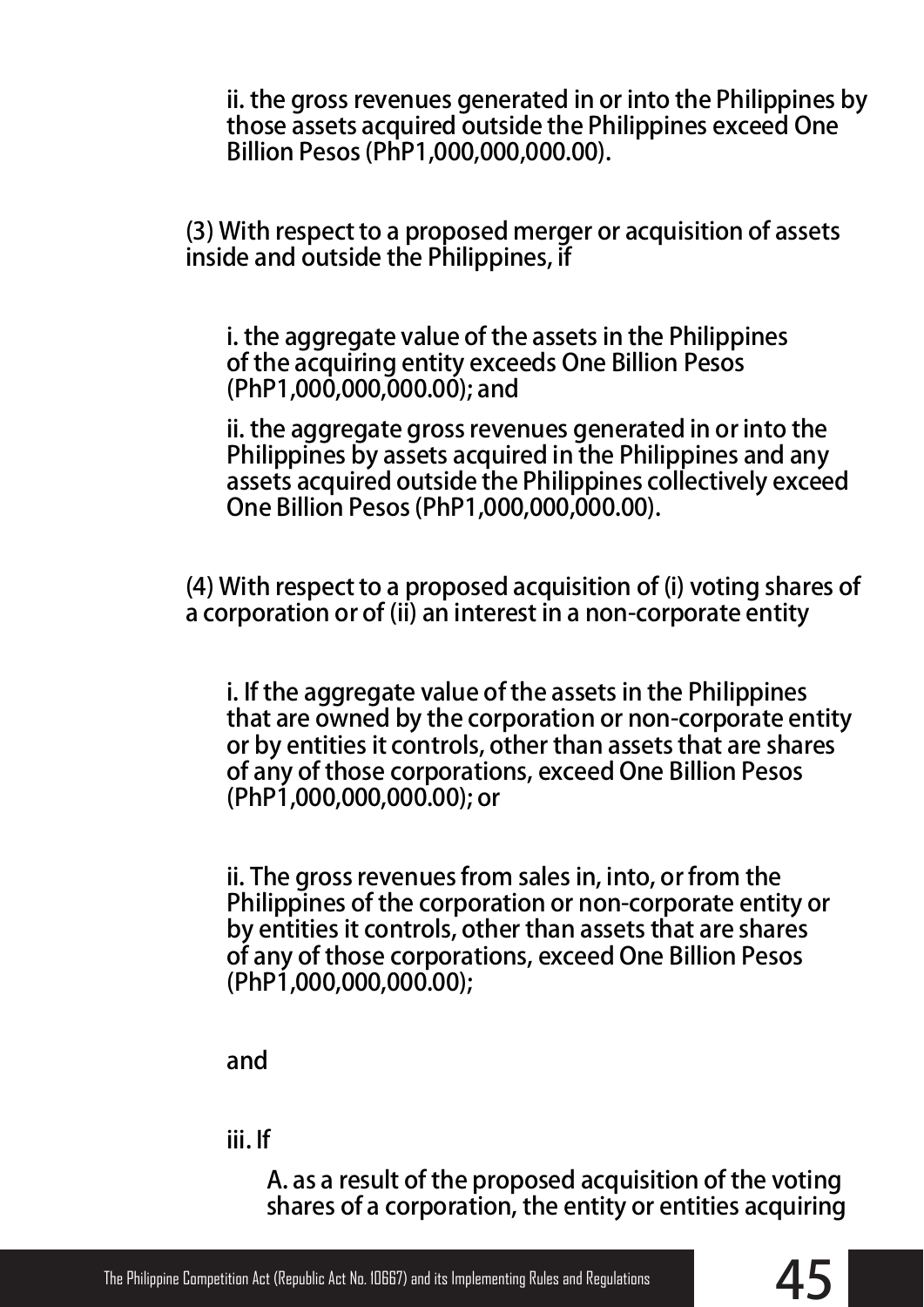the shares, together with their affiliates, would own voting shares of the corporation that, in the aggregate, carry more than the following percentages of the votes attached to all the corporation's outstanding voting shares:

I. Thirty-five percent (35%), or

II. Fifty percent (50%), if the entity or entities already own more than the percentage set out in subsection I above, as the case may be, before the proposed acquisition;

or

B. as a result of the proposed acquisition of an interest in a non-corporate entity, the entity or entities acquiring the interest, together with their affiliates, would hold an aggregate interest in the non-corporate entity that entitles the entity or entities to receive more than the following percentages of the profits of the noncorporate entity or assets of that non-corporate entity on its dissolution:

I. Thirty-five percent (35%), or

II. Fifty percent (50%), if the entity or entities acquiring the interest are already entitled to receive more than the percentage set out in subsection I immediately above before the proposed acquisition.

(c) Where an entity has already exceeded the 35% threshold for an acquisition of voting shares, or the 35% threshold for an acquisition of an interest in a non-corporate entity, another notification will be required if the same entity will exceed 50% threshold after making a further acquisition of either voting shares or an interest in a noncorporate entity.

(d) In a notifiable joint venture transaction, an acquiring entity shall be subject to the notification requirements if either (i) the aggregate value of the assets that will be combined in the Philippines or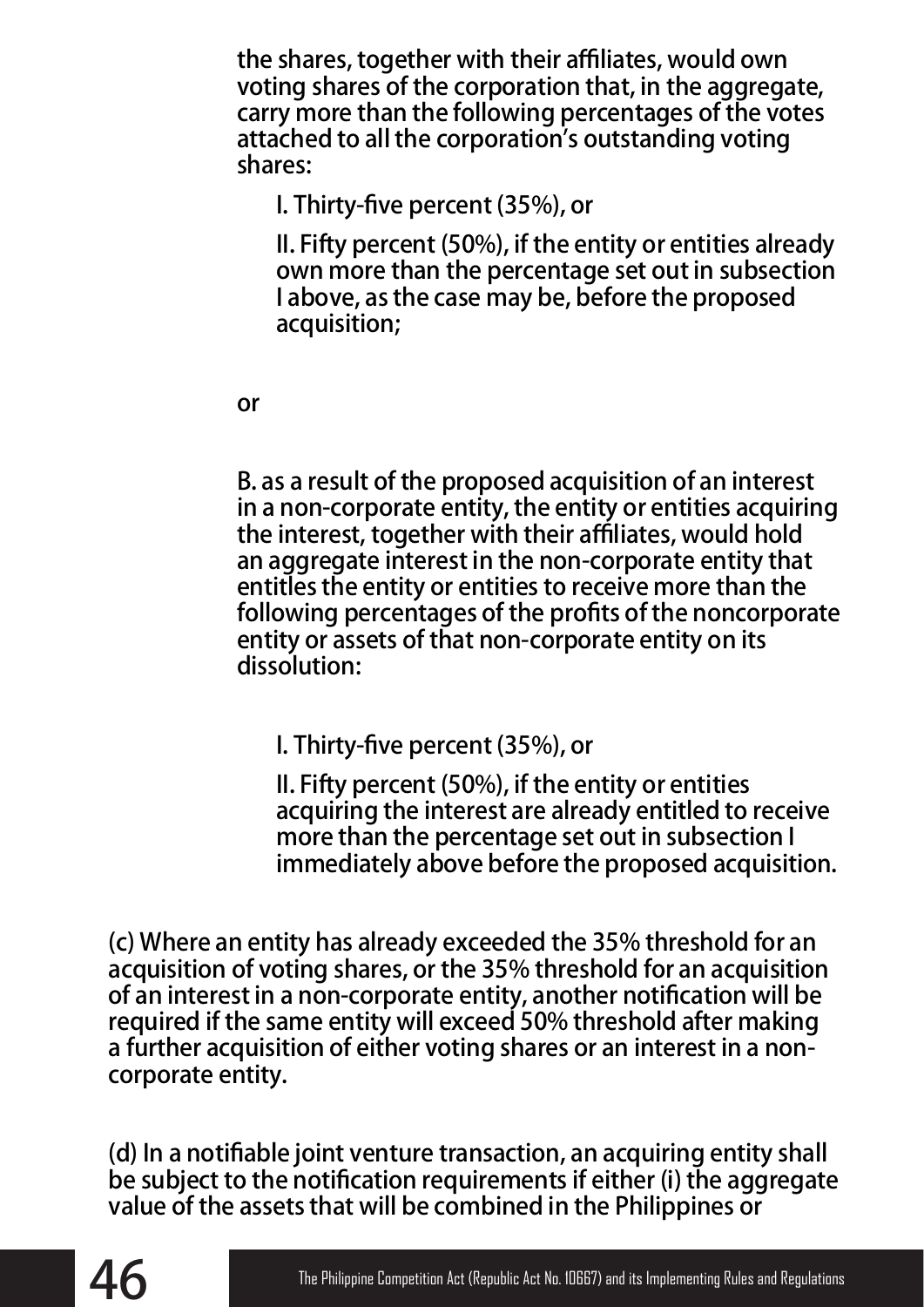contributed into the proposed joint venture exceeds One Billion Pesos (PhP1,000,000,000.00) or (ii) the gross revenues generated in the Philippines by assets to be combined in the Philippines or contributed into the proposed joint venture exceed One Billion Pesos (PhP1,000,000,000.00). In determining the assets of the joint venture, the following shall be included:

1) All assets which any entity contributing to the formation of the joint venture has agreed to transfer, or for which agreements have been secured for the joint venture to obtain at any time, whether or not such entity is subject to the requirements of the act; and

 2) Any amount of credit or any obligations of the joint venture which any entity contributing to the formation has agreed to extend or guarantee, at any time.

(e) A merger or acquisition consisting of successive transactions, or acquisition of parts of one or more entities, which shall take place within a one-year period between the same parties, or any entity they control or are controlled by or are under common control with another entity or entities, shall be treated as one transaction. If a binding preliminary agreement provides for such successive transactions or acquisition of parts, the entities shall provide notification on the basis of such preliminary agreement. If there is no binding preliminary agreement, notification shall be made when the parties execute the agreement relating to the last transaction which, when taken together with the preceding transactions, satisfies the thresholds under this Section.

(f) For purposes of calculating notification thresholds:

(1) The aggregate value of assets in the Philippines shall be as stated on the last regularly prepared balance sheet or the most recent audited financial statements in which those assets are accounted for.

(2) The gross revenues from sales of an entity shall be the amount stated on the last regularly prepared annual statement of income and expense of that entity.

(g) A transaction that meets the thresholds and does not comply with the notification requirements and waiting periods set out in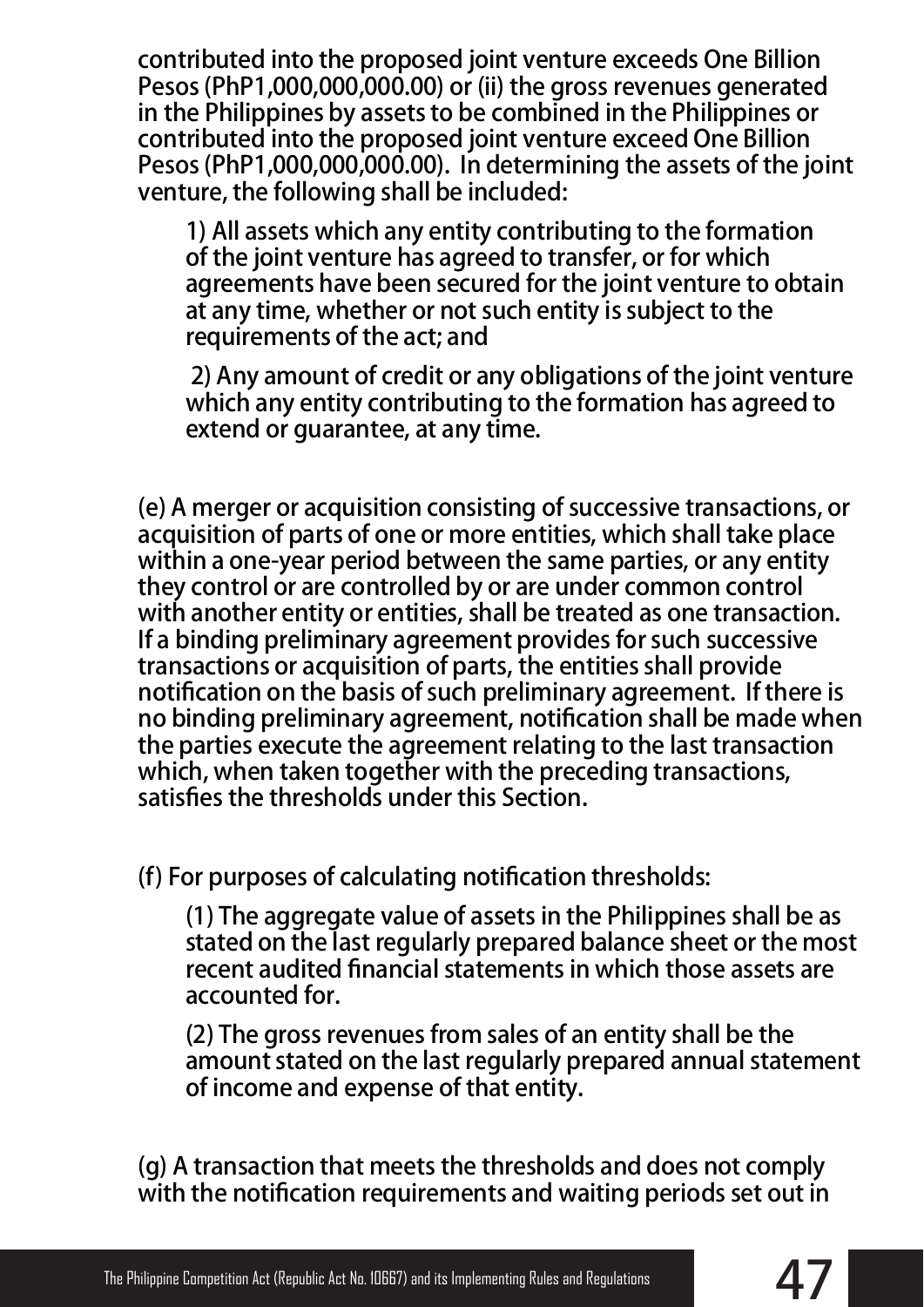Section 5 shall be considered void and will subject the parties to an administrative fine of one percent (1%) to five percent (5%) of the value of the transaction.

(h) In the case of a merger or acquisition of banks, banking institutions, building and loan associations, trust companies, insurance companies, public utilities, educational institutions, and other special corporations governed by special laws, a favorable or no-objection ruling by the Commission shall not be construed as dispensing with the requirement for a favorable recommendation by the appropriate government agency under Section 79 of the Corporation Code of the Philippines.

(i) A favorable recommendation by a governmental agency with a competition mandate shall give rise to a disputable presumption that the proposed merger or acquisition is not violative of the Act or these Rules, Provided, that the recommendation must arise directly from the exercise of the agency's mandate to determine any anticompetitive effect of the proposed merger or acquisition.

#### SECTION 4. Consultations preceding the submission of notification.

(a) Prior to filing a notification pursuant to this Rule, parties to a proposed merger or acquisition that are required to notify may inform the Commission of their proposed merger or acquisition and request a pre-notification consultation with the staff of the Commission.

To request a meeting, the parties must provide the following information in writing:

(1) the names and business contact information of the entities concerned;

(2) the type of transaction; and

(3) the markets covered or lines of businesses by the proposed merger or acquisition.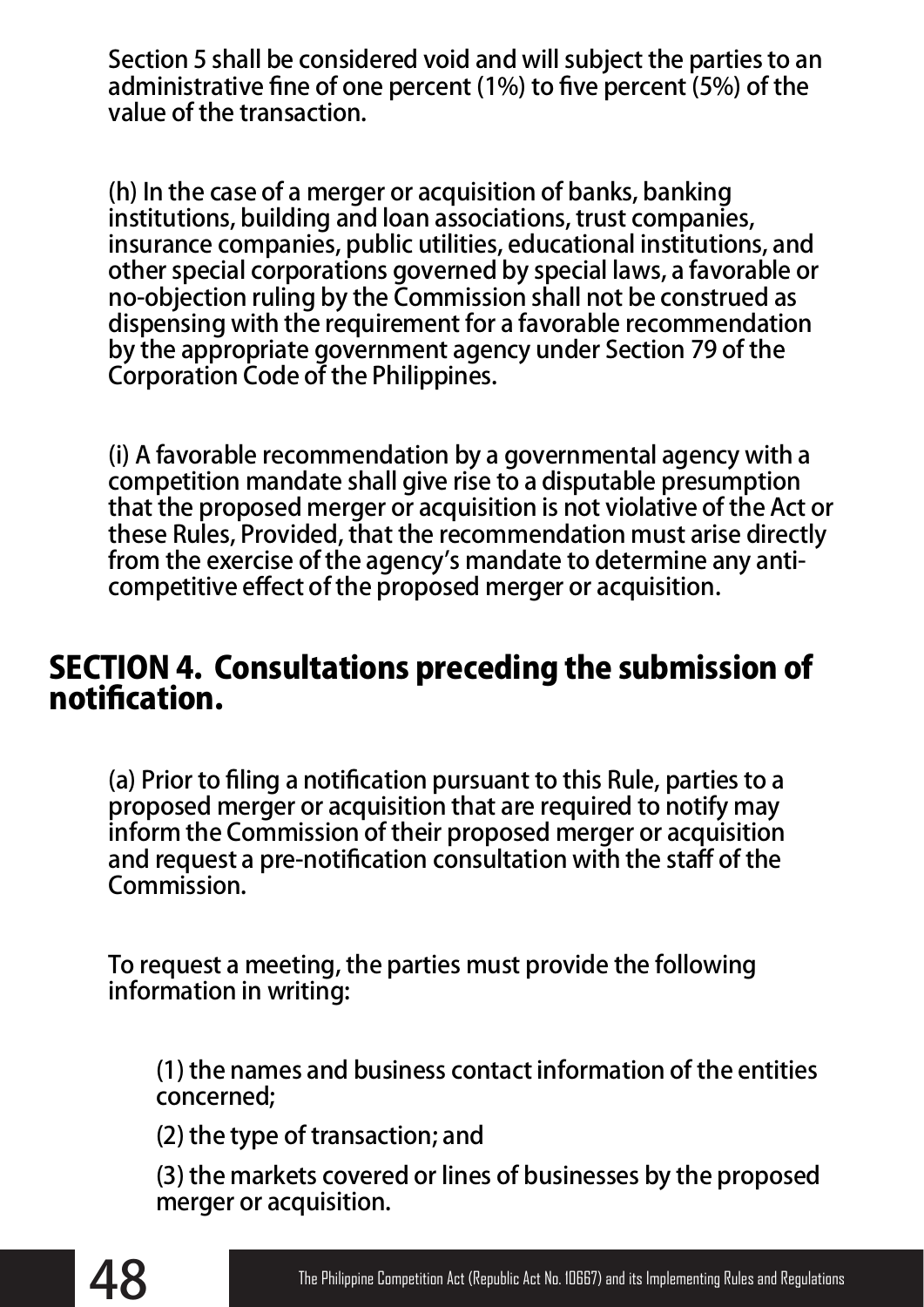(b) During such pre-notification consultations, the parties may seek nonbinding advice on the specific information that is required to be in the notification.

#### SECTION 5. Procedure for notification and review.

(a) Each party to a merger or acquisition required to give notification to the Commission shall submit the Notification Form and pay such applicable fees as may be determined by the Commission. An electronic copy of the Form and a scanned copy of the certification referred to in subparagraph (b) of this Section, contained in a secure electronic storage device, shall likewise be submitted to the Commission, simultaneous with the filing of the aforementioned hard copy.

(b) The Form must be signed by a general partner of a partnership, an officer or director of a corporation, or in the case of a natural person, the natural person or his/her legal representative, and certified that the contents of the Form are true and accurate of their own personal knowledge and/or based on authentic records. In all cases, the certifying individual must possess actual authority to make the certification on behalf of the entity filing the notification.

(c) The parties may notify, on the basis of a binding preliminary agreement in any form, such as a memorandum of agreement, term sheet, or letter of intent. Each of the acquired and acquiring entities must submit an affidavit with their Forms, attesting to the fact that a binding preliminary agreement has been executed and that each party has an intention of completing the proposed transaction in good faith.

(d) Both the certification and the affidavit must be notarized or otherwise authenticated.

(e) Except as described below, the waiting period begins after all notifying entities have filed their respective Forms, together with the corresponding certifications and affidavits, and have been notified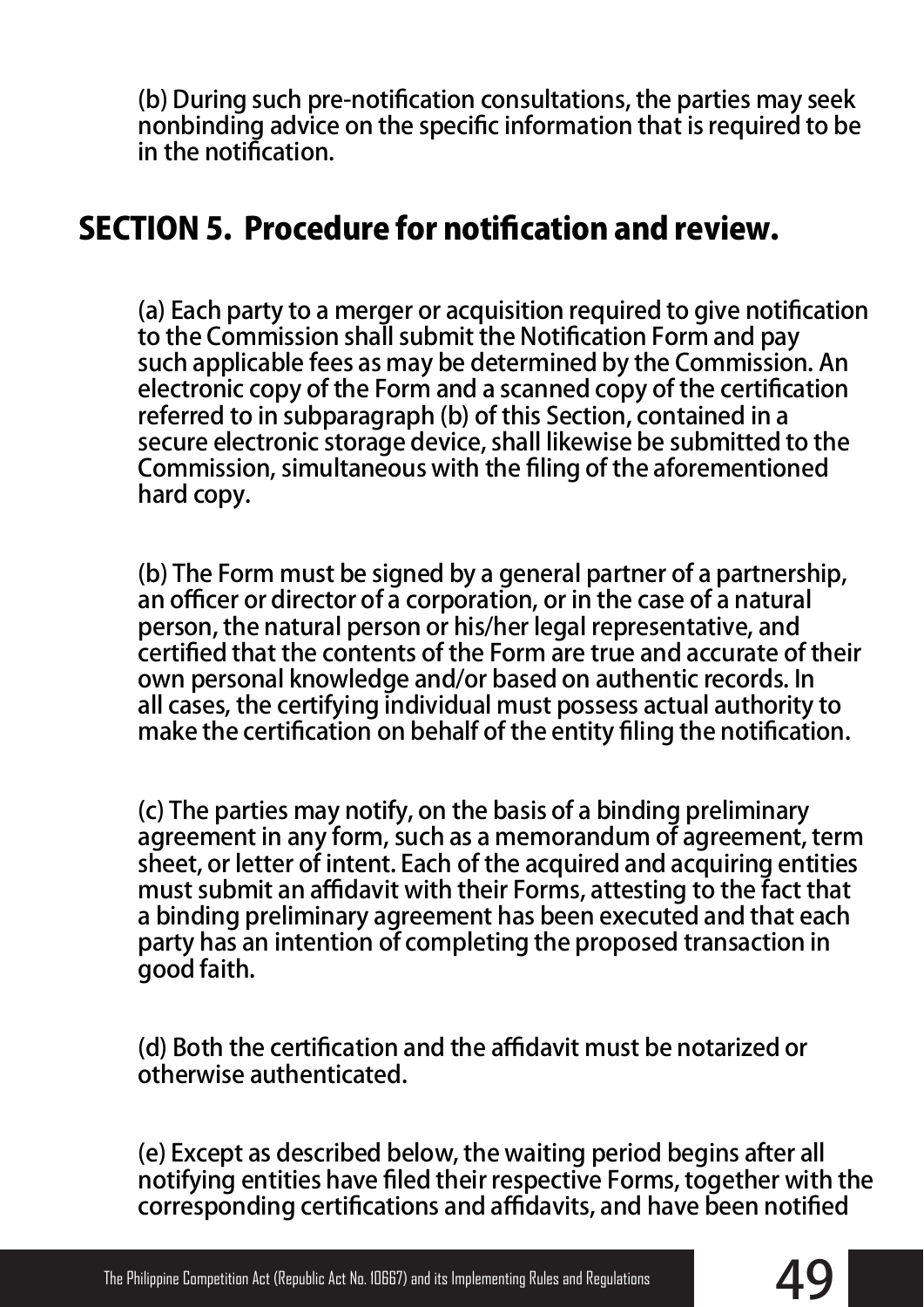by the Commission that the Forms are complete.

(1) In voting securities acquisitions, such as tender offers, third party and open market transactions, in which the acquiring entity proposes to buy voting securities from shareholders of the acquired entity, rather than from the entity itself:

i. the acquiring entity is required to serve notice on the issuer of those shares to ensure the acquired entity is aware of its reporting obligation;

ii. only the acquiring entity must submit an affidavit. The acquiring entity must state in the affidavit that it has an intention of completing the proposed transaction in good faith, and that it has served notice on the acquired entity as to its potential reporting obligations (and in tender offers, the acquiring entity also must affirm that the intention to make the tender offer has been publicly announced); and

iii. the waiting period begins after the acquiring entity files a complete Form.

(f) Upon submission of the Form, the Commission shall determine within fifteen (15) days whether the Form and other relevant requirements have been completed in accordance with applicable rules or guidelines, and shall inform the parties of other information and/or documents it may have failed to supply, or issue a notice to the parties that the notification is sufficient for purposes of commencing Phase I review of the merger or acquisition.

(g) The waiting period under this Section shall commence only upon the Commission's determination that the notification has been completed in accordance with applicable rules and guidelines.

(h) Within thirty (30) days from commencing Phase I review, the Commission shall, if necessary, inform the parties of the need for a more comprehensive and detailed analysis of the merger or acquisition under a Phase II review, and request other information and/or documents that are relevant to its review.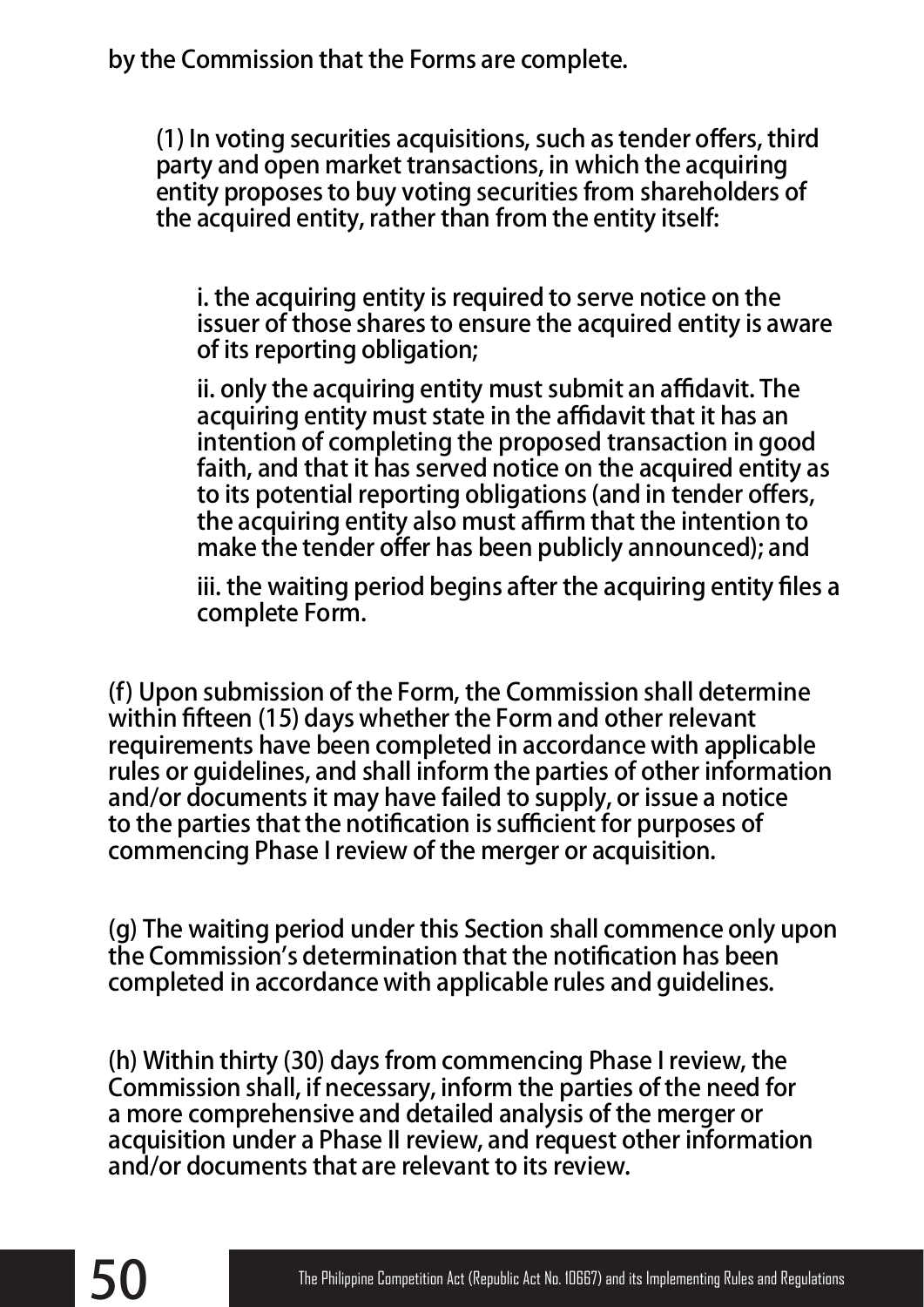(i) The issuance of the request under the immediately preceding paragraph has the effect of extending the period within which the agreement may not be consummated for an additional sixty (60) days. The additional sixty (60) day period shall begin on the day after the request for information is received by the parties; Provided, that, in no case shall the total period for review by the Commission of the subject agreement exceed ninety (90) days from the time the initial notification by the parties is deemed complete as provided under paragraph (f) of this Section; Provided further, that should the parties fail to provide the requested information within fifteen (15) days from receipt of the said request, the notification shall be deemed expired and the parties must refile their notification. Alternatively, should the parties wish to submit the requested information beyond the fifteen (15) day period, the parties may request for an extension of time within which to comply with the request for additional information, in which case, the period for review shall be correspondingly extended.

(j) Parties to a proposed transaction under review shall inform the Commission of any substantial modifications to the transaction. On the basis of the information provided, the Commission shall determine if a new notification is required.

(k) Where notification of a transaction is not required, then the periods provided above for the Commission to conclude its review shall not apply.

(l) The Commission, in its discretion, may terminate a waiting period prior to its expiration.

(m) When either waiting period set out ends on a Saturday, Sunday or holiday, the waiting period is extended until the next business day.

(n) When the above periods have expired and no decision has been promulgated for whatever reason, the merger or acquisition shall be deemed approved and the parties may proceed to implement or consummate it.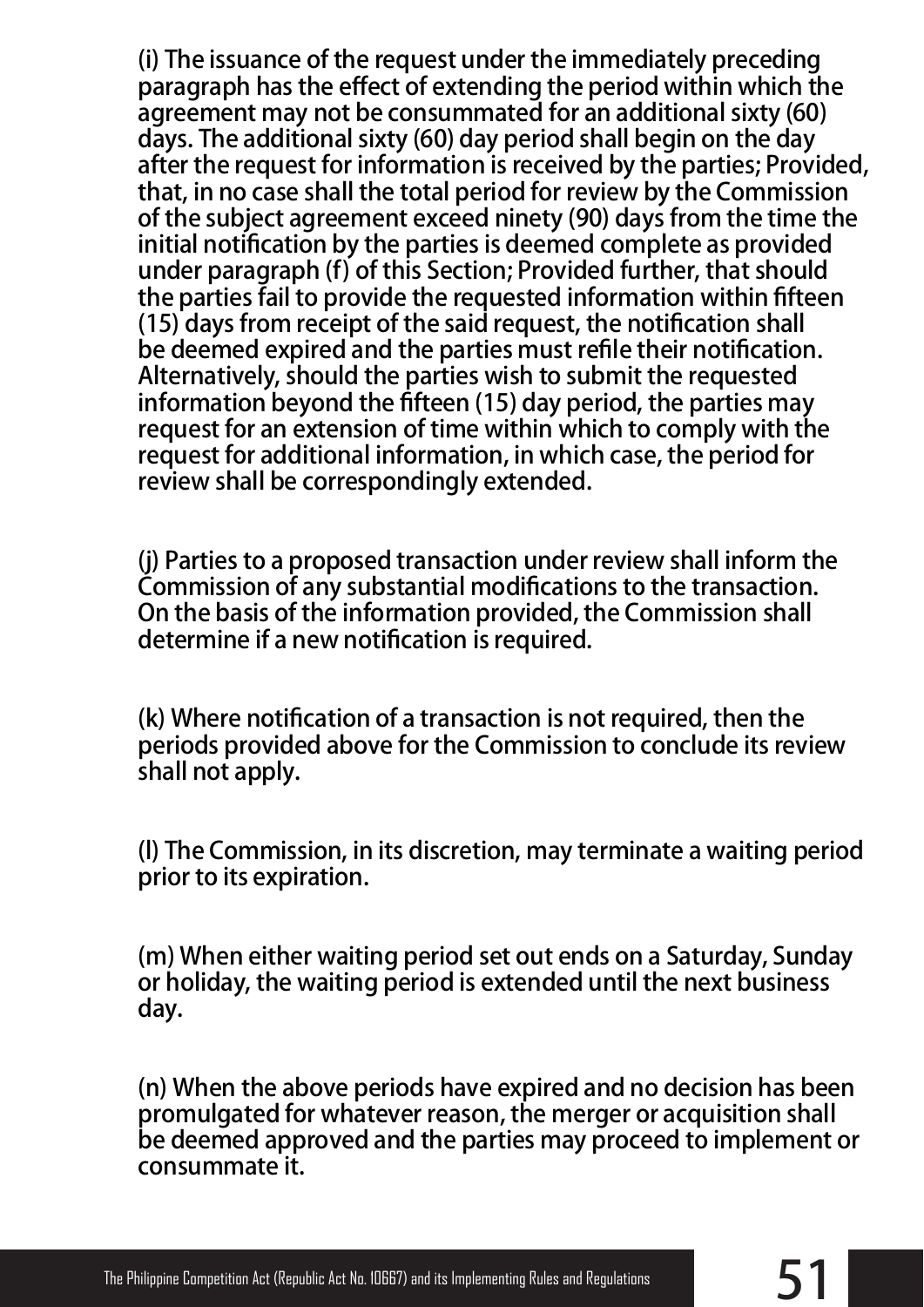(o) All notices, documents, and information provided to or emanating from the Commission under Sections 4 and 5 of this Rule shall be subject to the confidentiality rule under Section 34 of the Act and Section 13 of this Rule, except for the purpose of enforcing the Act or these Rules, or when the release of information contained therein is with the consent of the notifying entity or is mandatorily required to be disclosed by law or by a valid order of a court of competent jurisdiction, or of a government or regulatory agency, including an exchange.

# SECTION 6. Effect of notification.

If within the relevant periods stipulated in the preceding section, the Commission determines that the merger or acquisition agreement is prohibited under Section 20 of the Act and Section 9 of this Rule, and does not qualify for exemption under Section 21 of the Act and Section 10 of this Rule, the Commission may:

(a) Prohibit the implementation of the agreement;

(b) Prohibit the implementation of the agreement unless and until it is modified by changes specified by the Commission; or

(c) Prohibit the implementation of the agreement unless and until the pertinent party or parties enter into legally enforceable agreements specified by the Commission.

# SECTION 7. Publication of notification summary.

(a) When additional information or documents requested by the Commission for the purpose of a Phase II review of a notified merger or acquisition has been submitted by the parties, the Commission shall publish on its website the following information related to the notification on the basis of the Form submitted by the parties:

(1) the name of the involved entities;

(2) the type of the transaction;

(3) the markets covered or lines of businesses by the proposed merger or acquisition; and

(4) the date when the complete notification was received.

 (b) When publishing this information, the Commission shall take into account the legitimate interest of the entities regarding the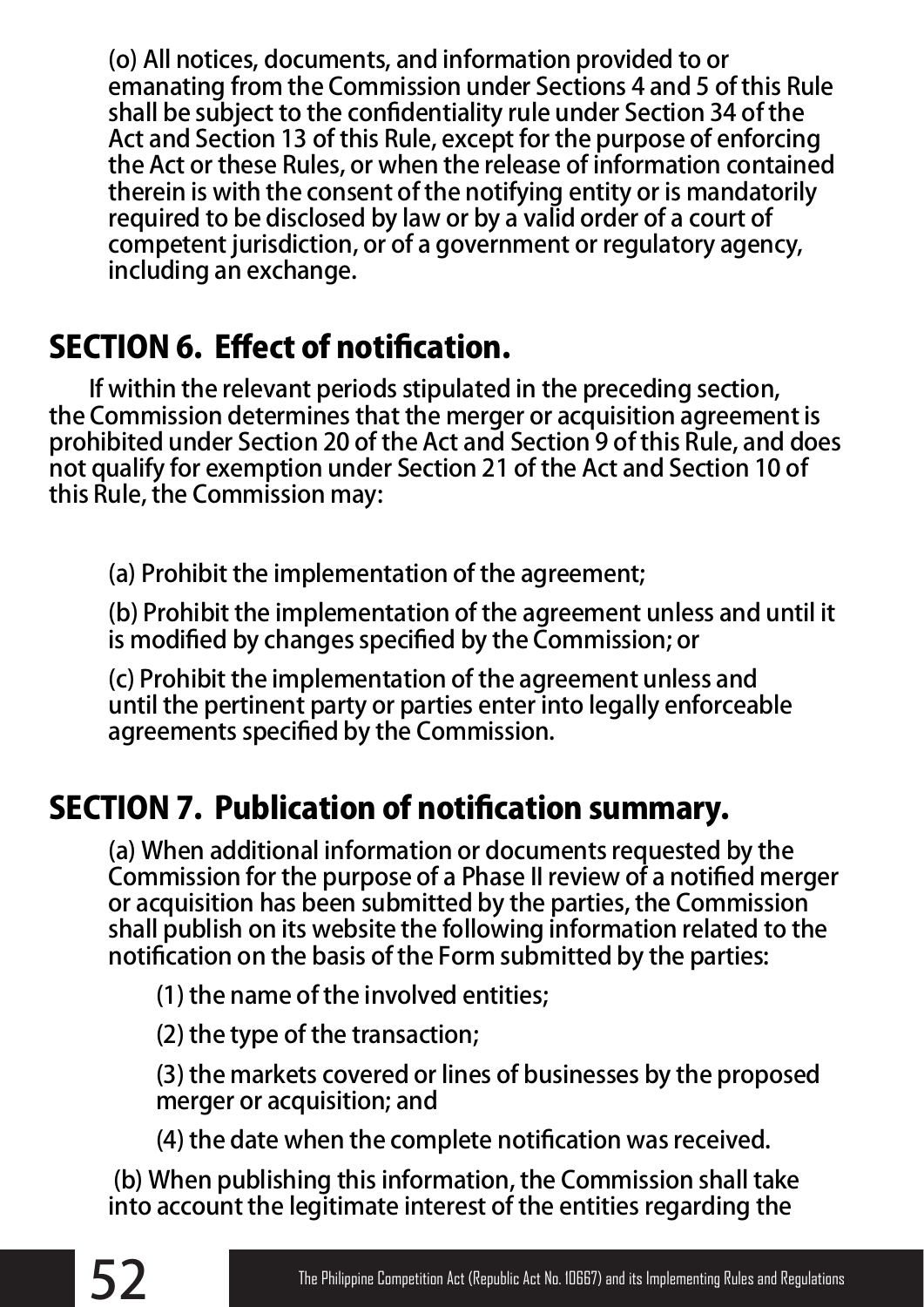protection of their trade secrets and other confidential information.

#### SECTION 8. Modifications to thresholds on compulsory notification.

The Commission shall publish, from time to time, regulations adopting, modifying, rescinding or otherwise changing:

(a) The transaction value threshold and such other criteria subject to compulsory notification;

(b) The information that must be supplied for notified mergers or acquisitions;

(c) Exceptions or exemptions from the notification requirement; and

(d) Other rules relating to the notification procedures.

#### SECTION 9. Prohibited mergers and acquisitions.

Merger or acquisition agreements that substantially prevent, restrict, or lessen competition in the Philippines in the relevant market or in the market for goods or services, as may be determined by the Commission, shall be prohibited.

#### SECTION 10. Exemptions from prohibited mergers and acquisitions.

Merger or acquisition agreements prohibited under Section 20 of the Act and Section 9 of this Rule may, nonetheless, be exempt from prohibition by the Commission when the parties establish either of the following:

(a) The concentration has brought about or is likely to bring about gains in efficiencies that are greater than the effects of any limitation on competition that result or are likely to result from the merger or acquisition agreement; or

(b) A party to the merger or acquisition agreement is faced with actual or imminent financial failure, and the agreement represents the least anti-competitive arrangement among the known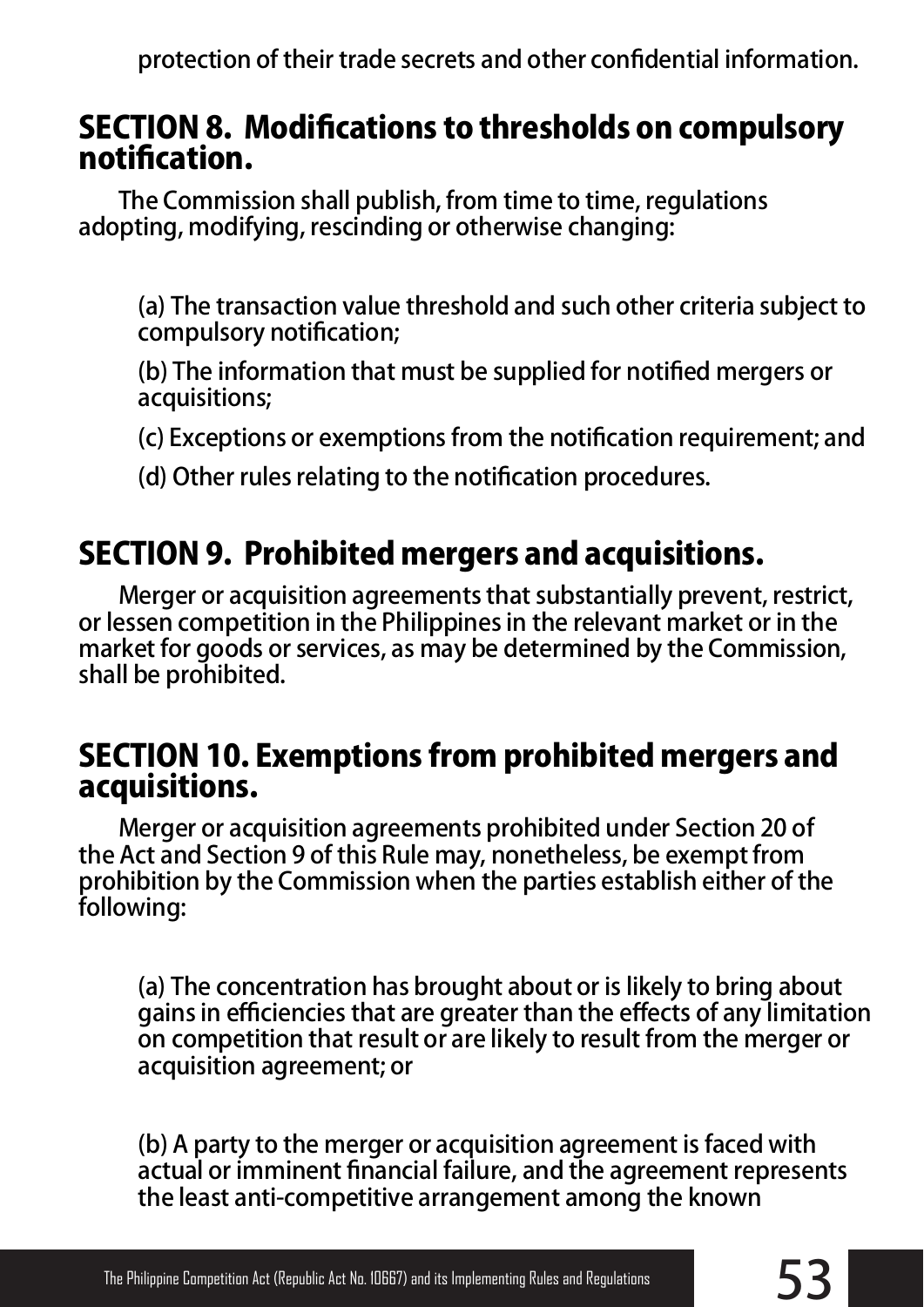alternative uses for the failing entity's assets.

Provided, that an entity shall not be prohibited from continuing to own and hold the stock or other share capital or assets of another corporation, which it acquired prior to the approval of the Act, or from acquiring or maintaining its market share in a relevant market through such means without violating the provisions of the Act and these Rules;

Provided, further, that the acquisition of the stock or other share capital of one or more corporations solely for investment and not used for voting or exercising control and not to otherwise bring about, or attempt to bring about the prevention, restriction or lessening of competition in the relevant market shall not be prohibited.

#### SECTION 11. Burden of proof.

The burden of proof under Section 10 of this Rule lies with the parties seeking the exemption. A party seeking to rely on the exemption specified in Section 21(a) of the Act or Section 10(a) of this Rule must demonstrate that if the agreement were not implemented, significant efficiency gains would not be realized.

#### SECTION 12. Finality of rulings on mergers and acquisitions.

Merger or acquisition agreements that have received a favorable ruling from the Commission, except when such ruling was obtained on the basis of fraud or false material information, may not be challenged under the Act or these Rules.

#### SECTION 13. Treatment of confidential information.

(a) Information, including documents, shall not be communicated or made accessible by the Commission, insofar as it contains trade secrets or other confidential information, the disclosure of which is not considered necessary by the Commission for the purpose of the review.

(b) Any entity or party that supplies information, including documents, to the Commission, shall clearly identify any material that it considers to be confidential, provide a justification for the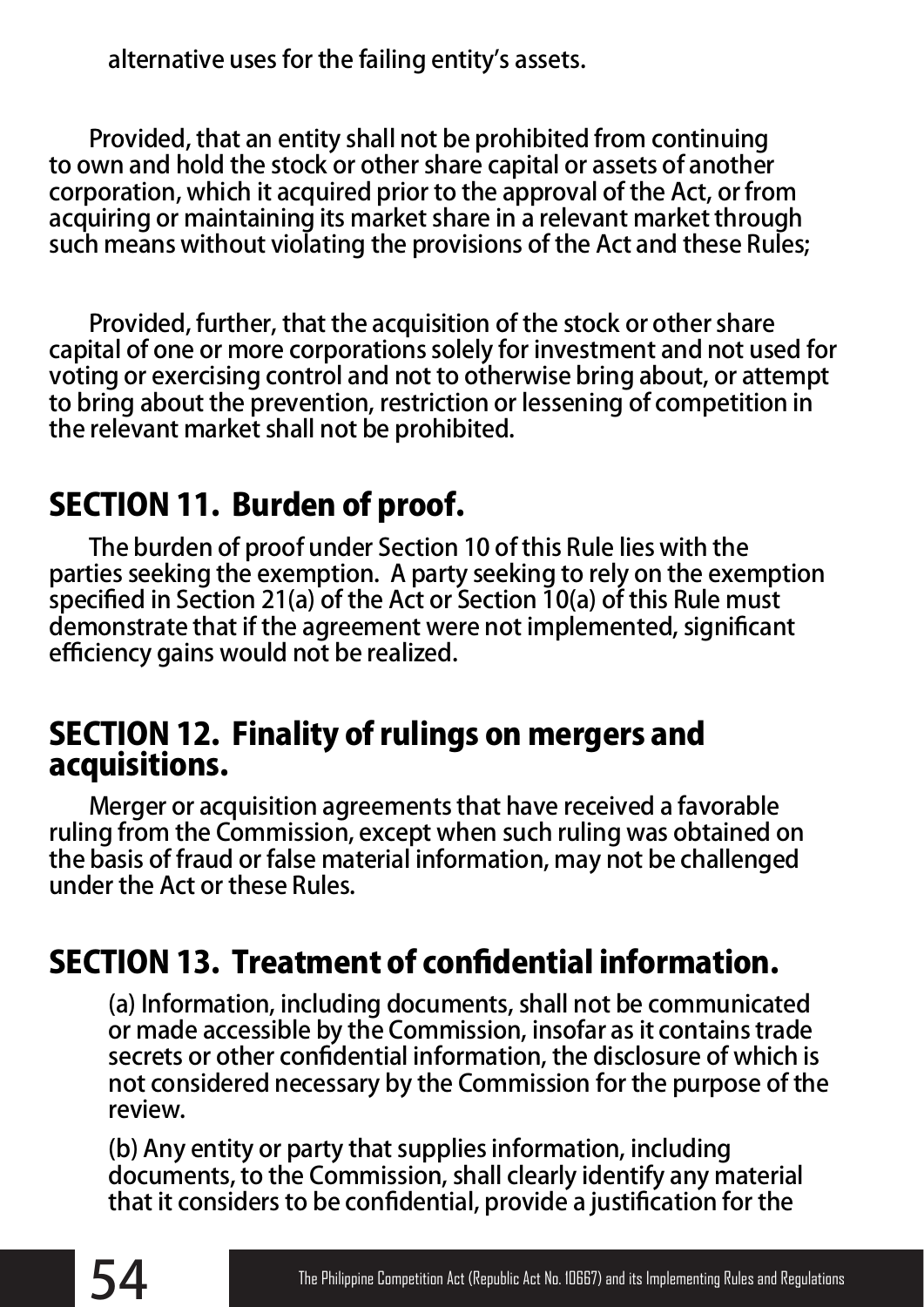request of confidential treatment of the information supplied and the time period within which confidentiality is requested, and provide a separate non-confidential version by the date set by the Commission.

(c) The Commission may require the parties to the merger or acquisition and other interested parties to identify any part of a decision or case summary adopted by the Commission, if any, which in their view contains trade secrets or other confidential information. Where trade secrets or other confidential information are identified, the parties to the merger or acquisition and other interested parties shall provide a justification for the request of confidential treatment and provide a separate non-confidential version by the date set by the Commission.

(d) Whenever the Commission, pursuant to Section 13(c) of this Rule, deems that the justification for confidential treatment provided by the party is insufficient or not grounded, it shall inform the interested party of its decision to make the information accessible.

e) If a merger or acquisition is under review in multiple jurisdictions, parties to the transaction may waive the confidentiality protections contained in this Rule, so as to allow the Commission to exchange otherwise protected information with competition authorities in other countries.

#### RULE 5. DETERMINATION OF THE RELEVANT MARKET

**SECTION 1.** For purposes of determining the relevant market, the following factors, among others, affecting the substitutability among goods or services constituting such market, and the geographic area delineating the boundaries of the market shall be considered:

(a) The possibilities of substituting the goods or services in question with others of domestic or foreign origin, considering the technological possibilities, the extent to which substitutes are available to consumers and the time required for such substitution;

(b) The cost of distribution of the good or service, its raw materials, its supplements and substitutes from other areas and abroad, considering freight, insurance, import duties, and non-tariff restrictions; the restrictions imposed by economic agents or by their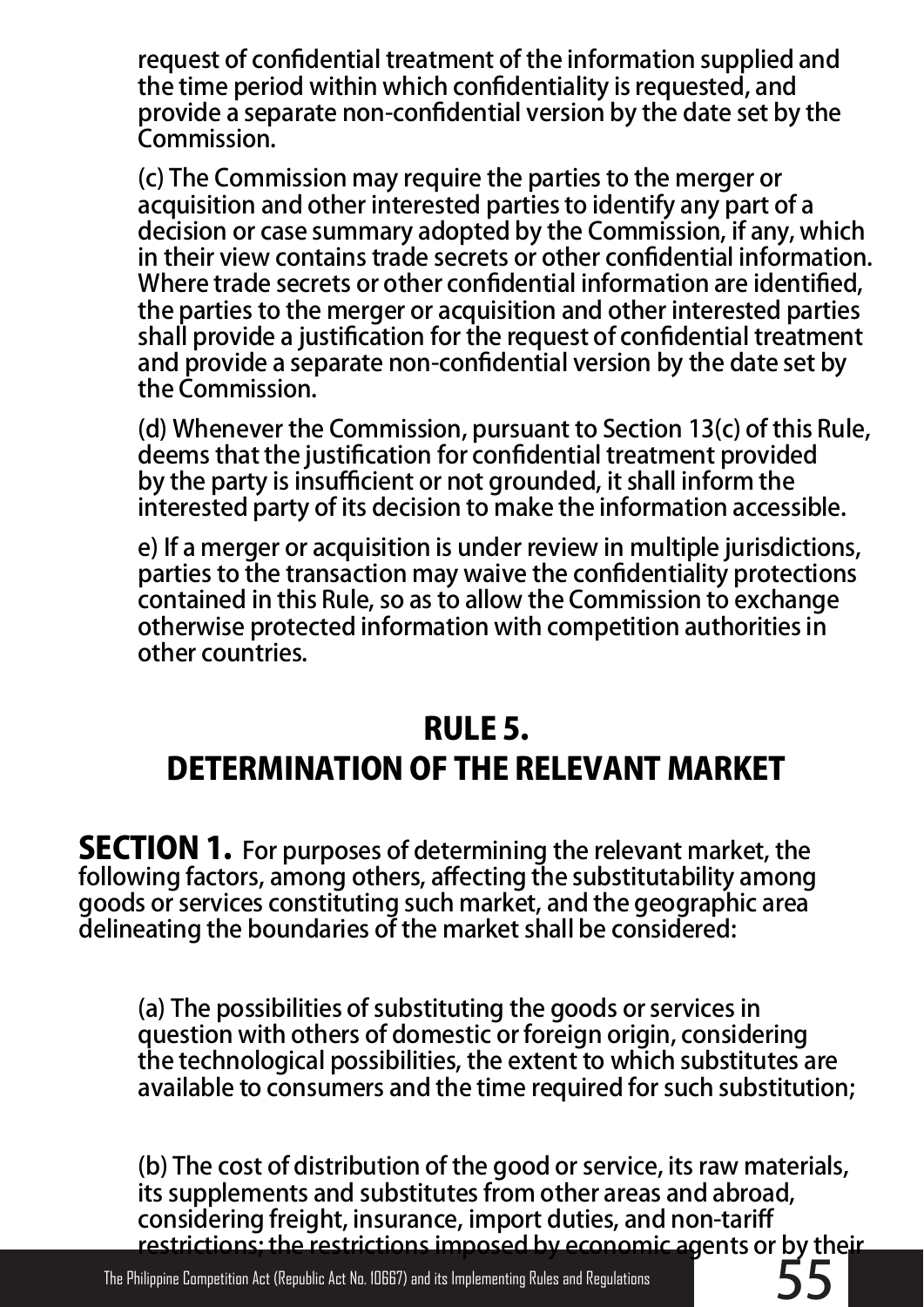associations; and the time required to supply the market from those areas;

(c) The cost and probability of users or consumers seeking other markets; and

(d) National, local or international restrictions which limit the access by users or consumers to alternate sources of supply or the access of suppliers to alternate consumers.

# RULE 6. DETERMINATION OF CONTROL

#### SECTION 1. What constitutes control of an entity.

Control refers to the ability to substantially influence or direct the actions or decisions of an entity, whether by contract, agency or otherwise.

In determining the control of an entity, the Commission may consider the following:

(a) Control is presumed to exist when the parent owns directly or indirectly, through subsidiaries, more than one half (1/2) of the voting power of an entity, unless in exceptional circumstances, it can clearly be demonstrated that such ownership does not constitute control.

(b) Control also exists even when an entity owns one half (1/2) or less of the voting power of another entity when:

(1) There is power over more than one half (1/2) of the voting rights by virtue of an agreement with investors;

(2) There is power to direct or govern the financial and operating policies of the entity under a statute or agreement;

(3) There is power to appoint or remove the majority of the members of the board of directors or equivalent governing body;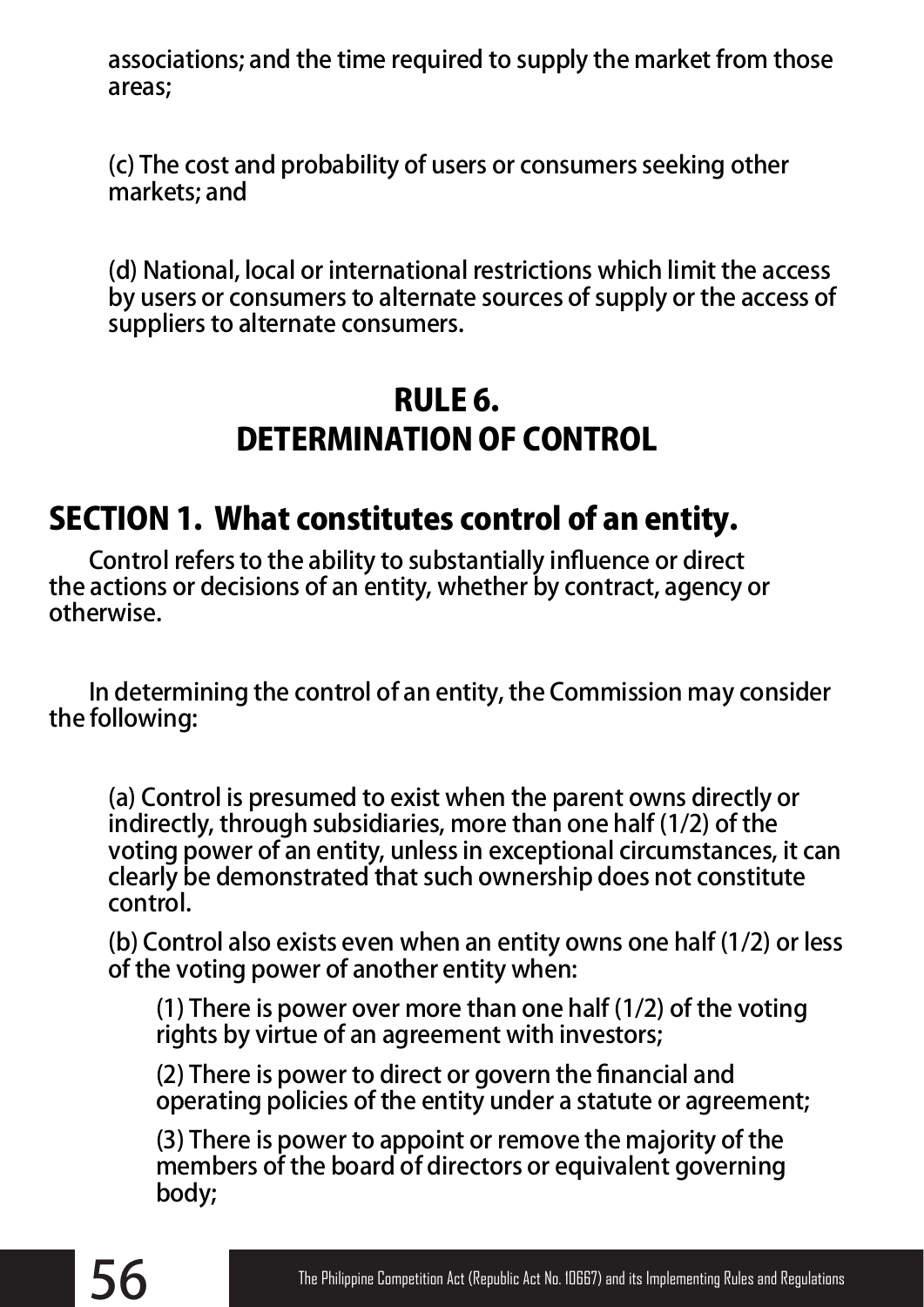(4) There is power to cast the majority votes at meetings of the board of directors or equivalent governing body;

(5) There exists ownership over or the right to use all or a significant part of the assets of the entity; or

(6) There exist rights or contracts which confer decisive influence on the decisions of the entity.

#### RULE 7.

#### DETERMINATION OF ANTI-COMPETITIVE AGREEMENT OR CONDUCT

#### **SECTION 1. Determination of an anti-competitive agreement or conduct.**

In determining whether an anti-competitive agreement or conduct substantially prevents, restricts, or lessens competition, the Commission, in appropriate cases, shall, inter alia:

(a) Define the relevant market allegedly affected by the anticompetitive agreement or conduct, following the principles laid out in Section 24 of the Act and Rule 5 of these Rules;

(b) Determine if there is actual or potential adverse impact on competition in the relevant market caused by the alleged agreement or conduct, and if such impact is substantial and outweighs the actual or potential efficiency gains that result from the agreement or conduct;

(c) Adopt a broad and forward-looking perspective, recognizing future market developments, any overriding need to make the goods or services available to consumers, the requirements of large investments in infrastructure, the requirements of law, and the need of our economy to respond to international competition, but also taking account of past behavior of the parties involved and prevailing market conditions;

(d) Balance the need to ensure that competition is not prevented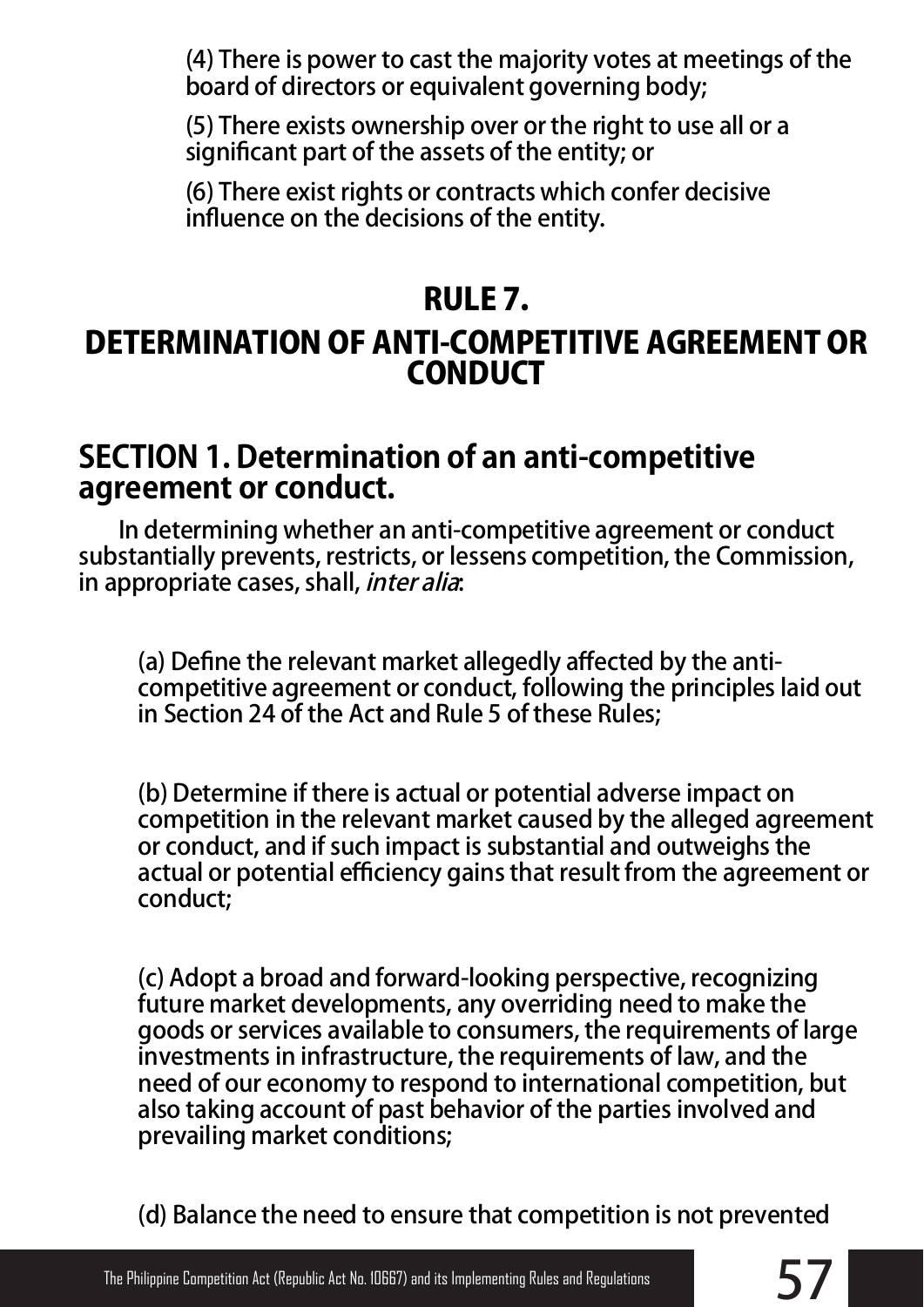or substantially restricted and the risk that competition efficiency, productivity, innovation, or development of priority areas or industries in the general interest of the country may be deterred by overzealous or undue intervention; and

(e) Assess the totality of evidence on whether it is more likely than not that the entity has engaged in anti-competitive agreement or conduct, including whether the entity's conduct was done with a reasonable commercial purpose, such as but not limited to, phasing out of a product or closure of a business, or as a reasonable commercial response to the market entry or conduct of a competitor.

# RULE 8. DETERMINATION OF DOMINANCE

#### SECTION 1. Existence of dominance.

Dominance can exist on the part of one entity (single dominance) or of two or more entities (collective dominance).

#### SECTION 2. Assessment of dominance.

In determining whether an entity has a market dominant position for purposes of this Act and these Rules, the Commission shall consider the following illustrative and non-exhaustive criteria, as may be appropriate:

(a) The share of the entity in the relevant market and the ability of the entity to fix prices unilaterally or to restrict supply in the relevant market;

(b) The share of other market participants in the relevant market;

(c) The existence of barriers to entry and the elements which could foreseeably alter both the said barriers and the supply from competitors;

(d) The existence and power of its competitors;

(e) The credible threat of future expansion by its actual competitors or entry by potential competitors (expansion and entry);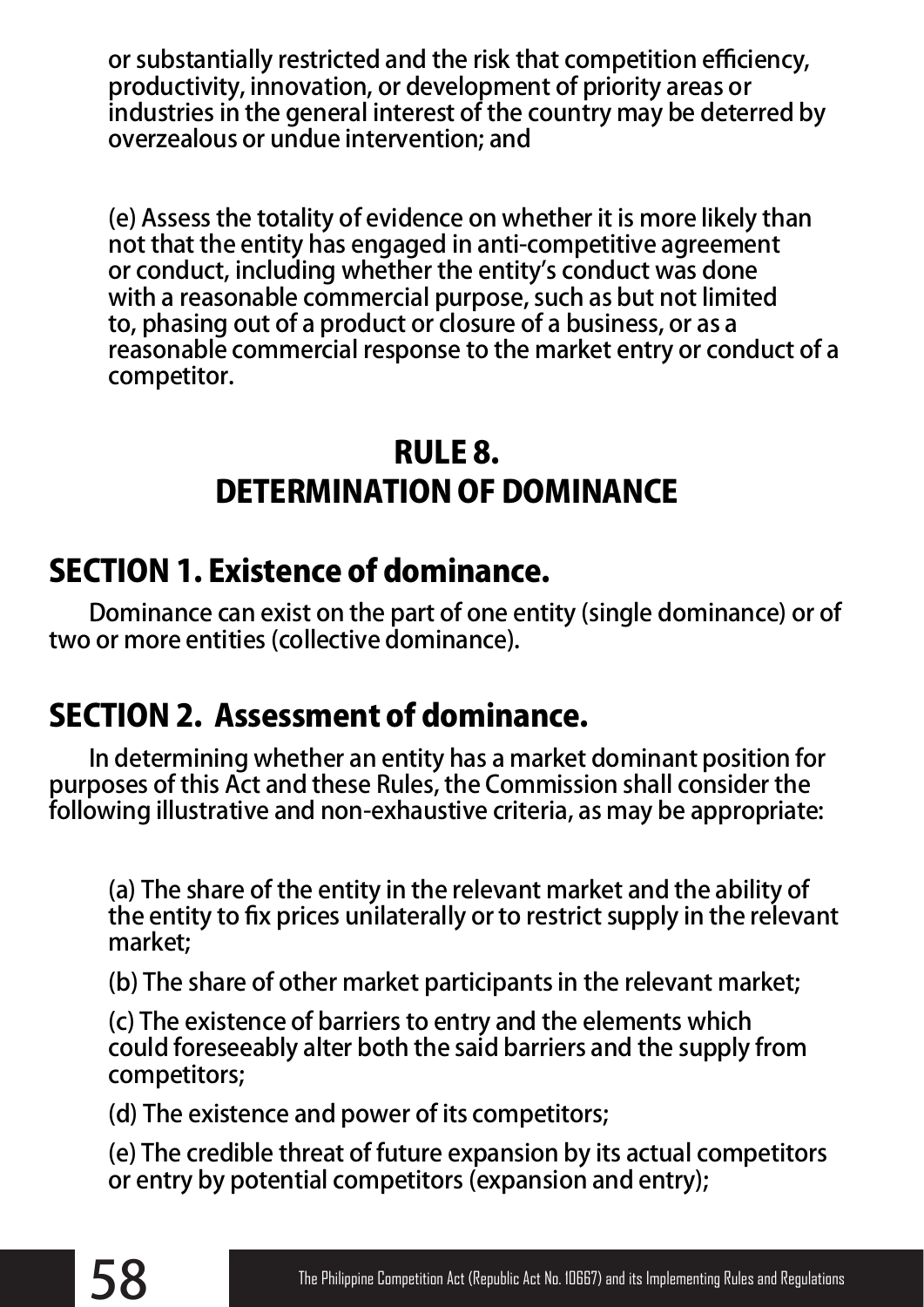(f) Market exit of actual competitors;

(g) The bargaining strength of its customers (countervailing power);

(h) The possibility of access by its competitors or other entities to its sources of inputs;

(i) The power of its customers to switch to other goods or services;

(j) Its recent conduct;

(k) Its ownership, possession or control of infrastructure which are not easily duplicated;

(l) Its technological advantages or superiority, compared to other competitors;

(m) Its easy or privileged access to capital markets or financial resources;

(n) Its economies of scale and of scope;

(o) Its vertical integration; and

(p) The existence of a highly developed distribution and sales network.

#### SECTION 3. Presumption of dominance.

There shall be a rebuttable presumption of market dominant position if the market share of an entity in the relevant market is at least fifty percent (50%), unless a new market share threshold is determined by the Commission for that particular sector.

#### SECTION 4. Setting the thresholds for dominance.

The Commission shall, from time to time, determine and publish the threshold for dominant position or the minimum level of share in the relevant market that could give rise to a presumption of dominant position. In such a determination, the Commission would consider:

#### (a) The structure of the relevant market;

- (b) The degree of integration;
- (c) Access to end-users;
- (d) Technology and financial resources; and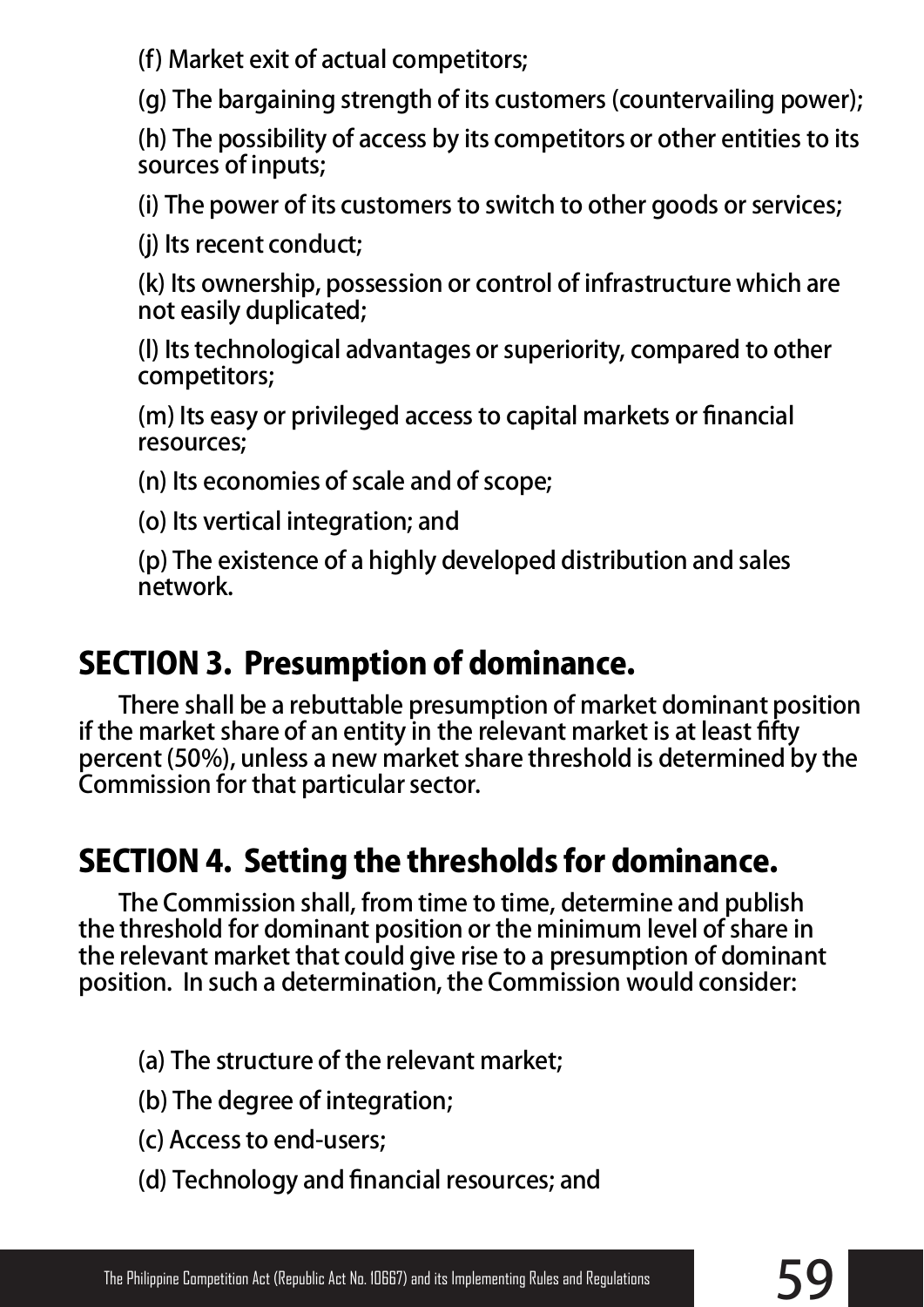(e) Other factors affecting the control of a market, as provided in Section 2 of this Rule.

**SECTION 5. Exceptions.** The Commission shall not consider the acquisition, maintenance and increase of market share through legitimate means that does not substantially prevent, restrict, or lessen competition in the market, such as but not limited to, having superior skills, rendering superior service, producing or distributing quality products, having business acumen, and enjoying the use of protected intellectual property rights as violative of the Act and these Rules, Provided, that the concerned entity or entities invoking the exception shall clearly establish to the Commission's satisfaction, that the barrier to entry or anti-competitive act is an indispensable and natural result of the superior product or process, business acumen, or legal rights or laws.

# RULE 9. **FORBEARANCE**

#### SECTION 1. Forbearance of the Commission.

The Commission, *motu proprio* or upon application, prior to its initiation of an inquiry, may forbear from applying the provisions of the Act or these Rules, for a limited time, in whole or in part, in all or specific cases, on an entity or group of entities, if in its determination:

(a) Enforcement is not necessary to the attainment of the policy objectives of this Act;

(b) Forbearance will neither impede competition in the market where the entity or group of entities seeking exemption operates nor in related markets;

(c) Forbearance is consistent with public interest and the benefit and welfare of the consumers; and

(d) Forbearance is justified in economic terms;

Provided, that forbearance will be granted for a maximum period of one year. Any extension to the period will have to be expressly approved by the Commission. Any extension of the duration of an exemption shall not be longer than one year.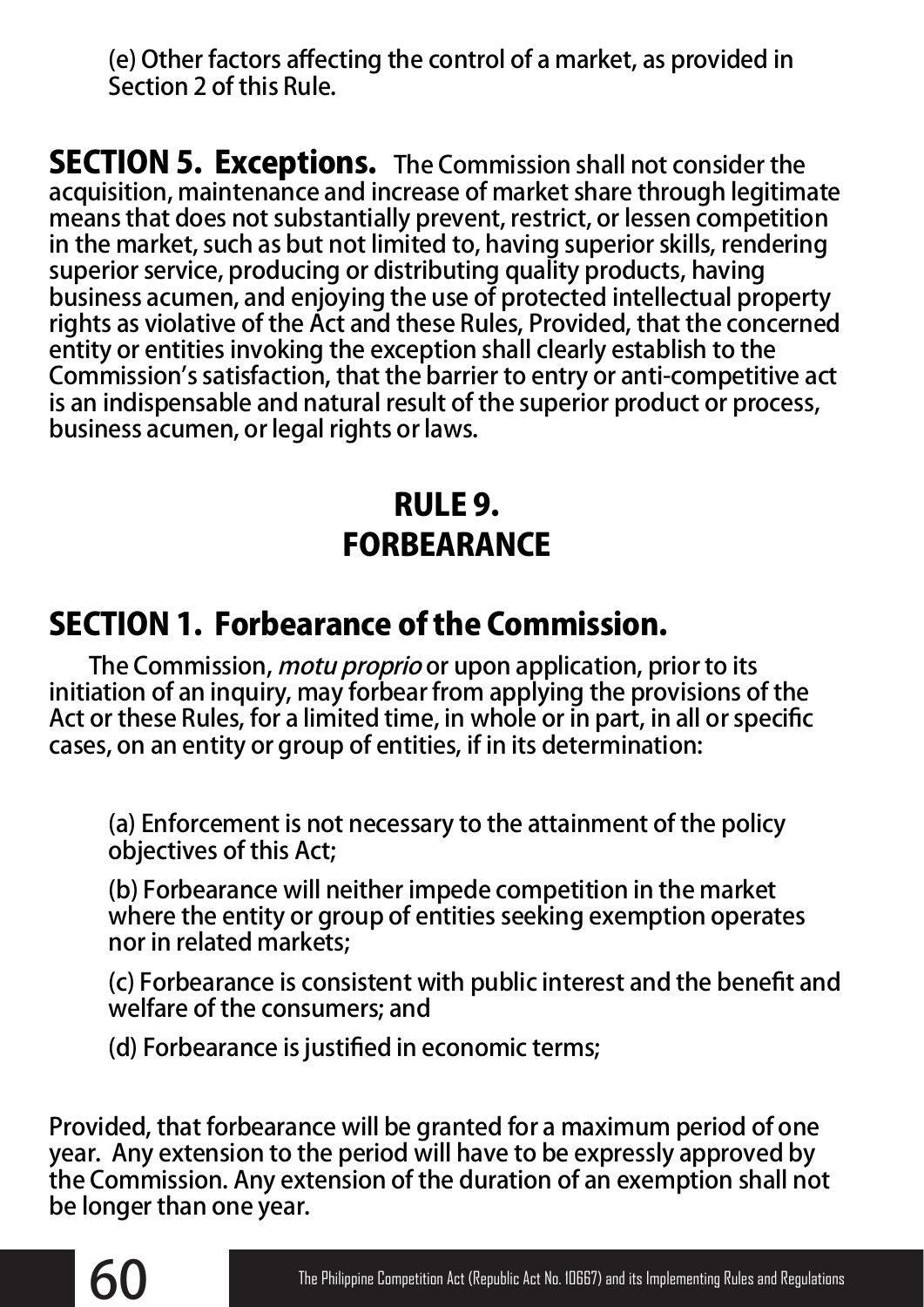#### SECTION 2. Public hearing.

(a) A public hearing shall be held to assist the Commission in making its determination under Section 1 of this Rule.

(b) The Commission's order exempting the relevant entity, or group of entities under this Rule shall be made public. Conditions may be attached to the forbearance if the Commission deems it appropriate to ensure the long-term interests of consumers.

(c) In the event that the basis for the issuance of the exemption order ceases to be valid, the order may be withdrawn by the Commission.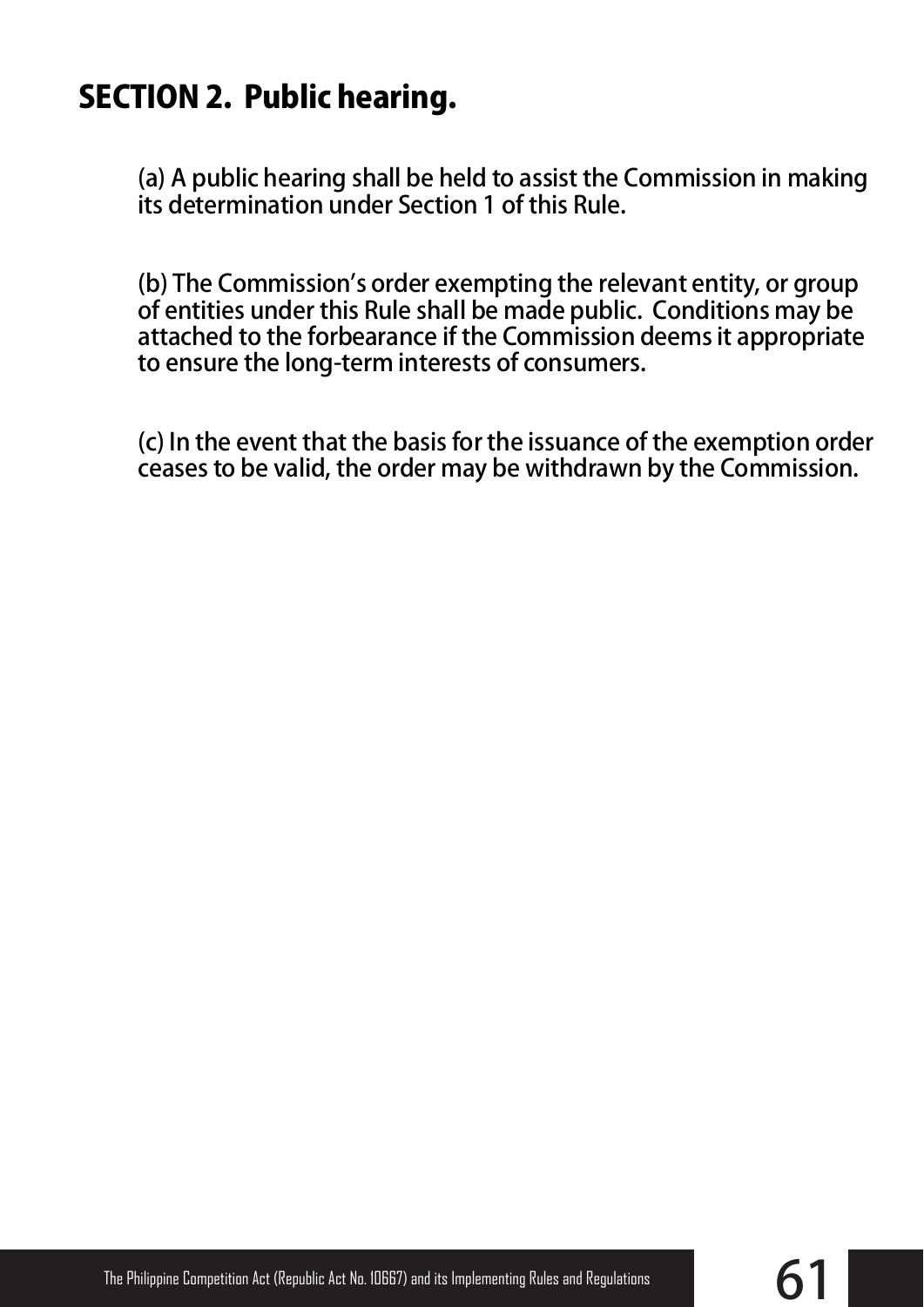#### **RULE 10. FINAL PROVISIONS**

#### SECTION 1. Revisions of these Rules.

The Commission may revise these Rules whenever it deems necessary and after due consultation with affected stakeholders.

#### SECTION 2. Separability clause.

Should any provision herein be subsequently declared unconstitutional, the same shall not affect the validity or legality of the other provisions.

#### SECTION 3. Effectivity.

These Rules shall take effect fifteen (15) days after the date of its publication in at least two (2) newspapers of general circulation.

Approved, this 31st day of May 2016.

 $\sim$   $\sim$   $\sim$ 

**ARSENIO M. BALISACAN** Chairman

Whannes R. Semato

**JOPANNES BENJAMIN R. BERNABE** Commissioner

**L GUEVARRA MENARDO** Commissioner

**STELLA LUZ A. QUIMBO** Commissioner

Commissioner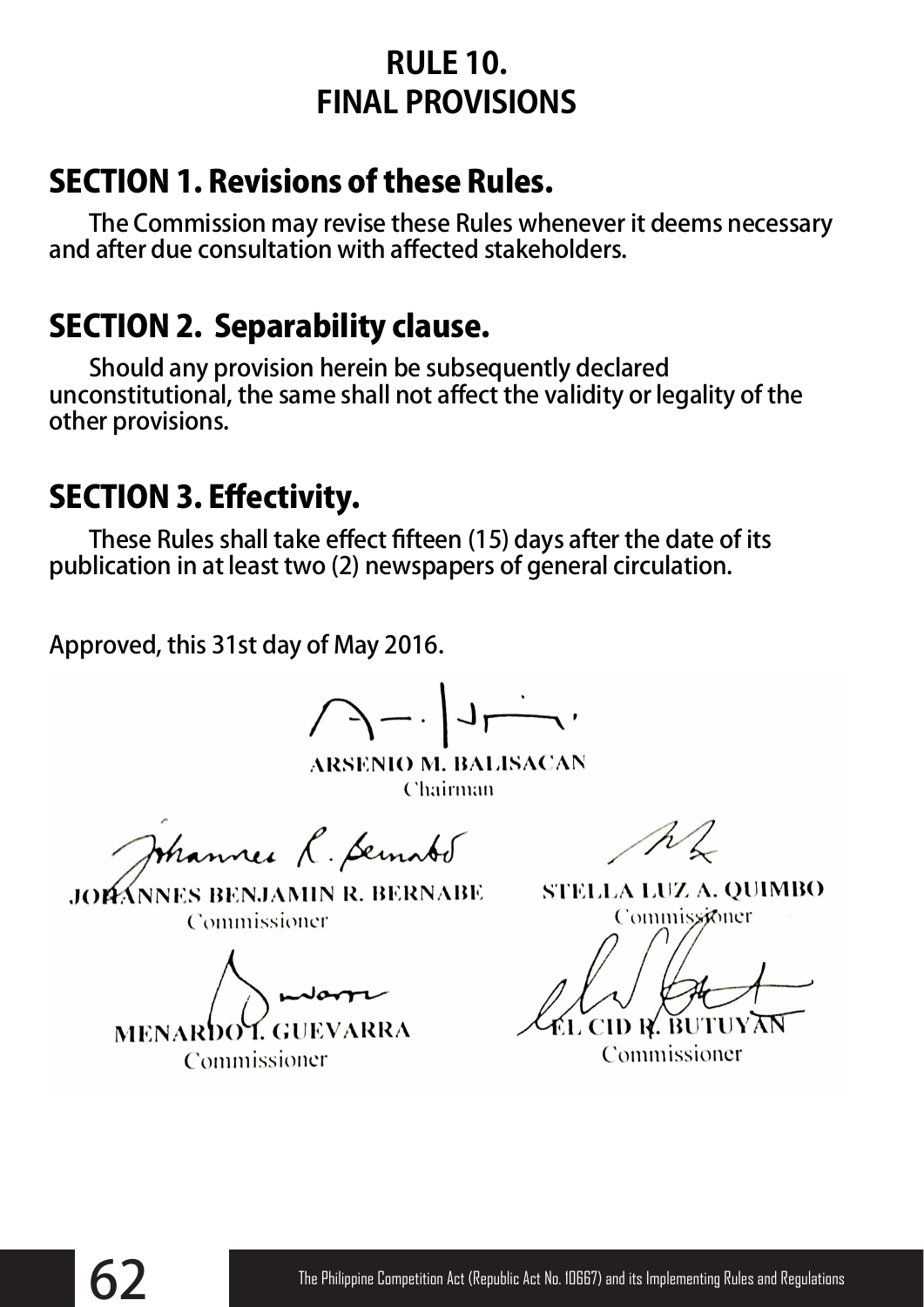The Philippine Competition Act (Republic Act No. 10667) and its Implementing Rules and Regulations  $\bullet$  63